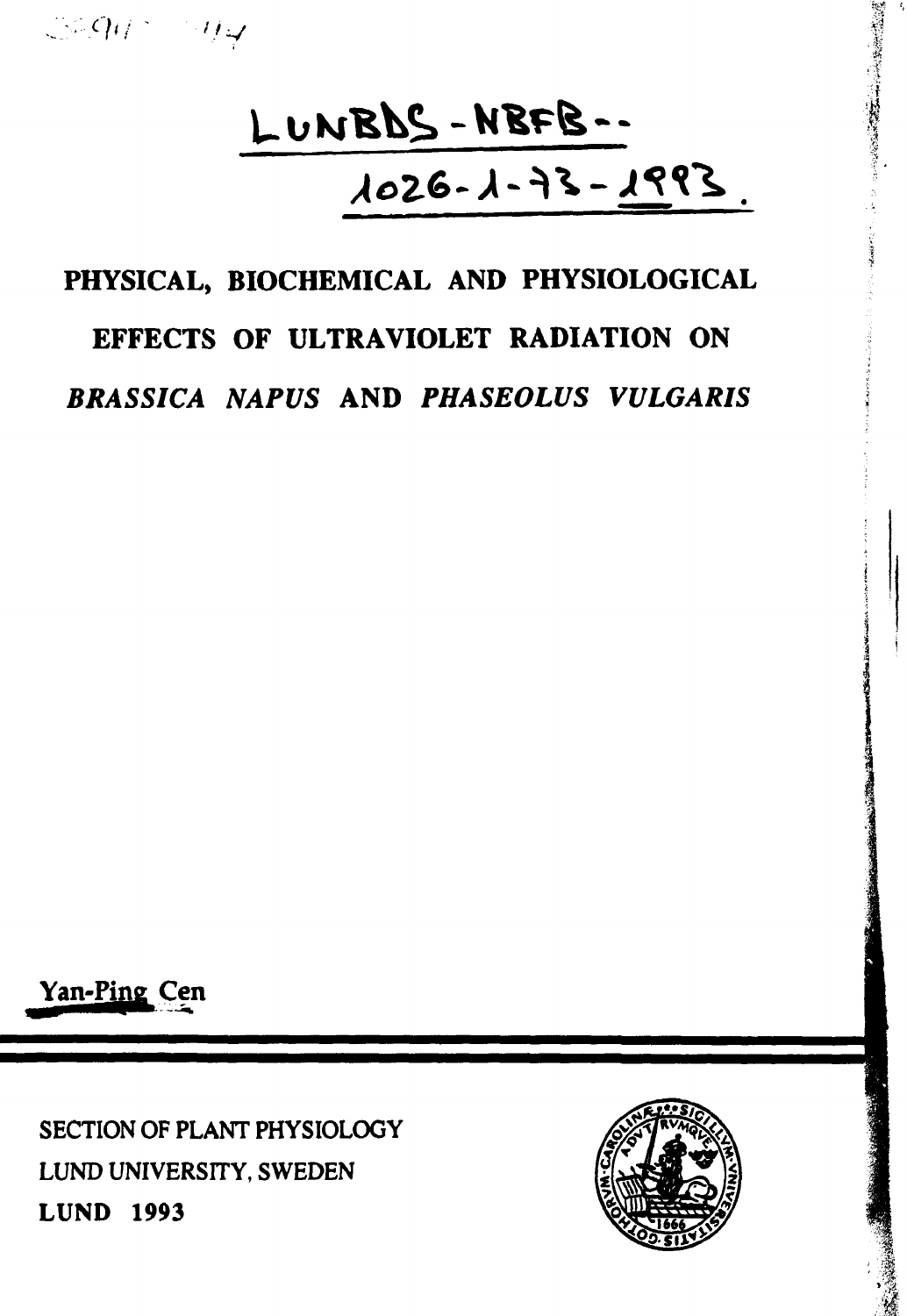**To my parents and my family**

これは、この「このことを、このことを、このことを、このことには、このことには、このことには、このことを、このことを、このことを、このことを、このことを、このことを、このことを、このことを、このことを、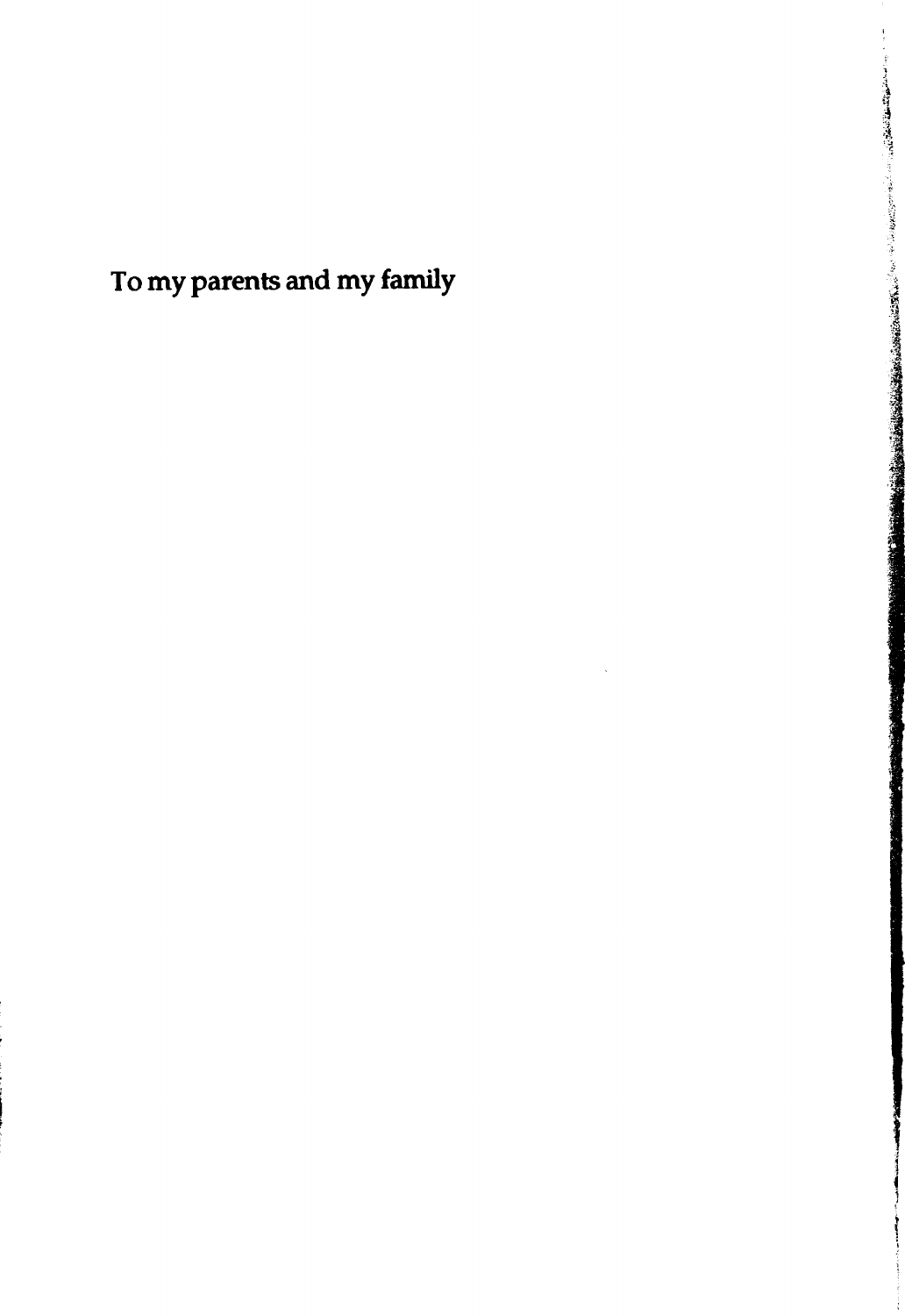# **PHYSICAL, BIOCHEMICAL AND PHYSIOLOGICAL EFFECTS OF ULTRAVIOLET RADIATION ON** *BRASSICA NAPUS* **AND** *PHASEOLUS VULGARIS*

岑晏平

**Yan-Ping Cen**



## SECTION OF PLANT PHYSIOLOGY

LUND UNIVERSITY, SWEDEN

**LUND 1993**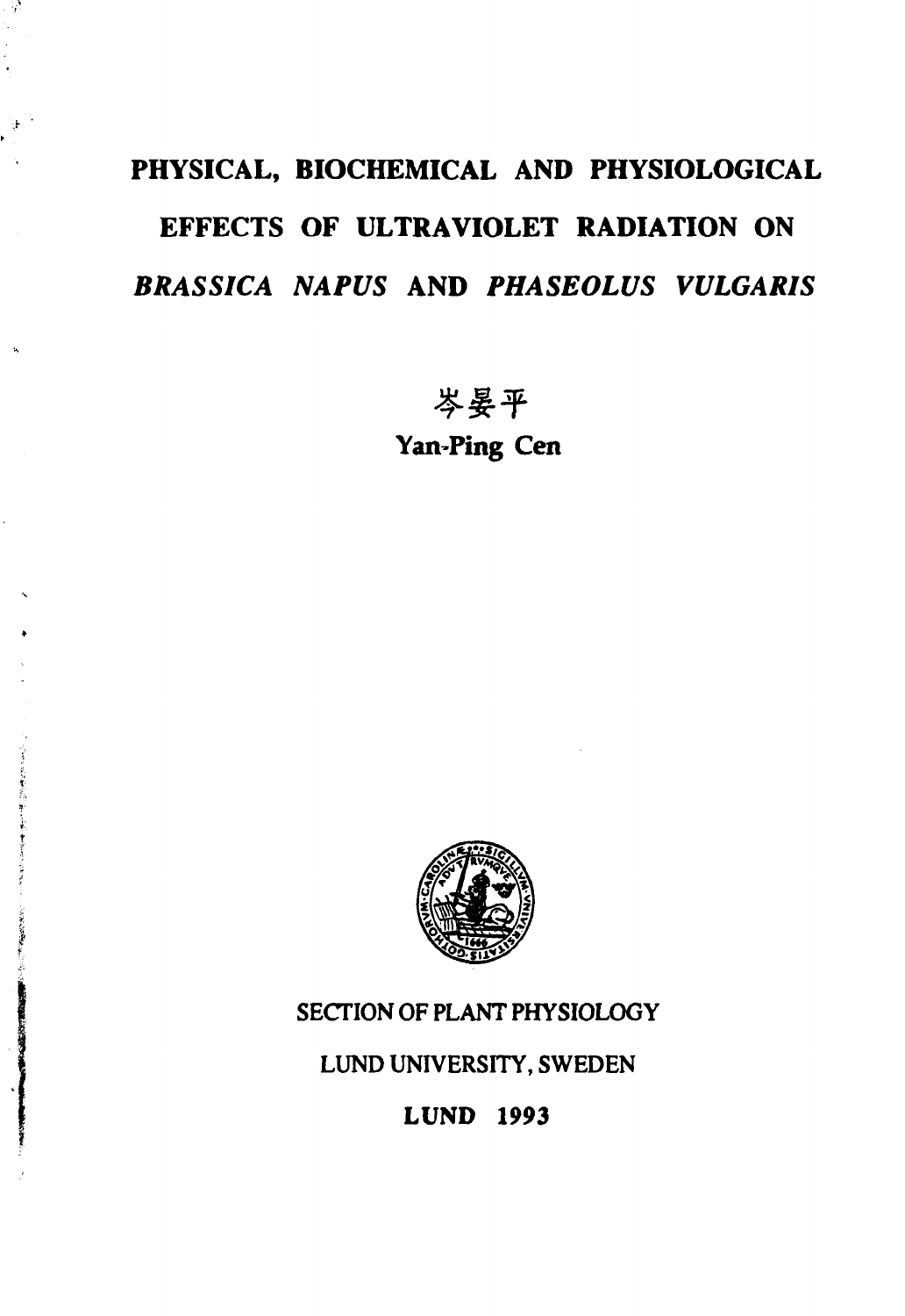**4? Y**

 $\frac{1}{2}$ 

 $\mathbf{a}$ 

 $\label{eq:2.1} \frac{1}{2} \sum_{\substack{m=1\\ m \text{ prime, } m \text{ prime, } m \text{ prime, } m \text{ prime, } m \text{ prime, } m \text{ prime, } m \text{ odd, } m \text{ odd, } m \text{ odd, } m \text{ odd, } m \text{ odd, } m \text{ odd, } m \text{ odd, } m \text{ odd, } m \text{ odd, } m \text{ odd, } m \text{ odd, } m \text{ odd, } m \text{ odd, } m \text{ odd, } m \text{ odd, } m \text{ odd, } m \text{ odd, } m \text{ odd, } m \text{ odd, } m \text{ odd, } m \text{ odd, } m \text{$ 

**后味天之闲厮也。** 

 $-114.7$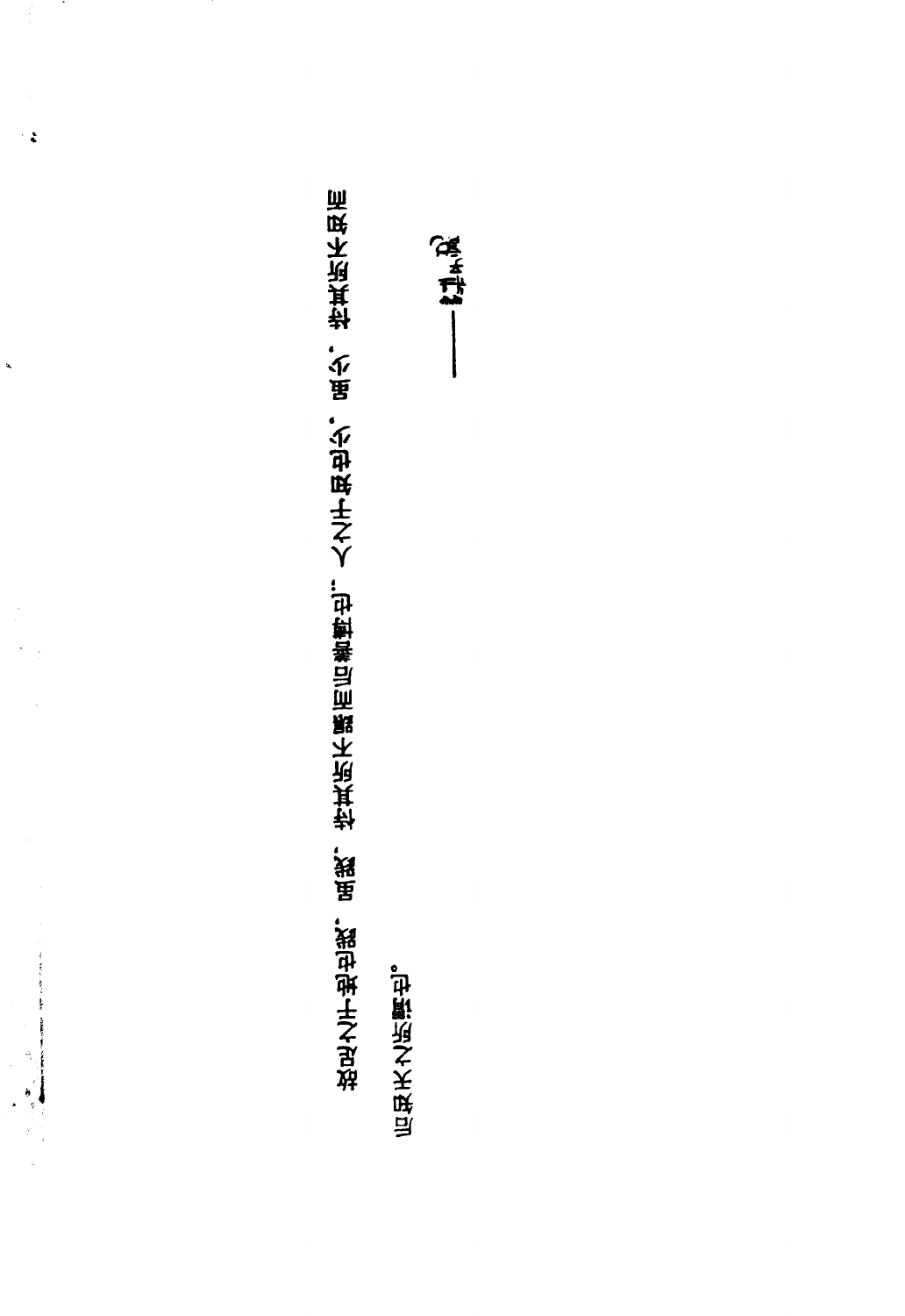## **Physical, Biochemical and Physiological Effects of Ultraviolet Radiation on Brassica napus and Phaseolus vulgaris**

**Yan-Ping Cen**

Section of Plant Physiology Lund University, Sweden

Academic Dissertation

**By due permission of the Faculty of Science, Lund University, to be defended in public at the Section of Plant Physiology Sölvegatan 35, Lund, 11 December 1993 at 10:00 am for the degree of Doctor of Philosophy**

**Faculty Opponent: Prof. Eckard Wellmann, Institut fur Biologie II der Univer8ltät Freiburg, Schänzlestr. 1, D-79104 Freiburg, Germany**

**Lund 1993**

J.

**CODEN: LUNBDS/NBFB-1026/1-73/1993 . ISBN 91-628-1051-0**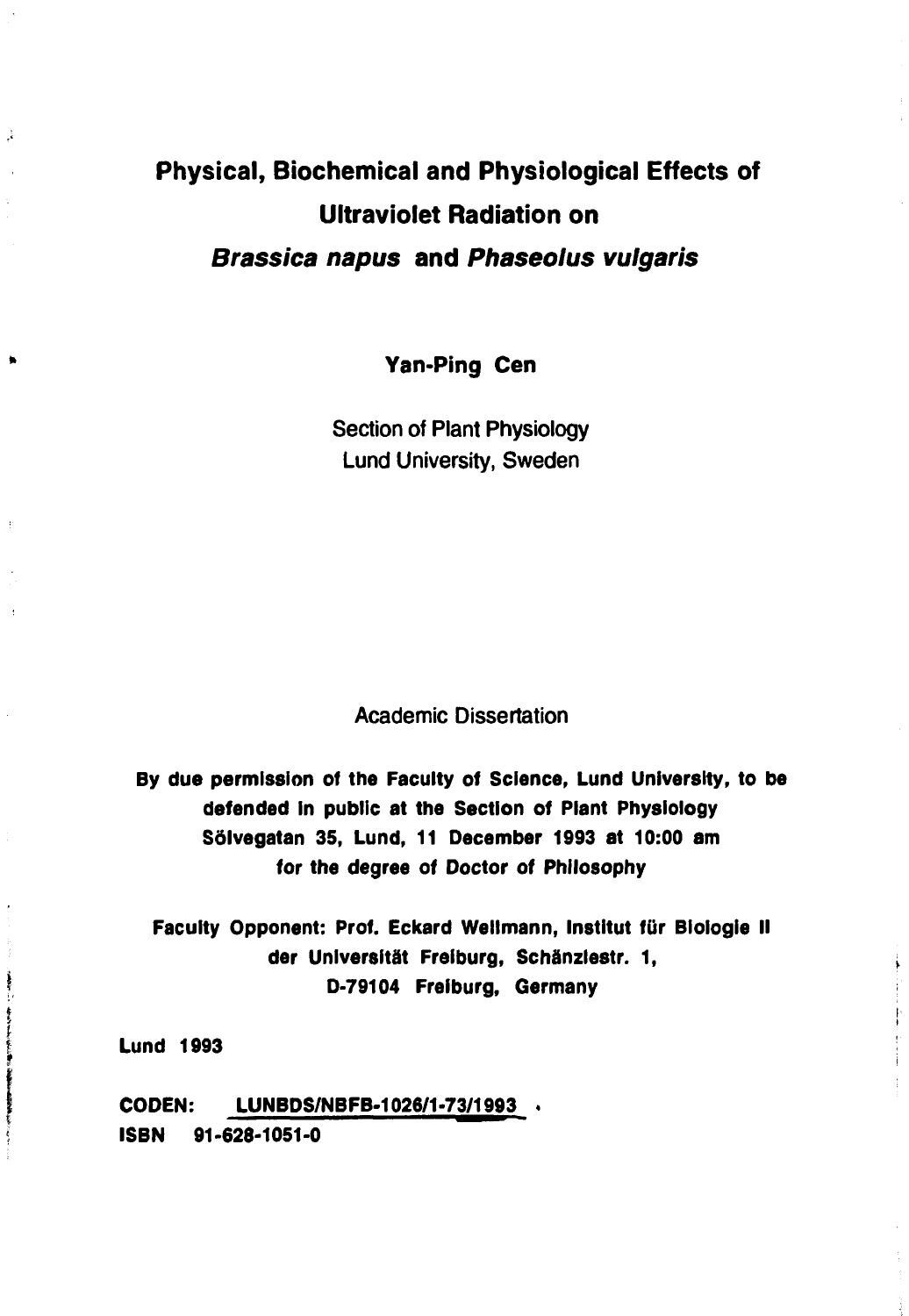|                                                                                                                                                                                                                                                                                                                                                                                                                                                                                                                                                                                                                                                                                                                                                                                                                                                                                                                                                                                                                                                                                                                                                                                                                                                                                                                                                                                                                                                                                                                                                                                                                                                                                                                                                                                                                                                                                                                                                                                                                                                                                                                                                                                                                                                                                                                                                                                                                                                                                                                                                                                                                                                                                                                                                                                                                                                               | <b>Docament name</b>                        |                               |
|---------------------------------------------------------------------------------------------------------------------------------------------------------------------------------------------------------------------------------------------------------------------------------------------------------------------------------------------------------------------------------------------------------------------------------------------------------------------------------------------------------------------------------------------------------------------------------------------------------------------------------------------------------------------------------------------------------------------------------------------------------------------------------------------------------------------------------------------------------------------------------------------------------------------------------------------------------------------------------------------------------------------------------------------------------------------------------------------------------------------------------------------------------------------------------------------------------------------------------------------------------------------------------------------------------------------------------------------------------------------------------------------------------------------------------------------------------------------------------------------------------------------------------------------------------------------------------------------------------------------------------------------------------------------------------------------------------------------------------------------------------------------------------------------------------------------------------------------------------------------------------------------------------------------------------------------------------------------------------------------------------------------------------------------------------------------------------------------------------------------------------------------------------------------------------------------------------------------------------------------------------------------------------------------------------------------------------------------------------------------------------------------------------------------------------------------------------------------------------------------------------------------------------------------------------------------------------------------------------------------------------------------------------------------------------------------------------------------------------------------------------------------------------------------------------------------------------------------------------------|---------------------------------------------|-------------------------------|
| Organization<br><b>LUND UNIVERSITY</b>                                                                                                                                                                                                                                                                                                                                                                                                                                                                                                                                                                                                                                                                                                                                                                                                                                                                                                                                                                                                                                                                                                                                                                                                                                                                                                                                                                                                                                                                                                                                                                                                                                                                                                                                                                                                                                                                                                                                                                                                                                                                                                                                                                                                                                                                                                                                                                                                                                                                                                                                                                                                                                                                                                                                                                                                                        | DOCTORAL DISSERTATION                       |                               |
| Section of Plant Physiology<br>P.O. Box 7007                                                                                                                                                                                                                                                                                                                                                                                                                                                                                                                                                                                                                                                                                                                                                                                                                                                                                                                                                                                                                                                                                                                                                                                                                                                                                                                                                                                                                                                                                                                                                                                                                                                                                                                                                                                                                                                                                                                                                                                                                                                                                                                                                                                                                                                                                                                                                                                                                                                                                                                                                                                                                                                                                                                                                                                                                  | Date of issue<br>December 1993              |                               |
| S-220 07 Lund, Sweden                                                                                                                                                                                                                                                                                                                                                                                                                                                                                                                                                                                                                                                                                                                                                                                                                                                                                                                                                                                                                                                                                                                                                                                                                                                                                                                                                                                                                                                                                                                                                                                                                                                                                                                                                                                                                                                                                                                                                                                                                                                                                                                                                                                                                                                                                                                                                                                                                                                                                                                                                                                                                                                                                                                                                                                                                                         | <b>CODEN:</b><br>LUNBDS/NBFB-1026/1-73/1993 |                               |
| Author(s)<br>Yan-Ping Cen                                                                                                                                                                                                                                                                                                                                                                                                                                                                                                                                                                                                                                                                                                                                                                                                                                                                                                                                                                                                                                                                                                                                                                                                                                                                                                                                                                                                                                                                                                                                                                                                                                                                                                                                                                                                                                                                                                                                                                                                                                                                                                                                                                                                                                                                                                                                                                                                                                                                                                                                                                                                                                                                                                                                                                                                                                     | Sponsoring organization                     |                               |
| Title and subtitle<br>Physical, Biochemical and Physiological Effects of Ultraviolet Radiation on Brassica napus<br>and Phaseolus vulgaris                                                                                                                                                                                                                                                                                                                                                                                                                                                                                                                                                                                                                                                                                                                                                                                                                                                                                                                                                                                                                                                                                                                                                                                                                                                                                                                                                                                                                                                                                                                                                                                                                                                                                                                                                                                                                                                                                                                                                                                                                                                                                                                                                                                                                                                                                                                                                                                                                                                                                                                                                                                                                                                                                                                    |                                             |                               |
| <b>Abstract</b><br>In order to follow some of the changes induced by ultraviolet-B (UV-B, 280-320 nm) radiation in<br>Phaseolus vulgaris and Brassica napus, experiments were designed to localise sites of change in leaves and to<br>correlate some of the physiological and biochemical changes with penetration of UV-B radiation. In addition, the<br>influence of different levels of visible radiation on the UV response was studied. Action spectra were constructed<br>on B. napus to determine the impact of UV radiation.<br>B. napus was exposed to 8.9 kJ m <sup>-2</sup> day <sup>-1</sup> biologically effective UV-B radiation (UV-B <sub>RF</sub> ). The penetration<br>of UV-B radiation into the leaf was followed using a quartz fibre optic microprobe. Monochromatic radiation at<br>310 nm was decreased by ca 50 and 34% in the adaxial and abaxial epidermis, respectively, in plants not exposed<br>to UV-B, whereas the radiation was decreased by ca 70 and 42%, respectively, in the same region in UV-treated<br>plants. Polychromatic radiation showed a wavelength dependent change mainly for the collimated radiation. The<br>results correlated with the distribution of phenolic compounds analysed from 40 µm paradermal leaf sections.<br>The first adaxial section $(40 \mu m)$ contained 35% of the whole leaf sample flavonoid glycosides in control plants,<br>and 66% in UV-treated plants. Hydroxycinnamic acid derivatives increased by 26% in UV-treated plants relative<br>to controls. The ratio of quercetin to kaempferol derivatives increased from 0.11 in controls to 0.91 in leaves of<br>UV-treated plants. The leaf epidermis protected the inner leaf tissue where most of the photosynthetic apparatus<br>is located.<br>P. vulgaris was subjected to 6.17 kJ m <sup>-2</sup> day <sup>-1</sup> UV-B <sub>BE</sub> with different levels of visible light. The largest UV-<br>induced changes in photosynthesis, chlorophyll, carotenoids, UV-screening pigments, and surface leaf reflectance<br>occurred under growth conditions of low levels of visible light together with UV radiation.<br>In general, under UV-B radiation, reductions in leaf dry weight and leaf area occurred, while leaf thickness<br>and reflectance of visible light increased.<br>Action spectra for the effect of UV radiation on ultraweak luminescence (UL) from both leaf surfaces of $B$ .<br>napus showed a greater sensitivity of the abaxial surface towards UV radiation. Compared to the generalised<br>plant action spectrum of Caldwell, these action spectra were flatter at wavelengths longer than 280 nm. The values<br>of the UL action spectra give higher $UV-B_{BE}$ values, but the radiation amplification factor is lower. This means<br>that there will be less impact from ozone depletion. |                                             |                               |
| Key words<br>Action spectrum, Brassica napus, fibre optics, flavonoids, HPLC, hydroxycinnamic acids, ozone<br>depletion, Phaseolus vulgaris, phenolics, photosynthesis, radiation penetration, reflectance, SEM,<br>TLC, ultraviolet radiation, ultraweak luminescence, weighting function.                                                                                                                                                                                                                                                                                                                                                                                                                                                                                                                                                                                                                                                                                                                                                                                                                                                                                                                                                                                                                                                                                                                                                                                                                                                                                                                                                                                                                                                                                                                                                                                                                                                                                                                                                                                                                                                                                                                                                                                                                                                                                                                                                                                                                                                                                                                                                                                                                                                                                                                                                                   |                                             |                               |
| Classification system and/or index terms (if any)                                                                                                                                                                                                                                                                                                                                                                                                                                                                                                                                                                                                                                                                                                                                                                                                                                                                                                                                                                                                                                                                                                                                                                                                                                                                                                                                                                                                                                                                                                                                                                                                                                                                                                                                                                                                                                                                                                                                                                                                                                                                                                                                                                                                                                                                                                                                                                                                                                                                                                                                                                                                                                                                                                                                                                                                             |                                             |                               |
| Supplementary bibliographical information                                                                                                                                                                                                                                                                                                                                                                                                                                                                                                                                                                                                                                                                                                                                                                                                                                                                                                                                                                                                                                                                                                                                                                                                                                                                                                                                                                                                                                                                                                                                                                                                                                                                                                                                                                                                                                                                                                                                                                                                                                                                                                                                                                                                                                                                                                                                                                                                                                                                                                                                                                                                                                                                                                                                                                                                                     |                                             | Language<br>English           |
|                                                                                                                                                                                                                                                                                                                                                                                                                                                                                                                                                                                                                                                                                                                                                                                                                                                                                                                                                                                                                                                                                                                                                                                                                                                                                                                                                                                                                                                                                                                                                                                                                                                                                                                                                                                                                                                                                                                                                                                                                                                                                                                                                                                                                                                                                                                                                                                                                                                                                                                                                                                                                                                                                                                                                                                                                                                               |                                             |                               |
| <b>ISSN and key title</b>                                                                                                                                                                                                                                                                                                                                                                                                                                                                                                                                                                                                                                                                                                                                                                                                                                                                                                                                                                                                                                                                                                                                                                                                                                                                                                                                                                                                                                                                                                                                                                                                                                                                                                                                                                                                                                                                                                                                                                                                                                                                                                                                                                                                                                                                                                                                                                                                                                                                                                                                                                                                                                                                                                                                                                                                                                     |                                             | <b>ISBN</b><br>91-628-1051-0  |
| Recipient's notes                                                                                                                                                                                                                                                                                                                                                                                                                                                                                                                                                                                                                                                                                                                                                                                                                                                                                                                                                                                                                                                                                                                                                                                                                                                                                                                                                                                                                                                                                                                                                                                                                                                                                                                                                                                                                                                                                                                                                                                                                                                                                                                                                                                                                                                                                                                                                                                                                                                                                                                                                                                                                                                                                                                                                                                                                                             | Number of pages<br>73                       | Price                         |
|                                                                                                                                                                                                                                                                                                                                                                                                                                                                                                                                                                                                                                                                                                                                                                                                                                                                                                                                                                                                                                                                                                                                                                                                                                                                                                                                                                                                                                                                                                                                                                                                                                                                                                                                                                                                                                                                                                                                                                                                                                                                                                                                                                                                                                                                                                                                                                                                                                                                                                                                                                                                                                                                                                                                                                                                                                                               | Security classification                     |                               |
| Distribution by (name and address)                                                                                                                                                                                                                                                                                                                                                                                                                                                                                                                                                                                                                                                                                                                                                                                                                                                                                                                                                                                                                                                                                                                                                                                                                                                                                                                                                                                                                                                                                                                                                                                                                                                                                                                                                                                                                                                                                                                                                                                                                                                                                                                                                                                                                                                                                                                                                                                                                                                                                                                                                                                                                                                                                                                                                                                                                            |                                             |                               |
| I, the undersigned, being the copyright owner of the abstract of the above-mentioned dimertation, hereby grant to all reference<br>sources permission to publish and disseminate the abstract of the above-mentioned dissertation.                                                                                                                                                                                                                                                                                                                                                                                                                                                                                                                                                                                                                                                                                                                                                                                                                                                                                                                                                                                                                                                                                                                                                                                                                                                                                                                                                                                                                                                                                                                                                                                                                                                                                                                                                                                                                                                                                                                                                                                                                                                                                                                                                                                                                                                                                                                                                                                                                                                                                                                                                                                                                            |                                             |                               |
| janjury an<br>Signature _                                                                                                                                                                                                                                                                                                                                                                                                                                                                                                                                                                                                                                                                                                                                                                                                                                                                                                                                                                                                                                                                                                                                                                                                                                                                                                                                                                                                                                                                                                                                                                                                                                                                                                                                                                                                                                                                                                                                                                                                                                                                                                                                                                                                                                                                                                                                                                                                                                                                                                                                                                                                                                                                                                                                                                                                                                     |                                             | Date $\frac{19/10 - 1993}{1}$ |

DOKUMENTDATABLAD<br>en SIS 61 41 21

ł

 $\ddot{\phantom{0}}$ 

 $\frac{1}{2}$ 

**Selection of the Second Second Second Second Second Second**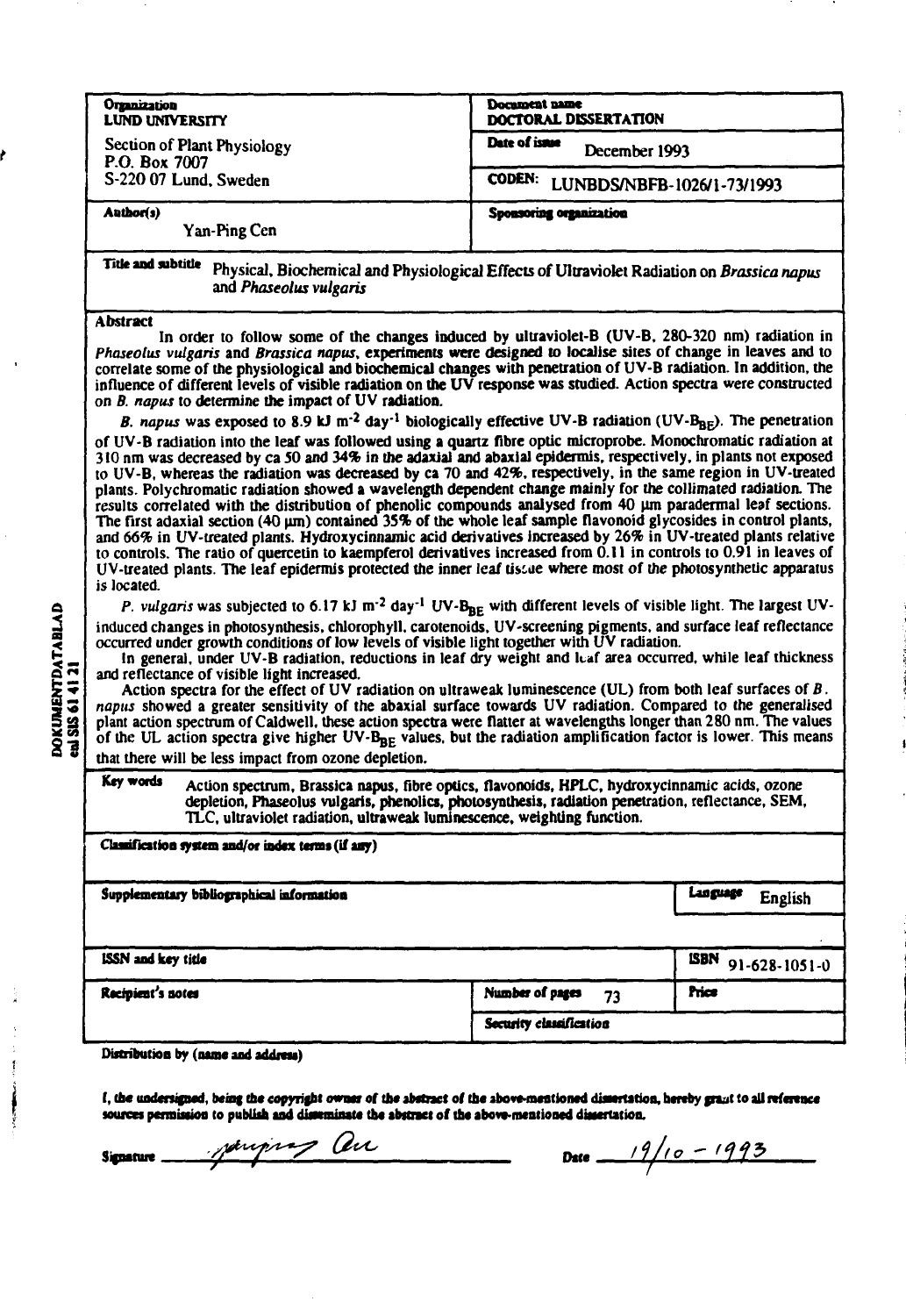#### **CONTENTS**

à,

٦ŀ.

#### **List of papers included in the thesis**

#### **Abbreviations**

#### **1 Background**

- 1.1 Ultraviolet radiation
- 1.2 Ultraviolet-B radiation **and** ozone
- 1.3 Stratospheric ozone depletion
- 1.4 Biologically effective UV-B radiation

### **2 Some approaches for investigating the influence of UV-B radiation on higher plants**

- 2.1 UV-B penetration within leaves
- 2.2 UV-screening pigments Flavonoids
- 2.3 UV-B radiation and photosynthesis
- 2.4 Ultraweak luminescence and UV-B radiation
- 2.5 Action spectrum in UV research
- 2.6 Plant growth and morphology

### 3 **Goals of the present investigations and the measures taken to achieve them**

**4 Summary of papers I - IV**

**Acknowledgements**

**References**

Ţ

**CONTRACTORS AND RESIDENCES** 

**Separate papers**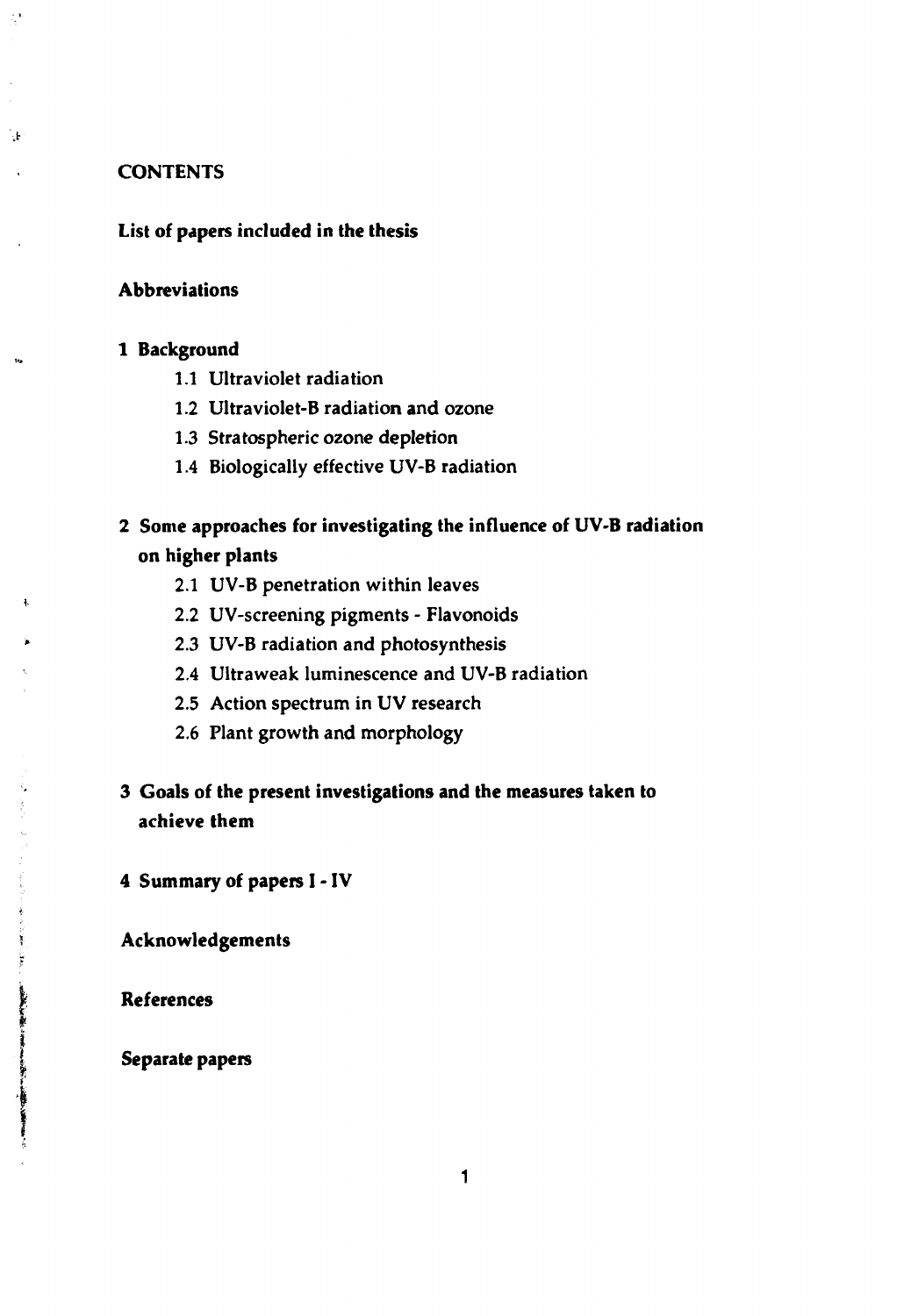#### **List of papers included in the thesis**

**This thesis is based on the following papers:**

**I. Cen, Y.-P. & Bornman, J.F. 1990. The response of bean plants to UV-B radiation under different irradiances of background visible light. - J. Exp. Bot. 41:1489-1495.**

**II. Cen, Y.-P. & Bornman, J.F. 1993. The effect of exposure to enhanced UV-B radiation on the penetration of monochromatic and polychromatic UV-B radiation in leaves of** *Brassica napus.* **- Physiol. Plant. 87: 249-255.**

**III. Cen, Y.-P. & Björn, L.O. 1993. Action spectra for enhancement of ultraweak luminescence by ultraviolet radiation (270 - 340 nm) in leaves of** *Brassica napus. -* **J. Photochem. Photobiol. (in press).**

**IV. Cen, Y.-P., Weissenböck, G. & Bornman, J.F. 1993. The effects of UV-B radiation on phenolic compounds and photosynthesis in leaves of** *Brassica napus.-* **(Manuscript).**

**These papers will be referred to in the text by their Roman numbers.**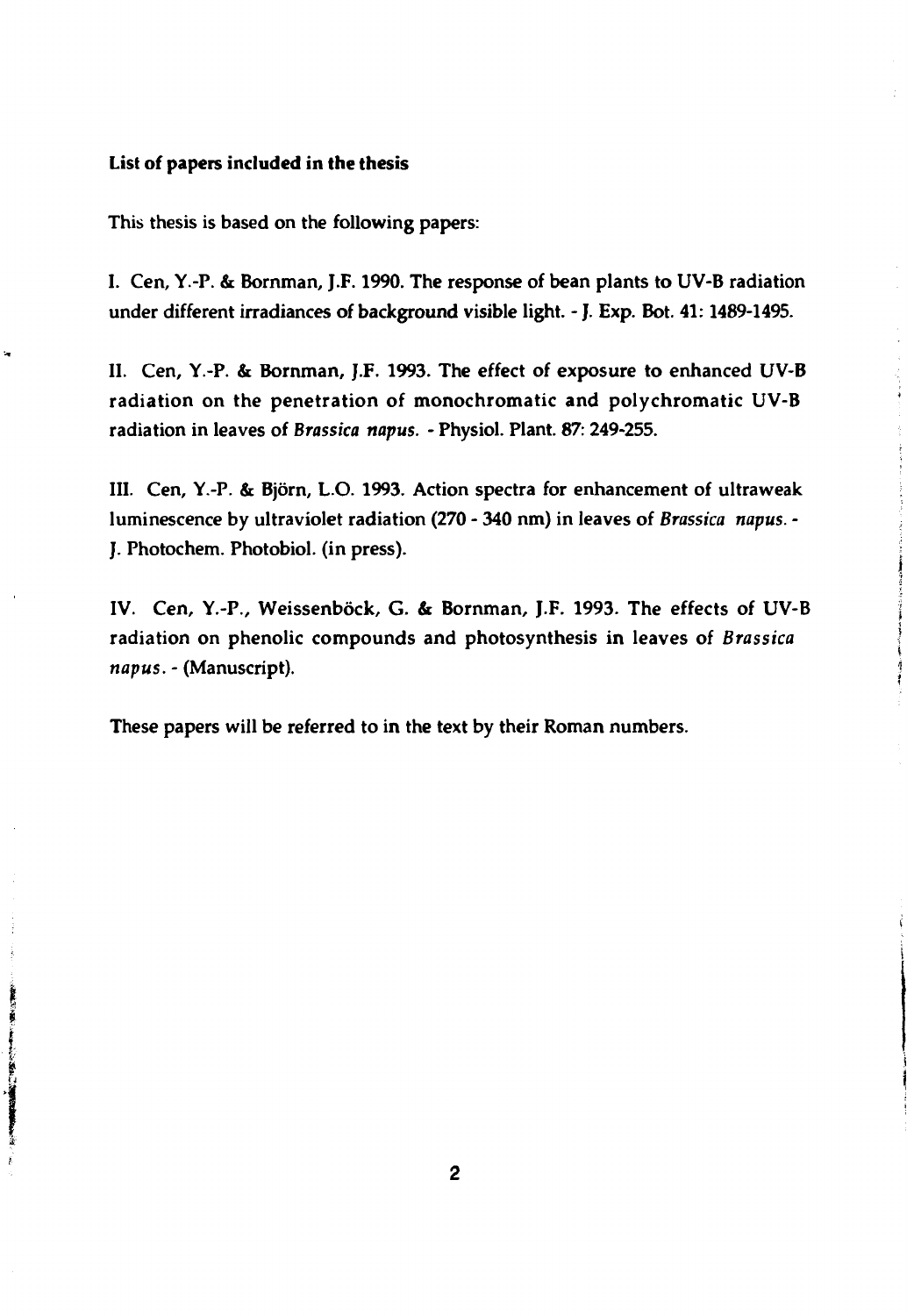#### **Abbreviations**

ु

 $\mathbf{h}^{1/2}$ 

○ 「大使用の活動することにおけば、「ものことの事件をする」

CFC, chlorofluorocarbon DU, Dobson unit (atm. cm) F, fluorescence induced by actinic light FG, flavonoid glycosides Fm', maximal fluorescence **with actinic light on**  $F<sub>m</sub>$ , maximal fluorescence Fo', ground fluorescence **with** actinic **light** on Fo, initial fluorescence  $F_v = F_m - F_o$  $F_v = F_m - F_o$ HAD, hydroxycinnamic acid derivatives PAR, photosynthetically active radiation (400 - 700 nm) PS I, photosystem I PS II, photosystem II PSC, polar stratospheric cloud  $Q_A$ ,  $Q_B$  functionally distinct quinone molecules qNP, non-photochemical quenching qp, photochemical quenching RAF, radiation amplification factor  $t_{1/2}$ , half-rise time from  $F_0$  to  $F_m$ TOMS, total ozone mapping spectrometer UL, ultraweak luminescence UV, ultraviolet radiation UV-A, ultraviolet-A radiation (320 - 400 nm) UV-B, ultraviolet-B radiation (280 -320 nm)

UV-Bgg, biologically effective (or weighted) ultraviolet-B radiation

UV-C, ultraviolet-C radiation (200 - 280 nm)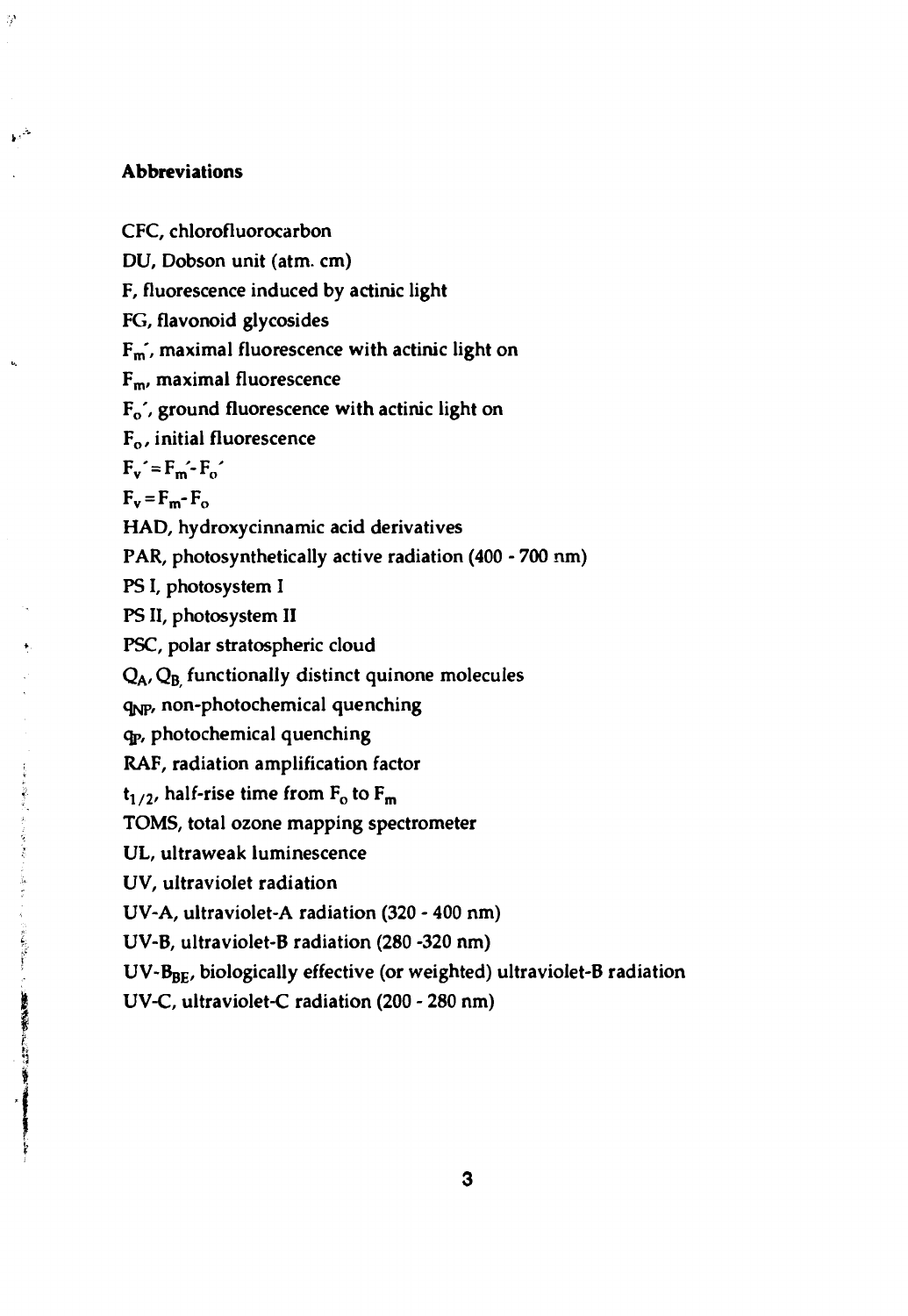#### **1 Background**

#### **1.1 Ultraviolet radiation**

In the late ninteenth century, J.W. Ritter discovered ultraviolet (UV) radiation, which is invisible to human eyes but can blacken silver chloride more effectively than the visible spectrum (400 - 700 nm) (Jagger 1967). The shorter the wavelength, and the higher the frequency of **a** quantum, the greater its energy. In biological research, the UV region can be designated as UV-A, UV-B, and UV-C. UV-C, 200 - 280 nm, is extremely harmful to organisms, but does not reach the Earth's surface. UV-B, 280 - 320 nm, is the most damaging part of the solar radiation reaching the surface of the Earth. UV-A, 320 - 400 nm, is the main component of solar UV but may be less biologically effective than UV-B depending on the biological process involved (Wellmann 1983). Important biological macromolecules, for example, proteins and nucleic acids, absorb effectively in the UV-B region, and thus any increase in this part of the solar radiation will constitute a potential threat to living organisms.

#### 1.2 **Ultraviolet-B radiation and ozone**

Most of the oxygen in the atmosphere originates from photosynthesis. As photosynthetic organisms evolved and oxygen started to accumulate, some of this oxygen was converted to ozone by the ultraviolet component of sunlight, forming a diffuse shell of ozone, which effectively absorbed wavelengths below 290 nm. This made it possible for life to emerge from the oceans. Most of the ozone is found in the lower stratosphere with the maximum concentration at about 22 km, depending on latitude (Jagger 1985, Green et al. 1980, Green 1983) (Fig. 1). In this lower stratosphere, a dynamic balance of ozone concentration is maintained by the UV radiation below 200 nm, which breaks down molecular oxygen, while chemical reactions reform the molecular oxygen. For example:

$$
O_2 + hv \longrightarrow O + O (1)
$$
  
\n
$$
O + O_2 \longrightarrow O_3 (2)
$$
  
\n
$$
O_3 + hv \longrightarrow O_2 + O (3)
$$
  
\n
$$
O_3 + O \longrightarrow O_2 + O_2 (4)
$$
  
\n
$$
Cl + O_3 \longrightarrow ClO + O_2 (5)
$$

のおおから かんきょう にっかんかん 大学の あまま あまま おおおとめ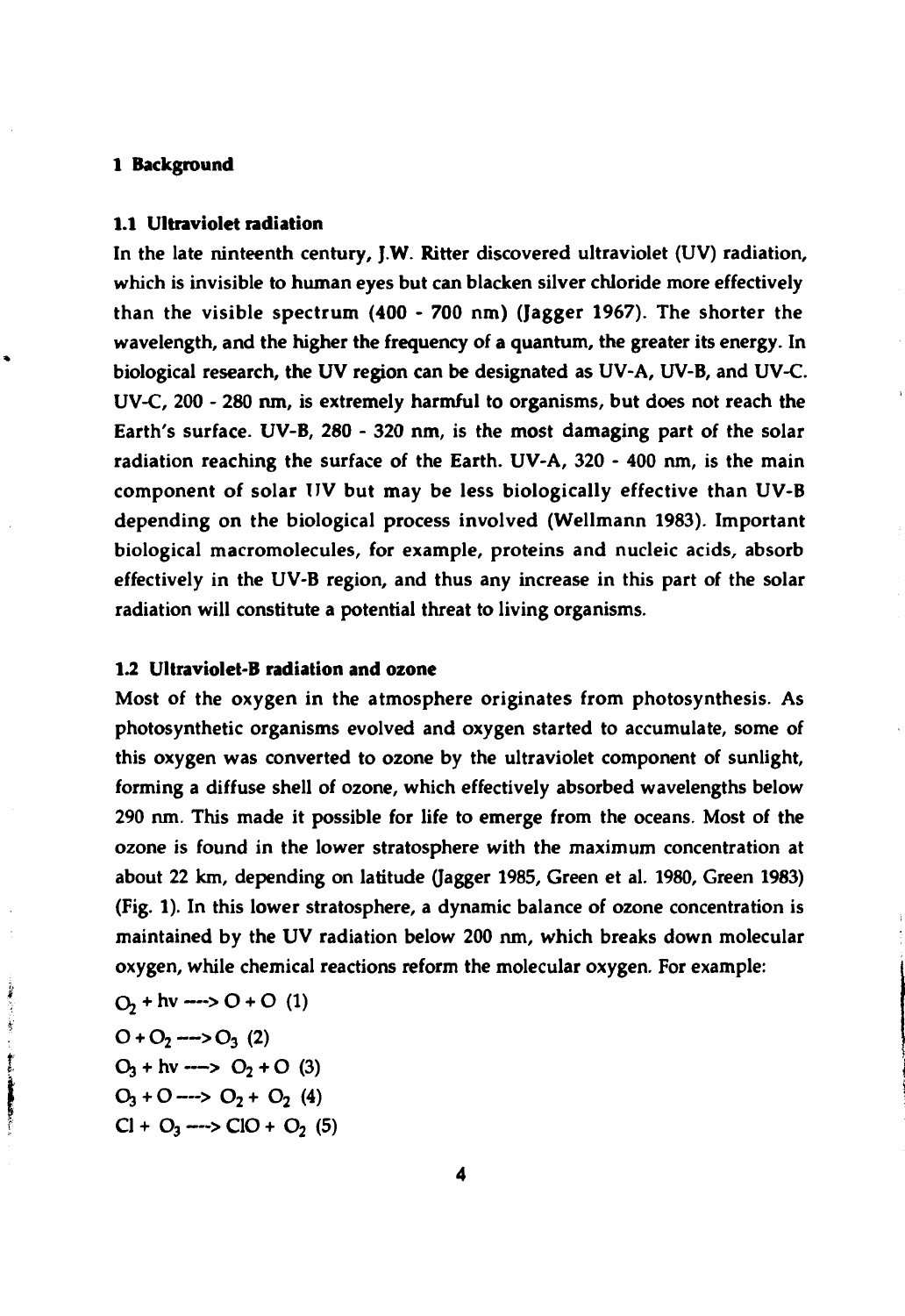

**Ozone, DU km-<sup>1</sup>**

#### $ClO + O \longrightarrow Cl + O_2(6)$

**The reactions 1 and 2 form ozone in the stratosphere, reactions 2 and 3 occur as ozone absorbs radiation, reaction 4 breaks down ozone, and reactions 5 and 6 are chlorine-promoted ozone breakdown. Ozone production takes place at a rate of about 300 million tons of ozone per day (Jagger 1985, Stolarski 1988, McFarland & Kaye 1992). Dobson units (DU) are used to describe the vertical atmospheric ozone thickness (atmospheric column ozone); 1 Dobson unit = 10'<sup>3</sup> atm. cm (1 atm., atmospheric pressure at sea level = 101.325 kPa). One can also describe the ozone concentration in mm atm., whereby, for example, 300 DU would be equivalent to 3 mm at standard temperature and atmospheric pressure at sea level. The stratospheric ozone shell is not evenly distributed over the earth and also changes with season. The ozone levels are about 260 DU in the equatorial region where most ozone is produced. Ozone flows toward the poles by stratospheric circulation. At the north pole in late winter or early spring, the average is about 450 DU. At the south pole, ozone levels reach about 380 DU**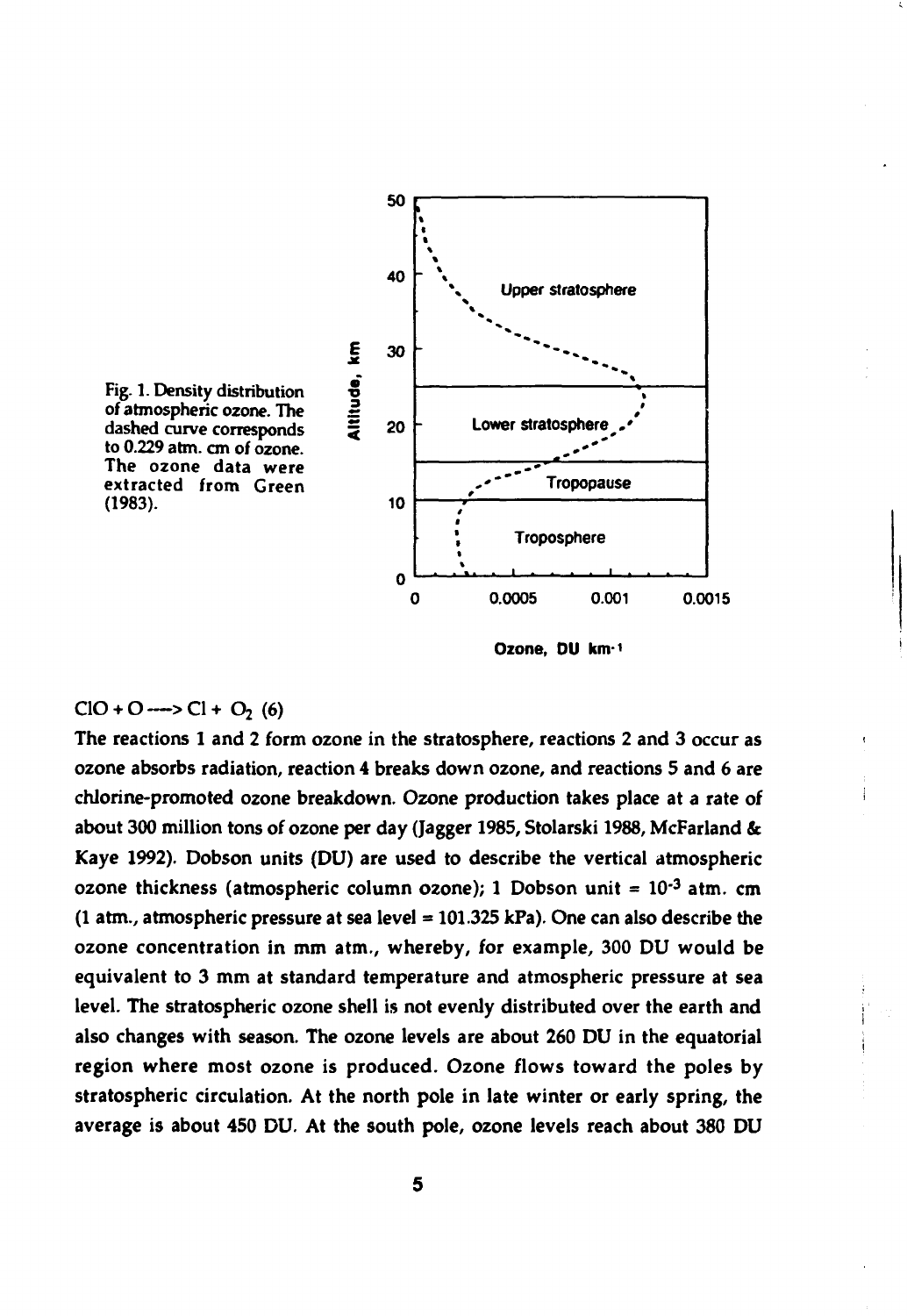**(Stolarski 1988, McFarland & Kaye 1992). Only a few mm of ozone absorb practically all radiation below 290 nm and protect the biosphere on the earth from damaging, shortwave UV radiation.**

#### **1.3 Stratospheric ozone depletion**

そのことにする すうかん にゅうせき まんきょう

**In 1974, Molina and Rowland reported that the inert gases of chlorofluorocarbons (CFCs) which have been widely used as coolants for refrigerators and air conditioners, propellants for aerosol sprays, agents for producing foam, and as cleansers for electronic parts, are not degraded in the troposphere (altitude 0-10 km), but are instead broken down by UV radiation in the stratosphere (altitude 20 - 50 km) into more reactive forms (such as chlorine atoms). This has disturbed the dynamic ozone balance, causing a decrease in stratospheric ozone.**

**Since November 1978, the Total Ozone Mapping Spectrometer (TOMS) on the Nimbus-7 satellite has monitored UV radiation entering the atmosphere and back scattering into space. TOMS has measured both the amount and distribution of the atmospheric ozone column. Analyses of the data from TOMS have shown a downward trend in column ozone outside the tropics during all seasons of the year (Bowman 1988, Frederick 1993, Gleason et al. 1993). Although up to a 40% ozone decrease has been observed in the springtime Antarctic ozone 'hole' region (Farman et al. 1985, Stolarski 1988, Roberts 1989, Moffat 1989, Hofmann et al. 1992), the trend for latitudes between 30 and 50 °N is -6.6 to -6.7 % per decade during winter and -2.6 to -3.0 % per decade during summer (Frederick 1993). Gleason et al. (1993) have published the data for annual average ozone over the last 13 years (Fig. 2).**

**Recently, measurements of the ozone destroyer, CIO, by the Microwave Limb Sounder on the Upper Atmosphere Research Satellite showed the winter increase in CIO in both polar regions, together with cold temperature which favour formation of Polar Stratospheric Clouds (PSCs) (Waters et. al. 1993). These PSCs, made up mainly of nitric acid trihydrate, serve as active surfaces for catalytic reactions involving chlorine and bromine, which are responsible for O<sup>3</sup> destruction upon spring time warming (Mahlman 1992). A downward trend in ozone has also been observed at all latitudes except the tropics in the lower**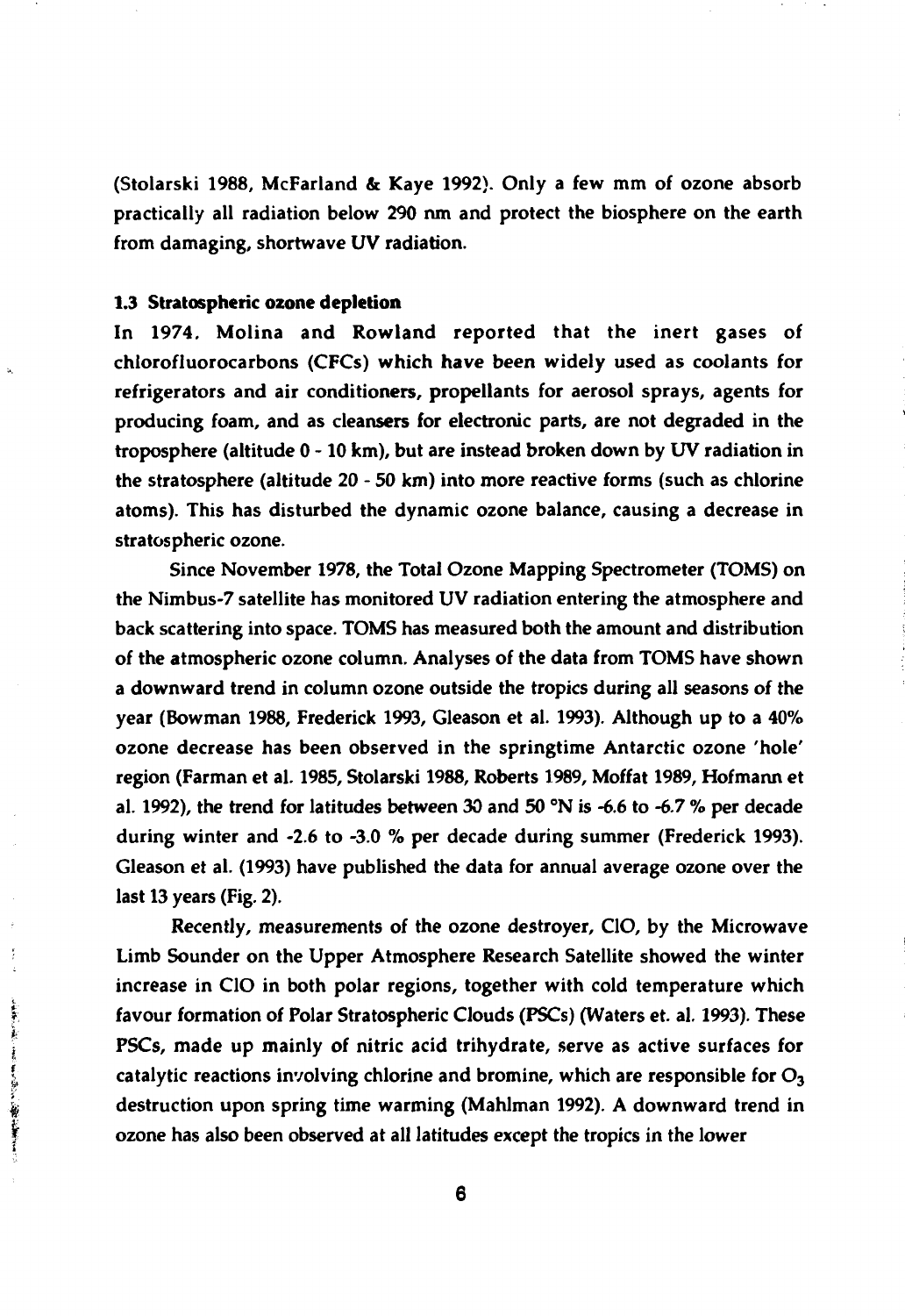

**Time, Year**

Fig. 2. The amount of annual average ozone for the latitude range 65°S to 65°N during 1 January 1979 and 31 December 1992. The curve was extracted from Gleason et al. (1993).

stratosphere (Waters et. al. 1993, Chipperfield 1993). Even an Arctic ozone hole may develop due to increases in atmospheric carbon dioxide concentration, causing coding of the stratosphere (Austin et al. 1992, Mahlman 1992). The stratospheric ozone depletion and the UV-B radiation reaching the ground are related. As ozone depletion occurs, a selective increase in the amount of UV-B reaching the earth will result, with a greater increase at shorter wavelengths than longer wavelengths due to the absorption properties of ozone. However, the connection between ozone depleti and UV-B radiation increase is complicated. Aerosols, clouds, haze, ground reflectivity, zenith angle of the sun, and the proportion of UV-B that is scattered, all have an influence (Green 1983, Brasseur 1992, Kerr 1993).

It should also be noted that the daily variations in UV-B radiation and the day to day changes are dramatic as compared to the smaller UV-B radiation changes due to ozone depletion.

#### **1.4 Biologically effective UV-B radiation**

Most biological responses to UV radiation are highly wavelength dependent. In 1971, the term biologically effective UV-B radiation (UV-BBE) was defined by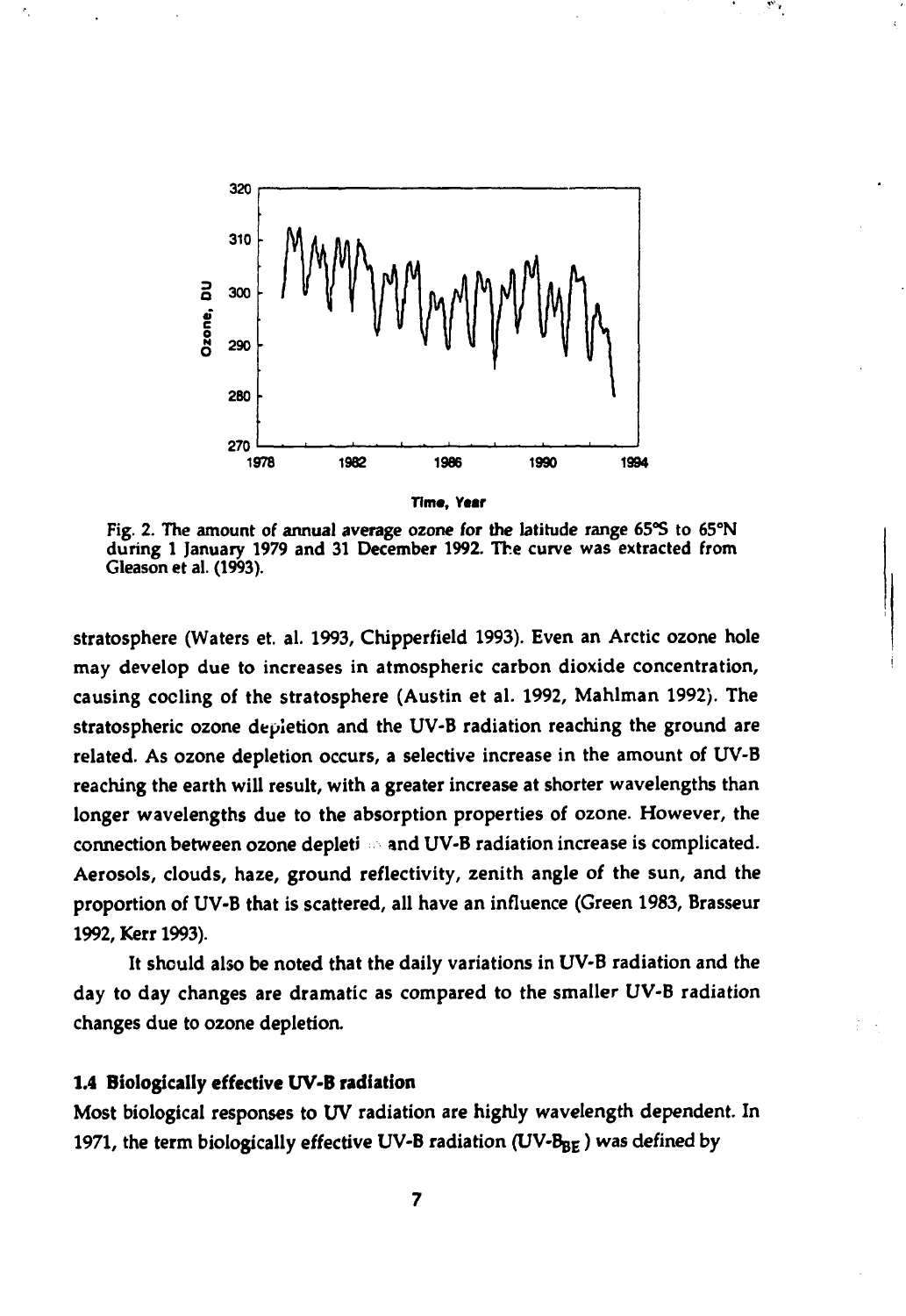**Caldwell (Caldwell 1971). In order to keep all terminology and abbreviations in this summary uniform, Caldwell's equation is rewritten as follows:**

 $UV-B_{BE} = 280^{320} Q_1 E_1 d\lambda$ 

 $\sum_{i=1}^{n}$ 

**The Second Second Second** 

Where  $\lambda$  is wavelength,  $Q_{\lambda}$  is the spectral irradiance at wavelength  $\lambda$ , and  $E_{\lambda}$  is **the biological effectiveness at wavelength** *X.*

**UV-BBE provides a way of expressing the amount of UV radiation as a function of the biological effectiveness of the radiation. Thus comparisons can more easily be made between results from various sources of UV-B irradiation applied in laboratories as well as from field studies using both artificial and solar UV-B sources. The so-called generalised plant UV-B action spectrum (Caldwell 1968,1971) is generally used as a weighting function to simplify comparisons. It is also recommended that researchers normalise the action spectrum to 1.0 at 300 nm for comparison with other action spectra. However, no single weighting function is ideal for all situations, and therefore the few available action spectra will serve only as a guide for the estimation of biological effectiveness of UV-B radiation.**

**Changes in solar UV-B radiation reaching the ground due to atmospheric ozone depletion will increase the UV-B<sub>BE</sub>. Other factors affecting daylight spectra, such as solar angle, atmospheric conditions, albedo, and elevation above sea** level, will also influence the UV-B<sub>BE</sub> (Green et al. 1980, Green 1983, Caldwell et **al. 1986). A computer program (Björn & Murphy 1985, Björn 1989) can be used to simulate daylight changes due to different ozone levels. When all the other** conditions were the same, the UV-B<sub>BE</sub> showed a stronger dependence on ozone **depletion than the unweighted solar UV-B radiation (Fig. 3).**

**Since the ozone absorption coefficient (Green et al. 1980, Green 1983) and the generalised plant action spectrum increase exponentially towards shorter wavelength in the UV-B region, a change in the ozone concentration will shift the wavelength composition of UV-B radiation, and an amplification of UV-Bgg will occur (Fig. 4). The radiation amplification factor (RAF), which is defined as the ratio of percentage increase in UV-Bgg to percentage decrease in ozone thickness (Rundel 1983, Caldwell 1981, Caldwell et al. 1986), is also used as a measure of a certain biological response due to ozone depletion.**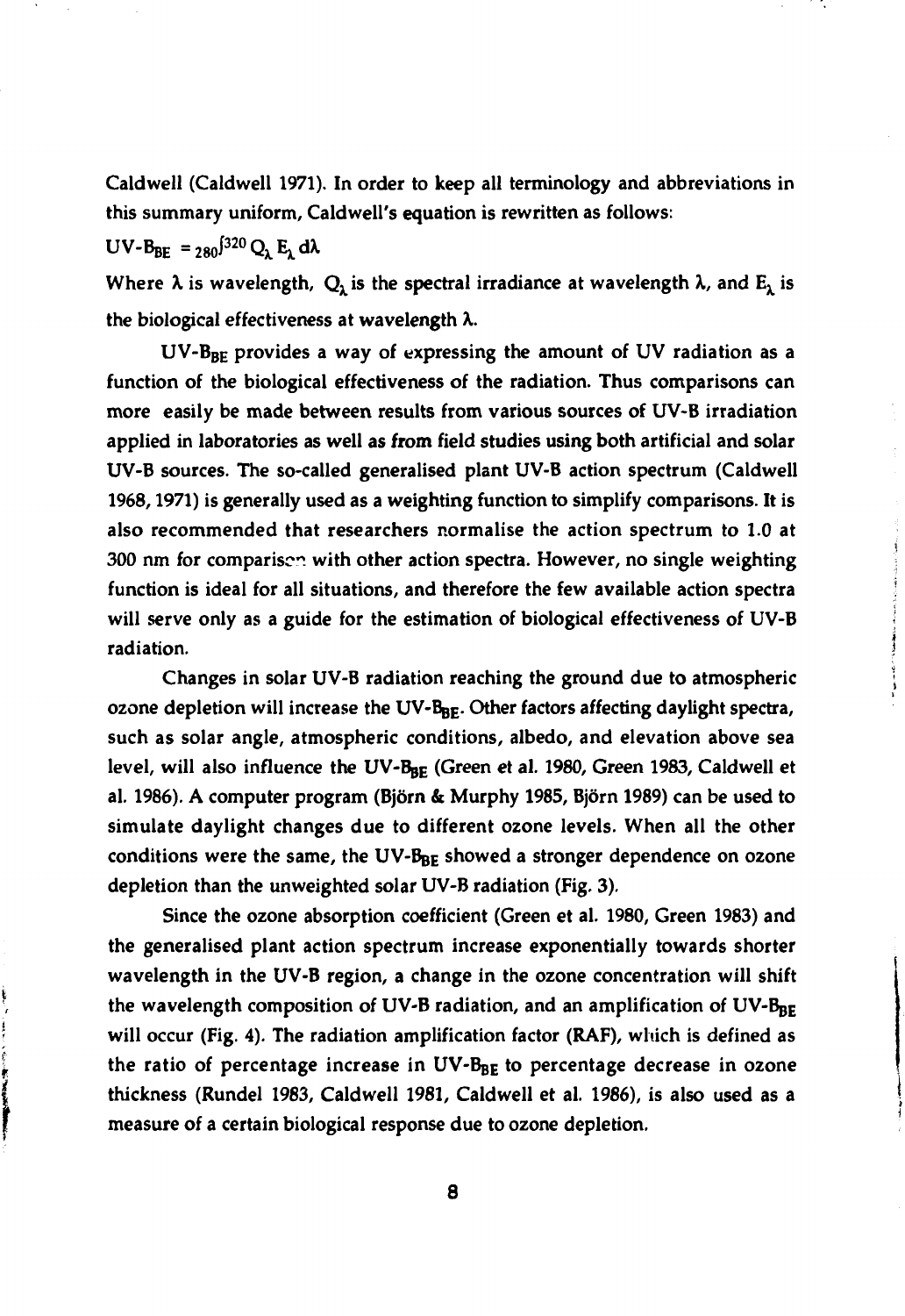

**Fig. 3. The relative changes of solar ultraviolet-B radiation and biologically effective ultraviolet-B radiation (weighted by the generalised plant action spectrum of Caldwell) due to ozone depletion in Lund, Sweden (July 15). The data points were obtained by using a computer program (Björn & Murphy 1985, Björn 1989).**



**Fig. 4. The spectra of solar ultraviolet-B radiation with normal ozone concentration, UV-B1; or 25% ozone depletion, UV-B2 in Lund, Sweden (July 15, logarithmic scale; right ordinate). The ozone absorption coefficient, k3 (Green 1983) and the generalised plant action spectrum of Caldwell, normalised to 300 nm (left ordinate). Solar ultraviolet-B radiation was obtained by a computer program (Björn & Murphy 1985, Björn, L.0.1989).**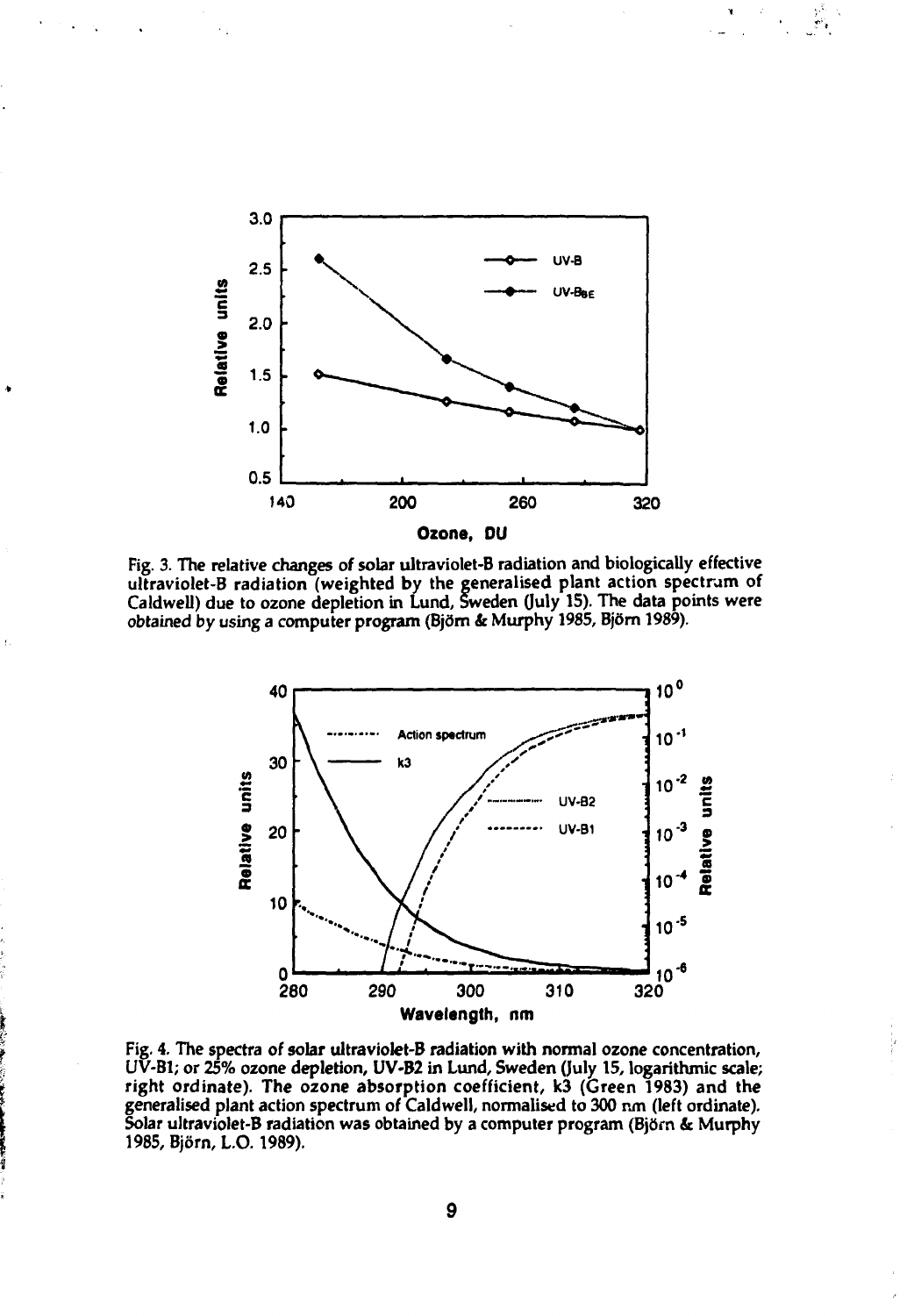**2 Some approaches for investigating the influence of UV-B radiation on higher plants**

#### **2.1 UV-B penetration within leaves**

A direct way to measure radiation within plant organs is by the use of glass or quartz optical fibres. This has been done both for visible and UV radiation (Vogelmann & Björn 1984, Bornman & Vogelmann, 1988, 1991, Day et al. 1992, II). The tapered, metal-coated end **of** a fibre is driven into a leaf using an automated stepper motor. The opposite end of the fibre is positioned at the entrance port of a spectroradiometer which detects the light wnich is guided through the fibre. Data acquisition is computer controlled. In this way it is possible to measure gradients of light as the fibre is driven towards a light source striking the opposite leaf surface. Alternatively, a defined region of the radiation spectrum can be measured by positioning the fibre probe at a pre-determined depth and scanning the region of interest. In this way one can obtain information about the internal spectral regime, internal fluence rate, and light gradients within, e. g. a leaf. As the optical fibre is only sensitive to light incident within a certain acceptance angle, separate measurements of the light fluxes at different angles within the sample are needed to estimate the internal fluence rates (Vogelmann & Björn 1984, Vogelmann et al. 1991).

When UV radiation strikes a leaf surface, some will be reflected in the cuticle-air interface without entering the leaf (Gausman et al. 1975). Rayleigh scattering within the epicuticular wax deposits is stronger at shorter wavelengths, and this will reduce the relative penetration of UV in comparison with longer wavelengths (Clark & Lister 1975). As radiation is propagated within the interior of **a** plant sample, it is attenuated by absorption of pigments as well as the reflectance and scattering properties of the tissues. Thus the presence of UV-screening pigments and changes in structure due to growth under enhanced levels of UV radiation, e. g. increases in leaf thickness, will decrease penetration of UV radiation. Mainly because of the presence of the UV-screening pigments, the gradients of UV radiation are steeper than those for visible radiation.

The leaf epidermis is the first layer to be directly exposed to solar UV radiation. The penetration of UV-B radiation within plant leaves is largely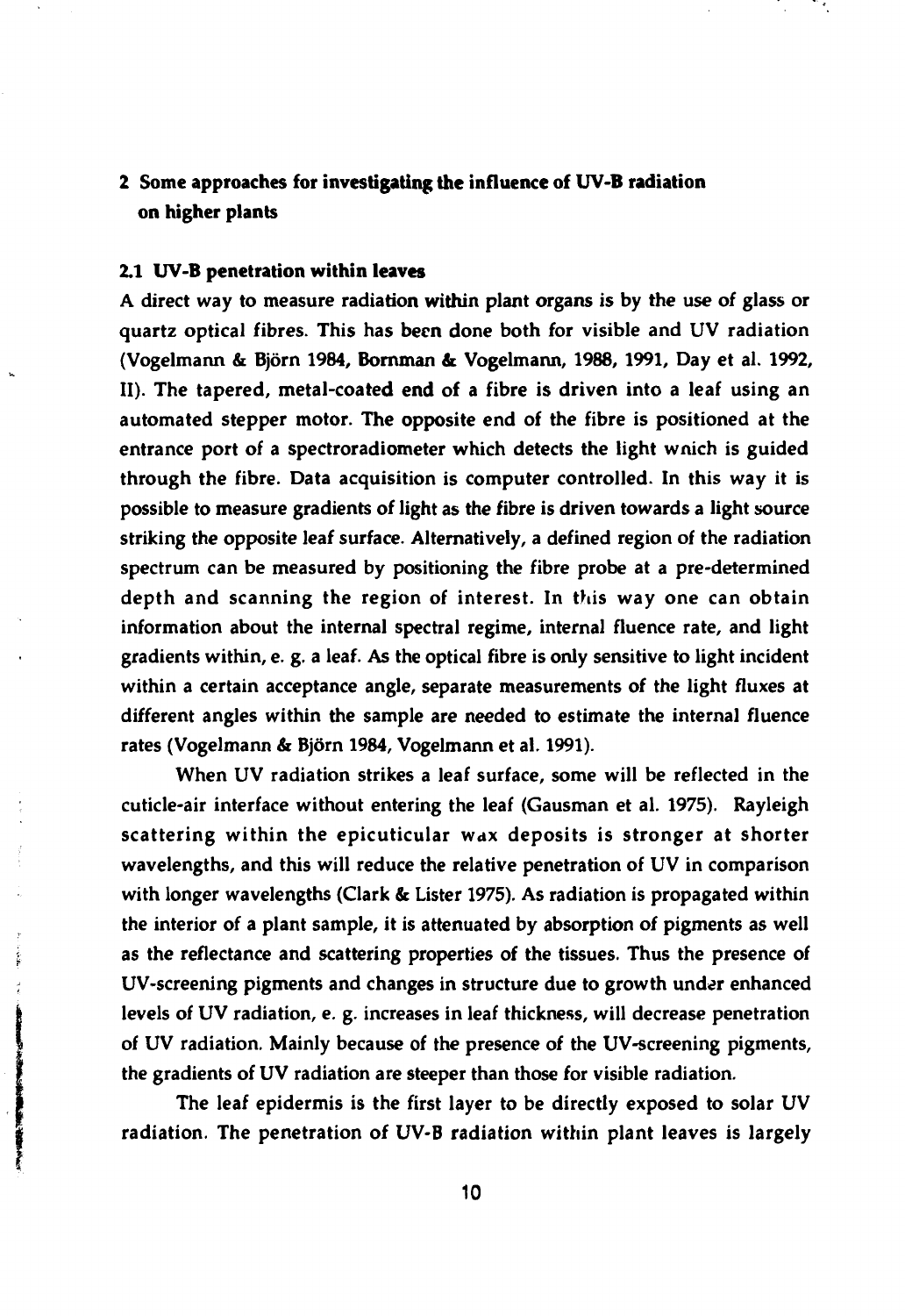attenuated by the epidermal layer. However, this attenuation ability differs among plant species and the developmental stage of the leaf (DeLucia et al.1992, Day et al.1992). Day et at. (1992) found that in mature conifer needles almost all UV-B radiation is attenuated in the epidermis. In woody dicotyledons 3-12% of the UV-B radiation reached the mesophyll, while in herbaceous dicotyledons 18 - 41 % reached the mesophyll. In paper II not only the penetration of monochromatic UV-B radiation, but also that of polychromatic radiation was determined within leaves of *Brassica napus.* These results correlated well with the internal distribution of UV-screening pigments.

#### 2.2 UV-screening pigments - Flavonoids

ŗ

不管

The flavonoids are a group of water-soluble phenolic derivatives, mainly found in the vacuoles of plant epidermal cells, although some are found in chromoplasts and chloroplasts, as well as in cell walls. Anthocyanins, flavones and flavonols are three groups of flavonoids which are of particular interest. Anthocyanins contribute to the colour of the plant, although they have weak absorption in the UV-B region. Flavones and flavonols absorb in the UV region of the daylight. The flavonoids in plants serve not only to attract insects to flowers, and protect against microbial infection but they also protect plants from damaging UV radiation (Wellmann 1983, Salisbury & Ross 1985, Hedin & Waage 1986, Tevini et al. 1991b, IV).

The flavonoids reduce the penetration of UV-B radiation into inner leaf tissues (Robberecht & Caldwell 1980,1986, Tevini et al. 1991a, Caldwell et al. 1983, DeLucia et al. 1992, II). Flavonoids are thus related to plant sensitivity to UV-B radiation. UV-B sensitive plants have generally less UV absorption in the epidermis than more tolerant plants due to the flavonoid content (Robberecht & Caldwell 1978, 1986). Both visible light and UV radiation can induce flavonoid accumulation in leaves of higher plants (Wong 1976, Wellmann 1976,1983,1985, Tevini et al. 1983, 1991b, Beggs et al. 1986, Schmelzer et al. 1988,1). The UVinduced flavonoid production is one example by which the plant can reduce the penetration of damaging UV-B radiation into plant tissues. Parallel measurements of flavonoid content and UV-B penetration have also illustrated this (H).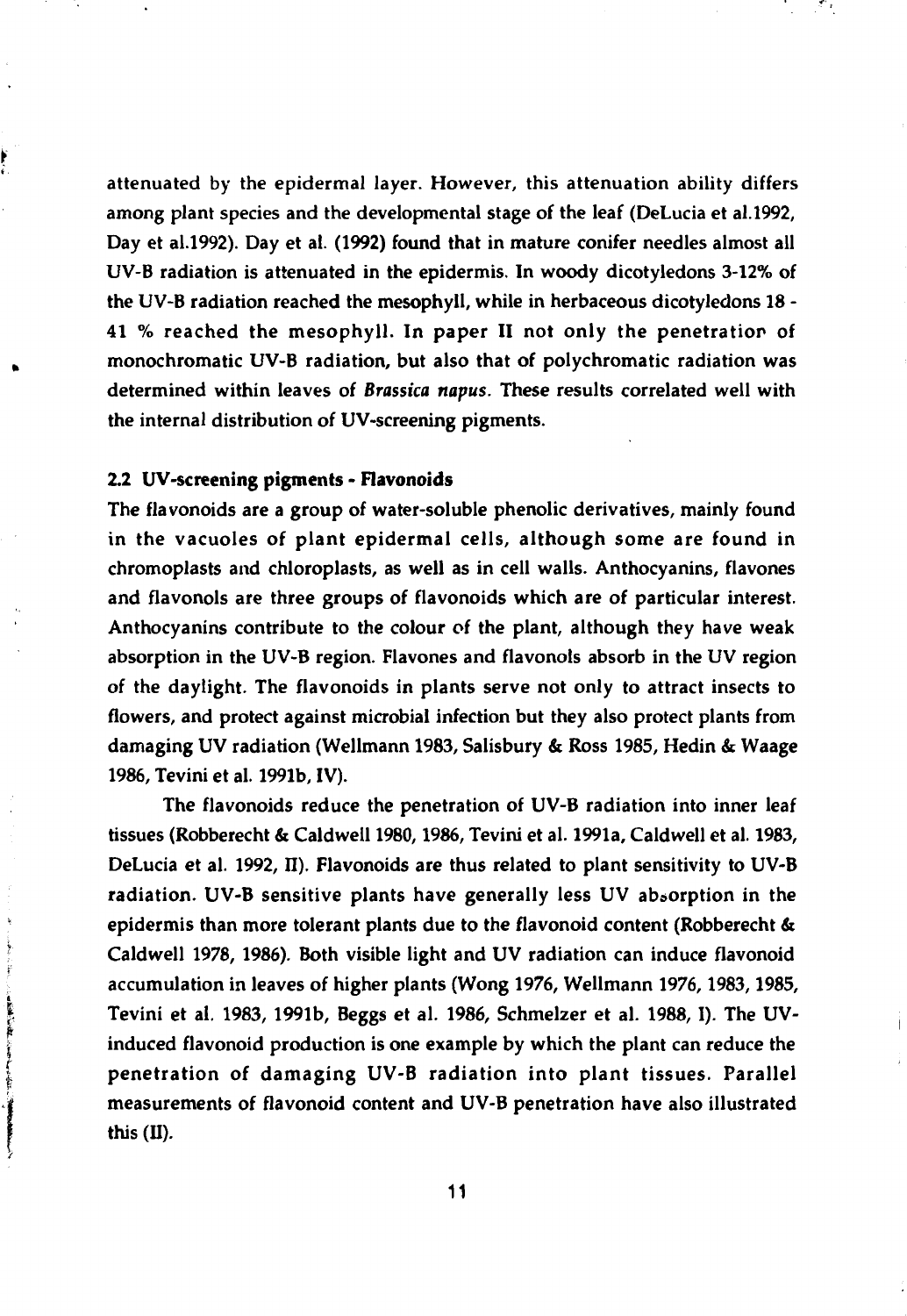#### 2.3 UV-B radiation and photosynthesis

大学のことに、このことに、この「大学」との「大学」という「大学」ということに、 このことには、「大学」ということに、「大学」ということです。

Photosynthesis is the process whereby light energy is converted and stored as chemical energy within green plants. It is the main mechanism of energy input into the living world by plants and bacteria. Photosynthesis can be measured in different ways, and certain parameters are used as indicators of changes in the photosynthetic system. For example, the partial reactions of photosynthesis are often measured by using different clUorophyll fluorescence parameters. Changes in net photosynthesis, measured by determining the assimilation of  $CO<sub>2</sub>$ , are not always as large as those determined from the partial reactions. This is particularly true of short-term irradiation studies.

At room temperature, the chlorophyll fluorescence emission from leaves is mainly emitted by photosystem II (PS II) and the attached light harvesting chlorophyll complex (Clayton 1980, Krause & Weis 1984). A fluorescence induction curve or Kautsky curve (Govindjee and Papageorgiou 1971), is obtained upon illumination of a dark adapted leaf. Different phases of the resultant curve have been defined. The fast phase is related to primary processes of (PS II). The initial fluorescence,  $F_{\alpha}$ , is thought to represent emission by excited antenna chlorophyll molecules when all the reaction centres are open. The variable fluorescence,  $F_v$ , reflects the reduction state of a primary electron acceptor,  $Q_A$ . The maximum fluorescence,  $F_{\text{rw}}$  is reached with saturating irradiance, and the reaction centres are closed. The ratio of  $F_v/F_m$  has a range of 0.75 - 0.85 in intact photosystems (Björkman & Demmig 1987, Bolhar-Nordenkampf & Öquist 1993). This ratio can be shown to be proportional to the quantum yield of photochemistry (Björkman & Demmig 1987, Clayton 1980, Demmig-Adams & Adams 1992). The half-rise time  $(t_{1/2})$  from  $F_0$  to  $F_m$  can also be used as an estimate for the size of the plastoquinone pool (Anderson et al. 1988), and has been shown to be a particularly sensitive indicator of changes induced by UV radiation (Bornman et al. 1984,1)

The slow kinetics of fluorescence starts after the P peak, and is related to interactions between the thylakoid membranes and stroma. Photochemical quenching (q<sub>p</sub>) causes a decrease in fluorescence as  $Q_A$  is partially re-oxidised by photosystem I (PS I). Non-photochemical quenching  $(q_{NP})$  also contributes to the decline in fluorescence. This quenching is mainly due to de-excitation through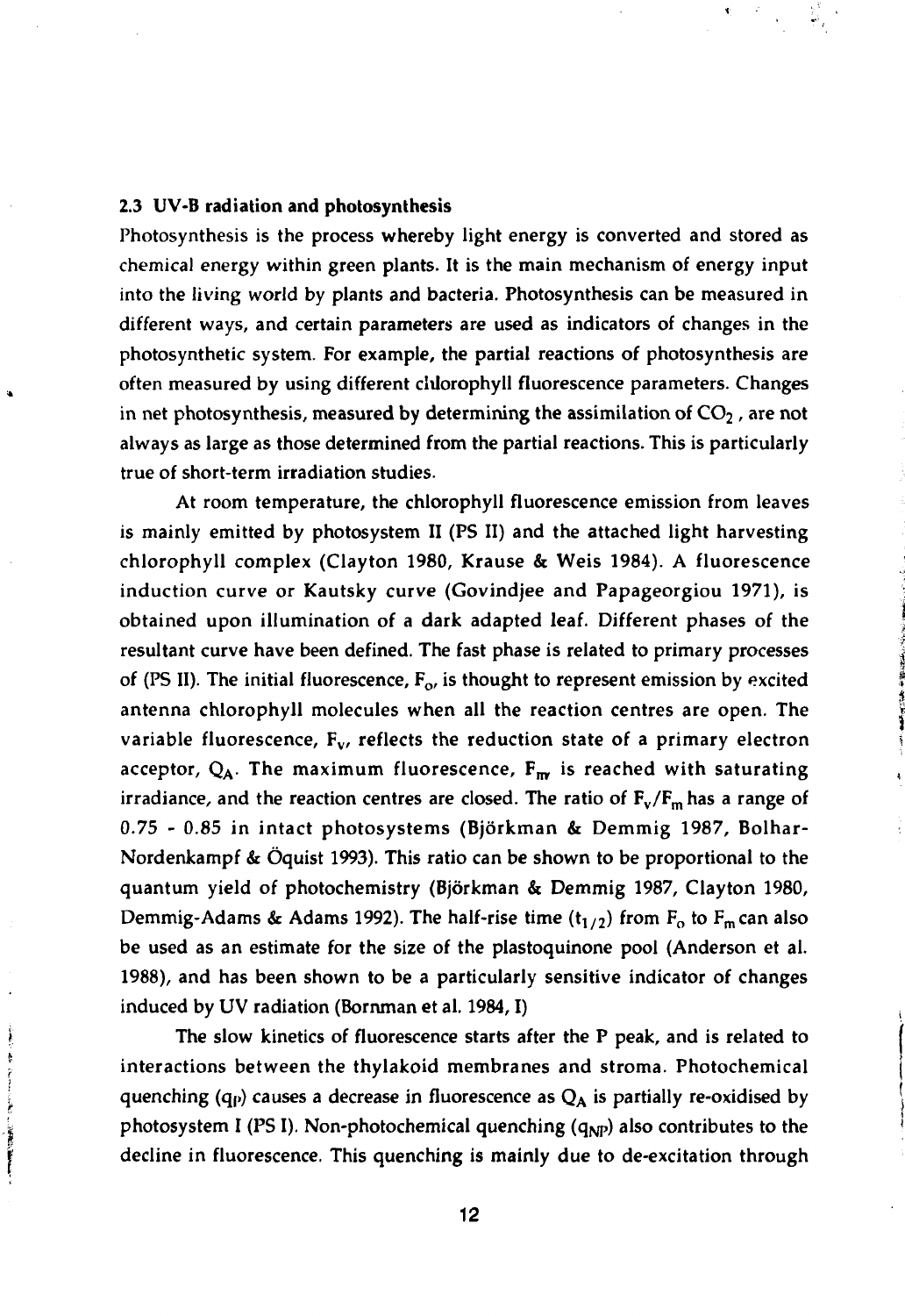**heat generation. The energy dependent quenching is thought to result from the formation of a proton gradient across the thylakoid membrane and is probably** the main contributor to q<sub>NP</sub> (Horton & Bowyer 1990). Although few UV-B studies **have been carried out with these parameters, an increase in non-photochemical quenching and a decrease in photochemical quenching have been documented (Tevini et al. 1988) These effects suggested changes in the oxidation state of the electron acceptor QA and a decreased turnover of reduction and energy equivalents in the Calvin cycle (Tevini et al. 1988).**

**A pulse amplified modulation (PAM, Walz, Effeltrich, Germany) fluorimeter is generally used to determine these and other fluorescence parameters. According to Schreiber & Bilger (1987) and Horton & Bowyer (1990) the quenching coefficients can be derived as follows:**

**qp=(Fm'-F)/(Fm'-F0') qNP=(Fv-Fv')/F<sup>v</sup>** for the definition of  $F_m$ ,  $F_o$ ,  $F_v$ , see Fig. 5.



**Fig. 5. Definition and parameters of quenching analysis. MB, measuring beam; P, saturation pulse;** *A,* **actinic light. Fo, initial fluorescence with weak modulated measuring beam; Fm, maximal fluorescence of a dark-adapted sample; Fm\ maximal fluorescence with actinic light on; F, fluorescence induced by actinic light; Fo', ground fluorescence with actinic light on. Other fluorescence parameters are obtained from the above,**  $F_v = F_m \cdot F_{o'} F_v' = F_m' \cdot F_{o'}'.$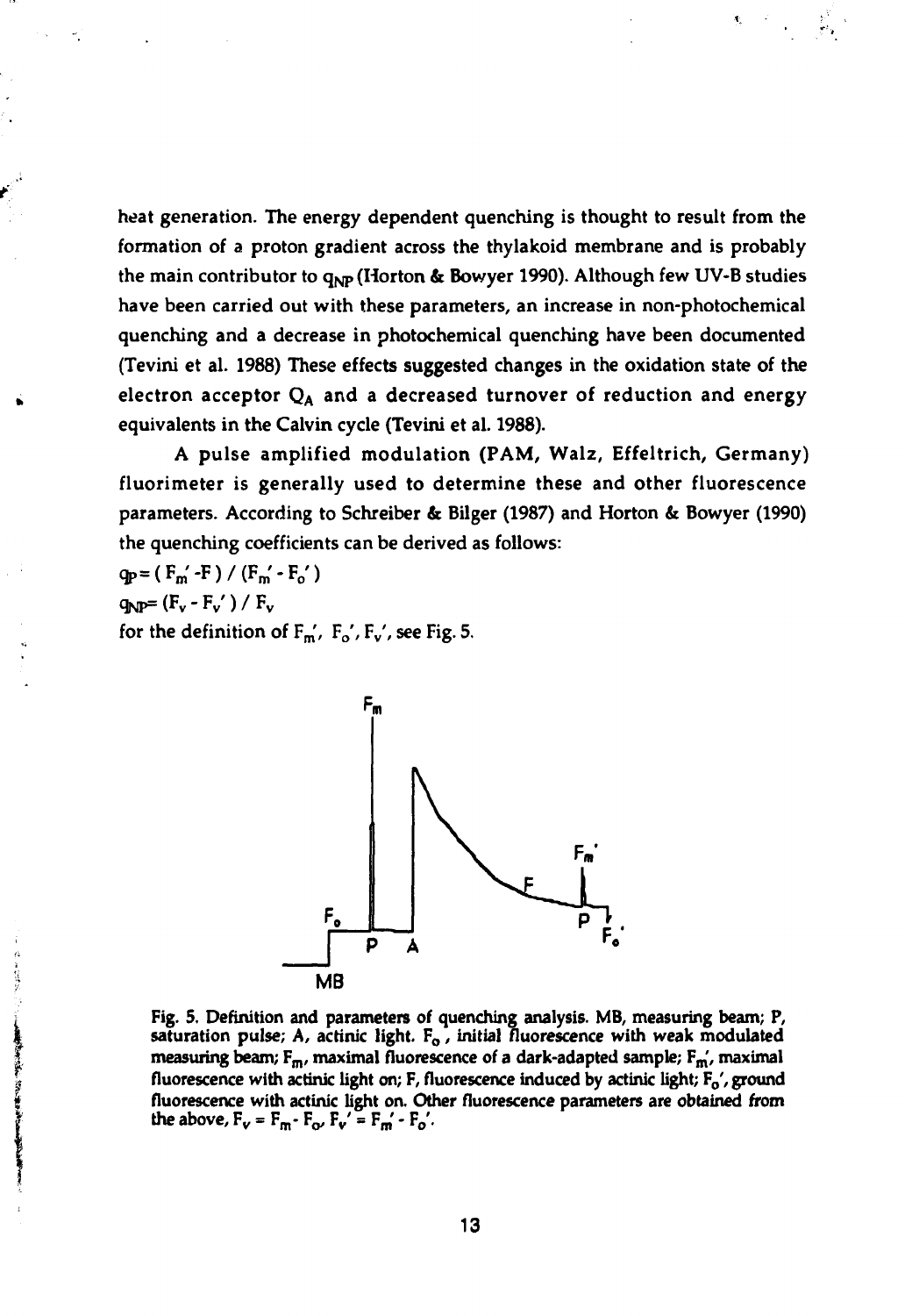Generally UV-B radiation mainly influences PS II, with only slight inhibition of photosystem I (PS I) when high irradiance UV-B is used (Bornman 1989). The influence of UV-B radiation on reaction centres of PS II will be reflected in the fluorescence kinetics.  $F_{\text{o}}$ ,  $F_{\text{v}}$ ,  $F_{\text{v}}/F_{\text{m}}$  and  $F_{\text{v}}/F_{\text{o}}$  are often used to indicate changes in the fast phase of the fluorescence induction curve. Both the oxidizing and reducing sides of PS II appear to be sensitive to UV-B radiation (Tevini 1985, Renger et al. 1986, 1989, Bornman 1989, He et al. 1993). UV-B radiation may thus modify the binding protein of the primary and secondary plastoquinones of the PSII acceptor side  $(Q_A - Q_B)$  apoprotein), simultaneously leading to a functional blocking of the primary acceptor. Using isolated PS II membrane fragments of spinach, Renger et al. (1989) further suggested that UV-B radiation also disrupts the integrity of the water oxidation complex.

Studies on the  $t_{1/2}$  together with above parameters of fluorescence showed that impairment of PS II activity by UV-B radiation was due to blockage of PS II reaction centers (Noorudeen et al. 1982). A slower recovery from UV-B irradiation compared to high visible light, i. e. photoinihibition, could mean that UV-B photons are more likely to damage the cellular components such as nucleic acids and proteins (Chow et al. 1993).

#### **2.4 Ultraweak luminescence and UV-B radiation**

**PARK AND CONTRACTORS OF PERSONS ASSESSED.** 

Luminescence is the emission of electromagnetic radiation from atoms or molecules in the transition of (both singlet and triplet) electronically excited states to lower energy states. The emission spectrum can be in the UV, visible and infrared regions, and chemical reactions are the source of energy (Campbell 1988). This differs from fluorescence which is defined as the light emitted from a singlet electronically excited state and is of very short duration after removal of the source of excitation. When the intensity of luminescence is less than 10 000 photons  $cm<sup>2</sup> s<sup>-1</sup>$ , it is called ultraweak luminescence (UL; Campbell 1988). The quantum efficiency of UL is  $10^{-3}$  to  $10^{-14}$  photons per activated molecule (Abeles 1986). The emission spectra can be used to aid in identifying the possible light emitters (Campbell 1988). This UL is invisible to the human eye, but can be detected using sensitive photomultipliers (Inaba et al. 1982).

In higher plants and in other living cells, the emission of UL is associated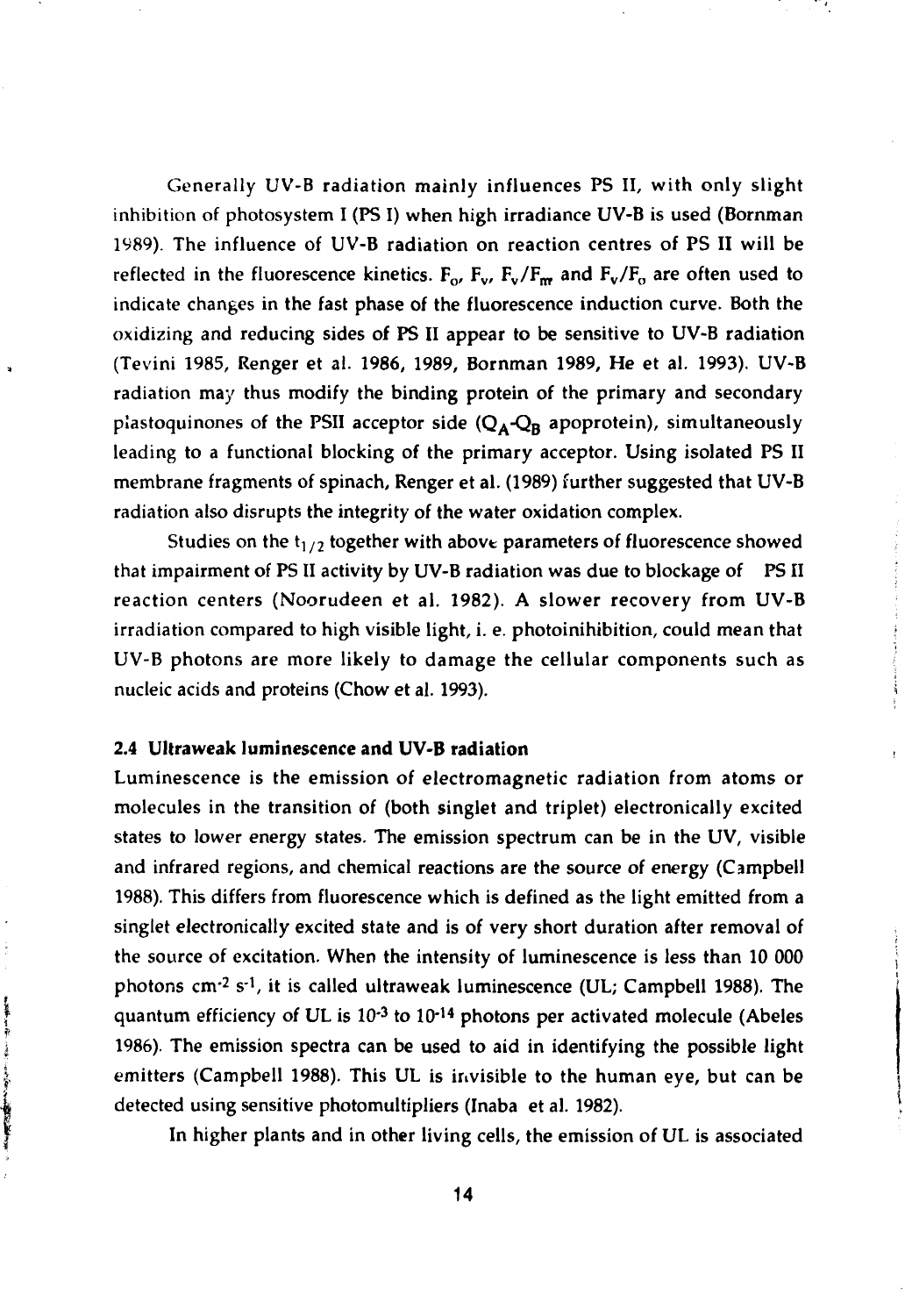with certain important cellular functions, such as mitochondrial respiration, photosynthesis, cell division, eicosanoid production and detoxification. The main metabolites thought to be responsible for UL are:

1) Excited carbonyls; >C=O\*

2) Singlet oxygen;  ${}^{1}O_{2}$  (dimol,  ${}^{1}O_{2}$  -  ${}^{1}O_{2}$ )

3) Energy transfer from an excited state molecule  $(X^*)$  to an endogenous fluorochrome (F);

Reaction --->  $X^*$  +F --->  $X$  + F\* ---> F + light

Details of UL from dark adapted green leaves, chloroplasts, peroxisomes, and mitochondria have been documented (Abeles et al. 1978, Abeles 1986, Hideg et. al. 1990,1991, Hideg 1993).

UV-B radiation caused an increase in the levels of UL in leaves, which was interpreted as an indirect indication of the formation of free radical species and their products (Panagopoulos et al. 1989, 1990, 1992, Levall & Bornman 1993). In paper I!i an action spectrum was determined to obtain more detailed information on the effect of UV radiation on the processes of UL.

#### **2.5 Action spectrum in UV research**

An action spectrum is the specific radiation response of a system as a function of wavelength (Jagger 1985, Caldwell et al. 1986, Caldwell 1971). It gives information about the biomolecule responsible for the photon absorption and a direct relationship between the chromophores and the respective responses (Peak & Peak 1983, Ensminger 1993). Biological responses to UV are wavelength dependent, and therefore an action spectrum can be used as a weighting function for evaluating the biologically effective UV-B radiation (Caldwell 1968,1971). The UV-B<sub>BE</sub> gives a biologically meaningful expression of the UV-B radiation either from the sun or from lamps. A proper UV action spectrum not only serves to define the chromophore but also may provide a true measure of the biological UV-B effect. However, different action spectra used as weighting functions result in different values of  $UV-B_{BE}$  for the same daylight UV-B radiation (Fig. 6). This may lead to different conclusions about the significance of solar UV-B radiation increase due to stratospheric ozone depletion (Caldwell et al. 1989, Rundel 1983). The sensitivity of UV-B<sub>BE</sub> due to ozone depletion can be described by RAF. This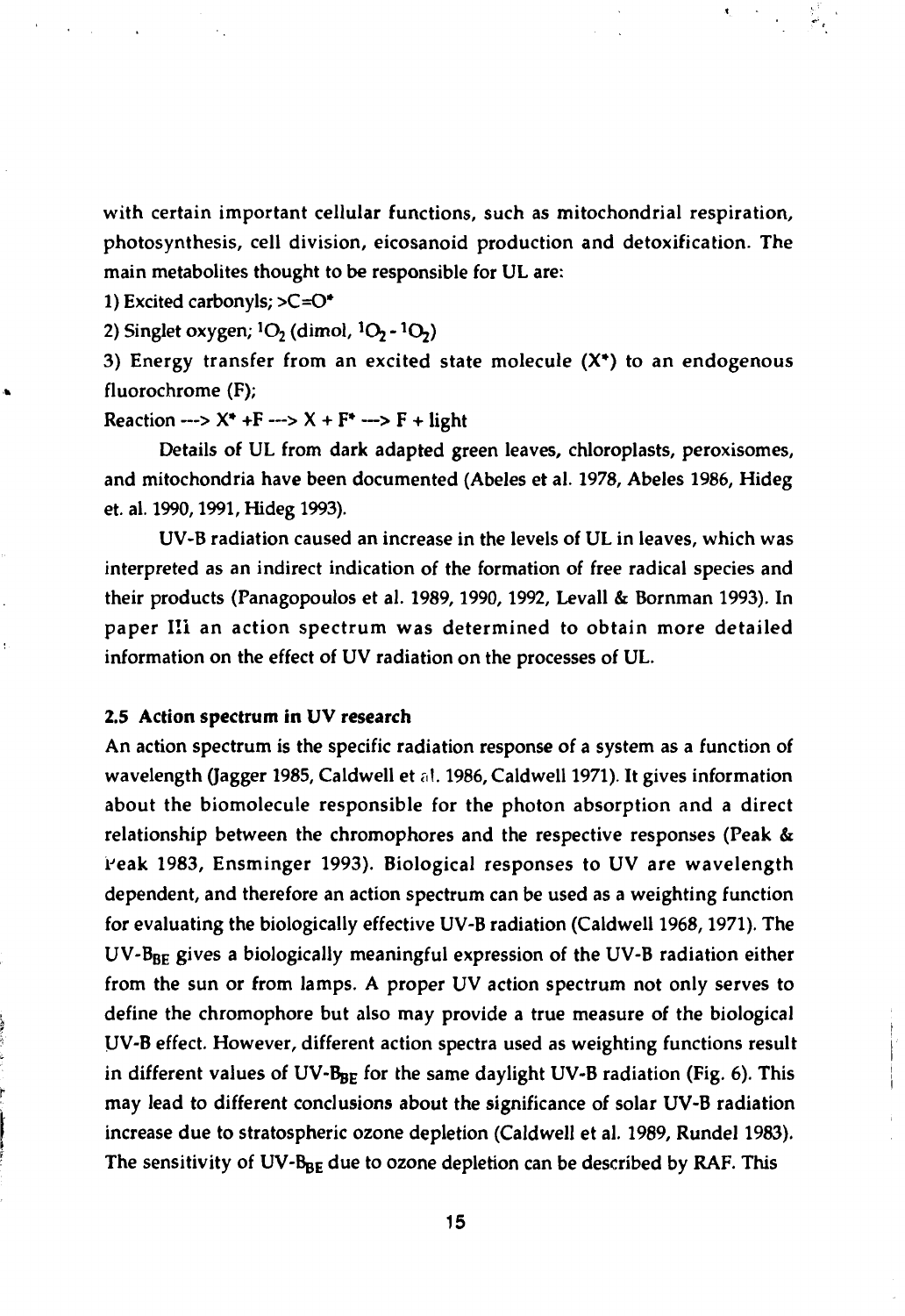

**Fig. 6. Several action spectra for UV effects on higher plants. Caldwell, generalised plant action spectrum (Caldwell 1971); UL abaxial, UL enhancement from the abaxial leaf surface (Cen & Björn 1993); UL adaxial, UL enhancement from the adaxial leaf surface (Cen & Björn 1993); Stomatal closure, (Negash & Björn 1986); Growth inhibition, hypocotyl inhibition (Steinmetz** *&* **Wellmann 1986); DNA dimers (Quaite et al. 1992).**

**Tab. 1. Biological effective UV-B radiation weighted by several action spectra with daylight\* of 5% ozone depletion in Lund, Sweden (July 15), and the radiation amplification factor (RAF) according to different action spectra.**

| Weighting function** | $UV-B_{BF}$ (kJm <sup>-2</sup> day <sup>-1</sup> ) | <b>RAF</b> |  |
|----------------------|----------------------------------------------------|------------|--|
| <b>Caldwell</b>      | 6.4                                                | 1.59       |  |
| UL abaxial           | 50.1                                               | 0.94       |  |
| UL adaxial           | 49.3                                               | 0.91       |  |
| Stomata closure      | 1.8                                                | 1.99       |  |
| Growth inhibition    | 52.9                                               | 0.90       |  |
| DNA dimers           | 12.0                                               | 1.39       |  |

**'Daylight values were calculated using a computer program (Björn & Murphy 1985, Björn 1989).**

**\*\*See legend on Fig. 6.**

どろりないもの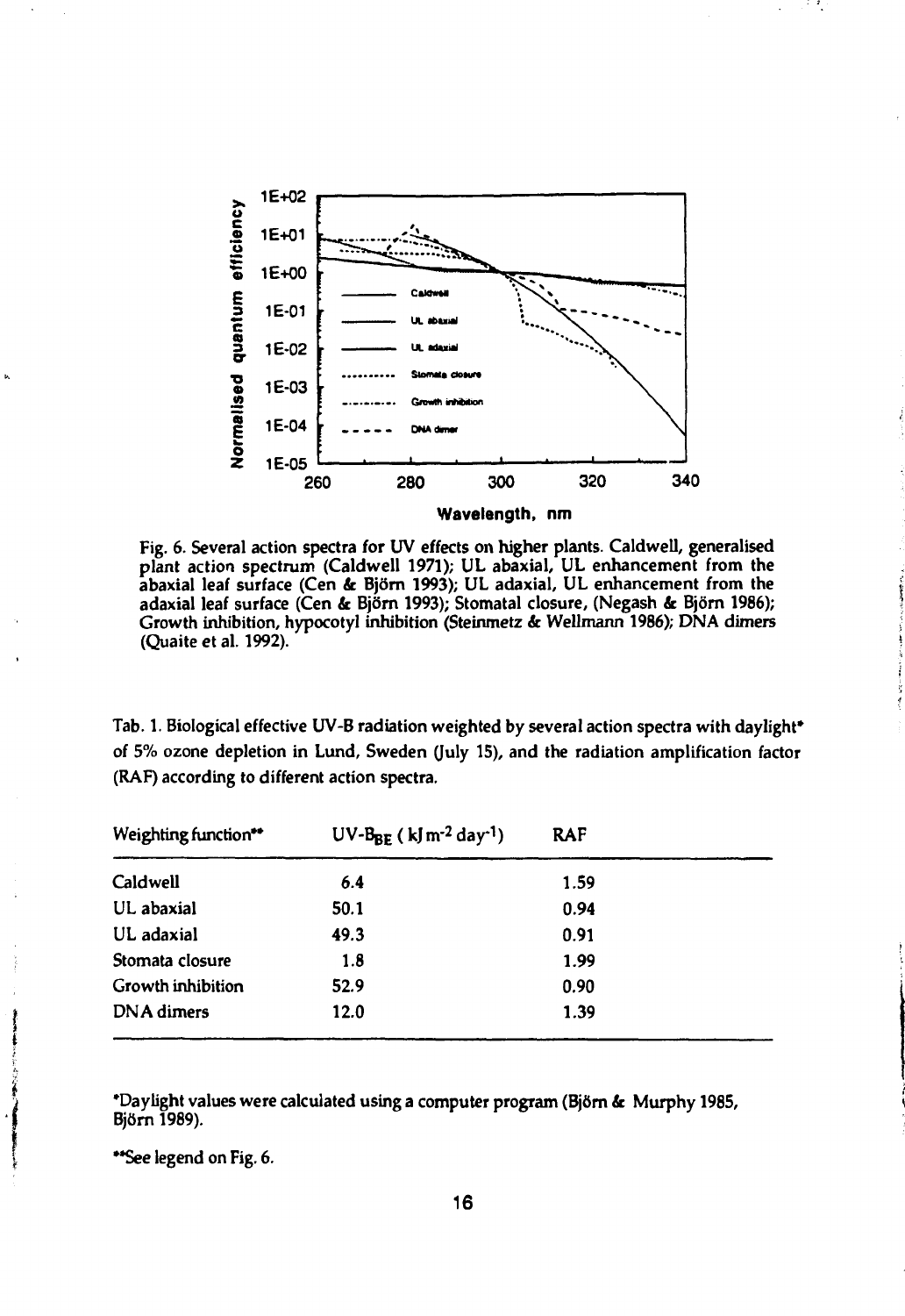RAF may also vary as different action spectrum was used (Tab. 1)

There are many action spectra for different UV effects on higher plants. A single action spectrum is not proper for evaluating different higher plant responses to UV-B radiation. Therefore, a separate action spectrum should be determined for a special aspect or **a** certain plant species (Coohill 1989, 1991). In paper III, action spectra for the enhancement of UL by UV radiation have been constructed from both leaf surfaces of B. *napus.* Several different action spectra on higher plants including our **own** are presented in Fig. 6. (Caldwell 1971, Negash & Björn 1986, Steinmetz & Wellmann 1986, Quaite et al. 1992). These spectra were used to calculate UV- $B_{BE}$  for simulated daylight in Lund (July 15, with or without 5% ozone depletion). Our action spectra gave higher  $UV-B_{BE}$ than others except for growth inhibition (Tab. 1). However, the RAF values were smaller using our spectra and the one for growth inhibition (Tab. 1), corresponding to a smaller impact by ozone depletion.

#### **2.6 Plant growth and morphology**

**Company** 

● 地名美国沃尔马克 人名英格兰人姓氏麦克里奇

UV-B radiation can cause growth and morphological changes in plants. However, these changes may differ according to plant species and growth conditions (Tezuka et al. 1993, Dumpert *&r* Knacker 1985, Basiouny et al. 1978, Vu et al. 1982). The levels of the PAR are important for the plant response to UV-B radiation (Warner & Caldwell 1983,1, Adamse & Britz 1992). The UV-B damage is magnified under low PAR, since plants lack fully developed protective mechanisms (Tevini & Teramura 1989). In many cases, UV-B radiation inhibits plant elongation, so that decreases in height occur (Biggs et al. 1981, Teramura 1983, Murali & Teramura 1986, Kulandaivelu et al. 1989, Tevini & Teramura 1989, Barnes et al. 1990,1, Tevini et al. 1991b). The growth inhibition may be due to destruction of the growth regulator indole-3-acetic acid (IAA) and the formation of growth inhibiting IAA photoproducts (Ros 1990).

Plant leaf area and total dry weight may also be reduced by UV-D radiation (Bennet 1981, Vu et al. 1981, Murali et al. 1988,1, II), with increases in leaf thickness sometimes also occurring (Murali et al. 1988, Bornman and Vogelmann, 1991, I, II). Increased number of leaves, increased branching and decreased leaf length were also found after UV-B radiation (Barnes et al. 1990).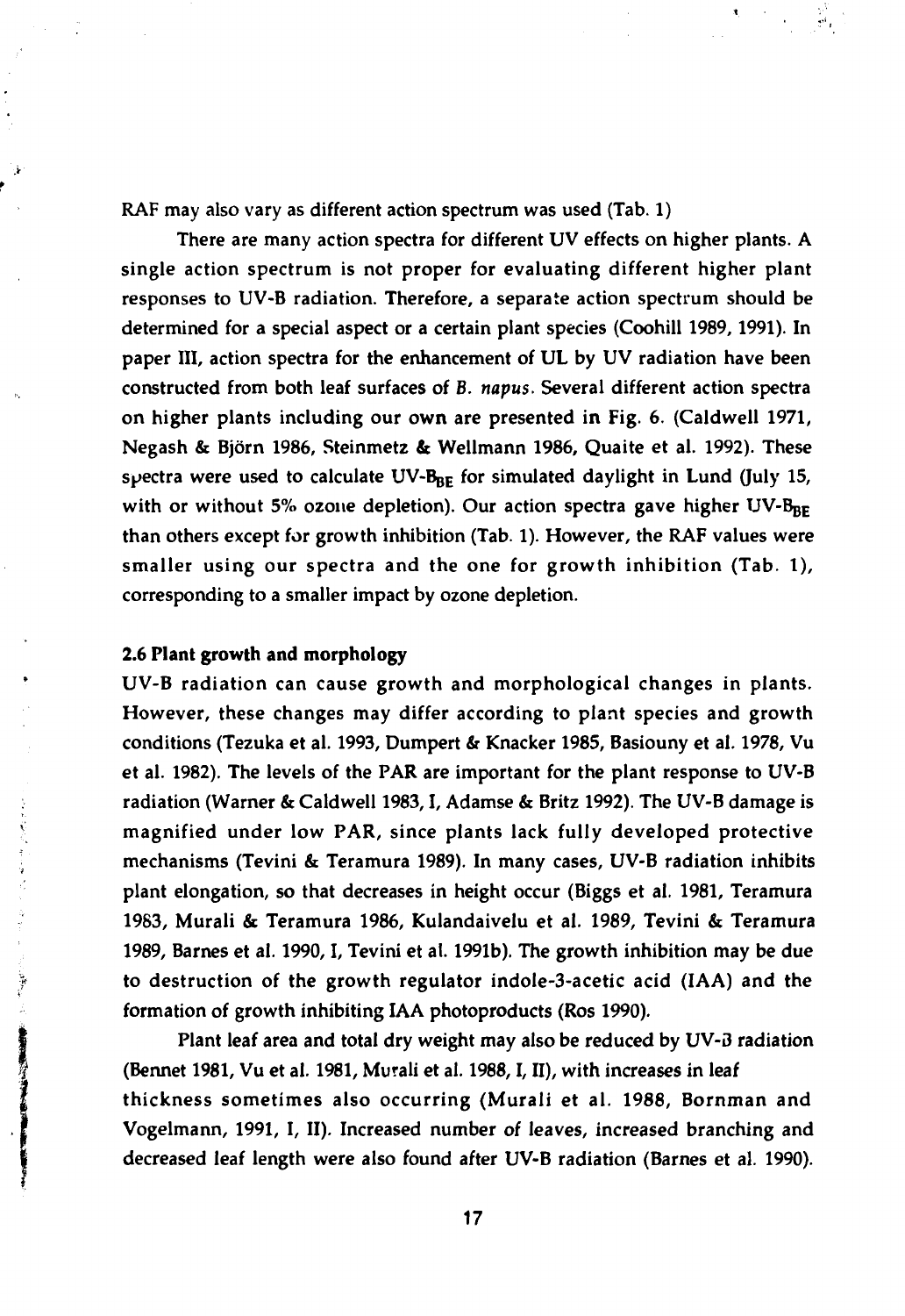UV-B radiation can also alter the leaf epidermis (Basiouny 1986, Santos et al. 1993, I). However, severe damage is only found when UV-B is applied together with low visible light (I). In greenhouse and growth chamber studies, higher levels of visible light generally reduce plant response to UV radiation (Teramura 1980,1). In the field, changes in morphology and plant growth may influence the competitive balance of the plant in ecological systems (Caidwell 1981).

ि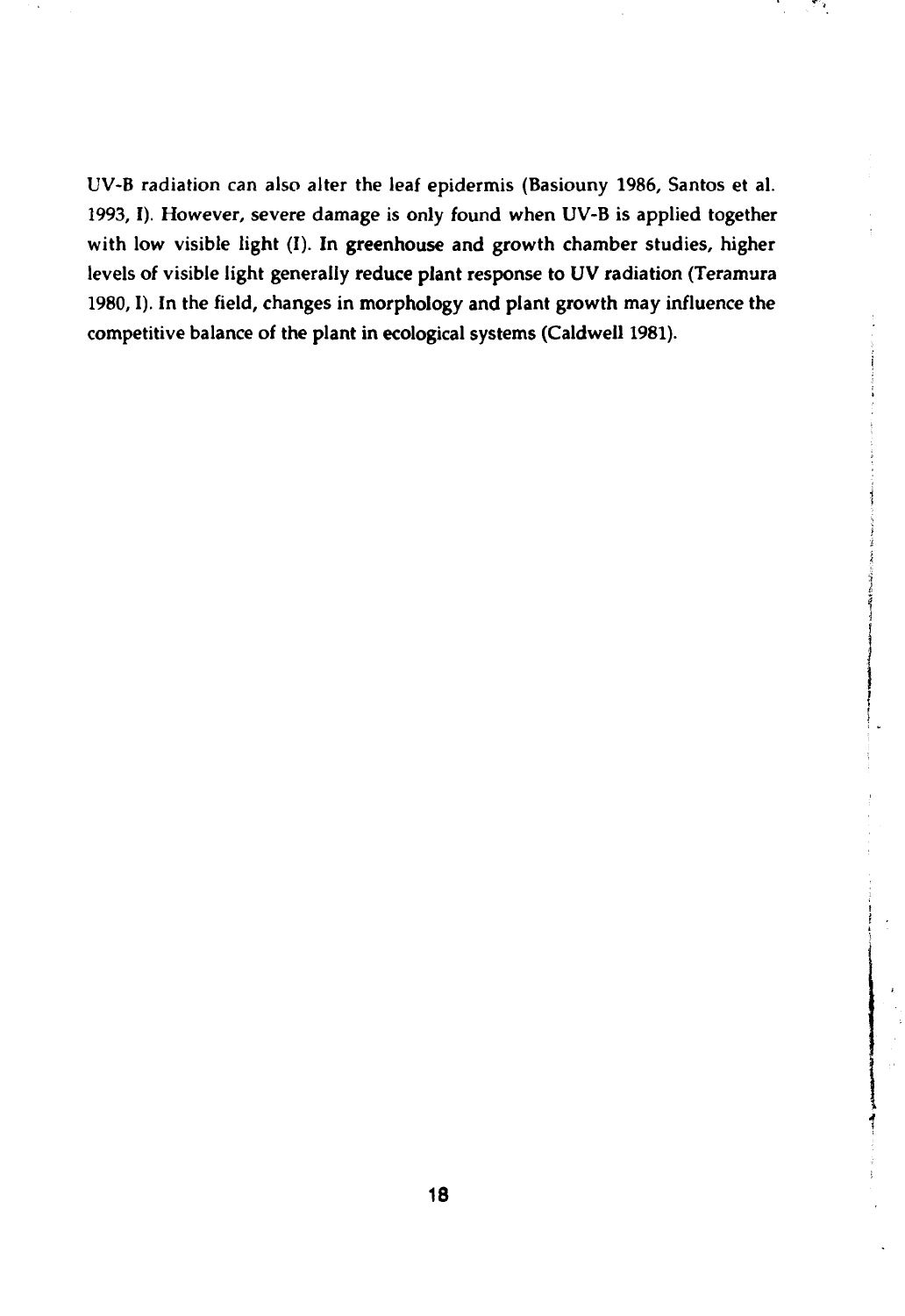### **3 Goals of the present investigations and the measures taken to achieve them**

Recent reports from satellite measurements document a decrease in total stratospheric ozone (Frederick 1993). Since the effects of many of the compounds, e. g., CFCs and bromine, are long-lived in the stratosphere, it is likely that ozone depletion will continue for some time to come. It is therefore important to attempt to analyse the potential impact on plants by an enhanced UV-B environment.

To understand some of the effects of UV-B radiation on higher plants, structural, physiological, biochemical and physical studies were done using *Phaseolus vulgaris* and *Brassica napus,* two important crop plants. Structural investigations included anatomical changes of the leaf using light and scanning electron microscopes, while physiological studies dealt mainly with measurements of some of the partial reactions of photosynthesis, as well as plant growth. The biochemical response of the plants was investigated by determining pigment changes, specifically for some of the different phenolic compounds using chromatographic techniques. Also the ultraweak light emission from biochemical reactions involving free radical formation was measured as a stress indicator. Physical measurements involved measuring some of the changes in radiation both externally from leaf surfaces, i.e. reflectivity, as well as the internal<br>spectral regime of leaves using fibre optic microprobes. These different aspects<br>were investigated in order to correlate the physiolo spectral regime of leaves using fibre optic microprobes. These different aspects were investigated in order to correlate the physiological and biochemical changes with the actual distribution of UV-B radiation within plant tissues. Action spectra were constructed for investigating the biological importance of UV-B radiation at individual wavelengths, as well as the possible biomolecules<br>responsible for the response. It is hoped that this work will have furthered our<br>understanding of some of the effects of an enhanced level of UV-B r responsible for the response. It is hoped that this work will have furthered our understanding of some of the effects of an enhanced level of UV-B radiation.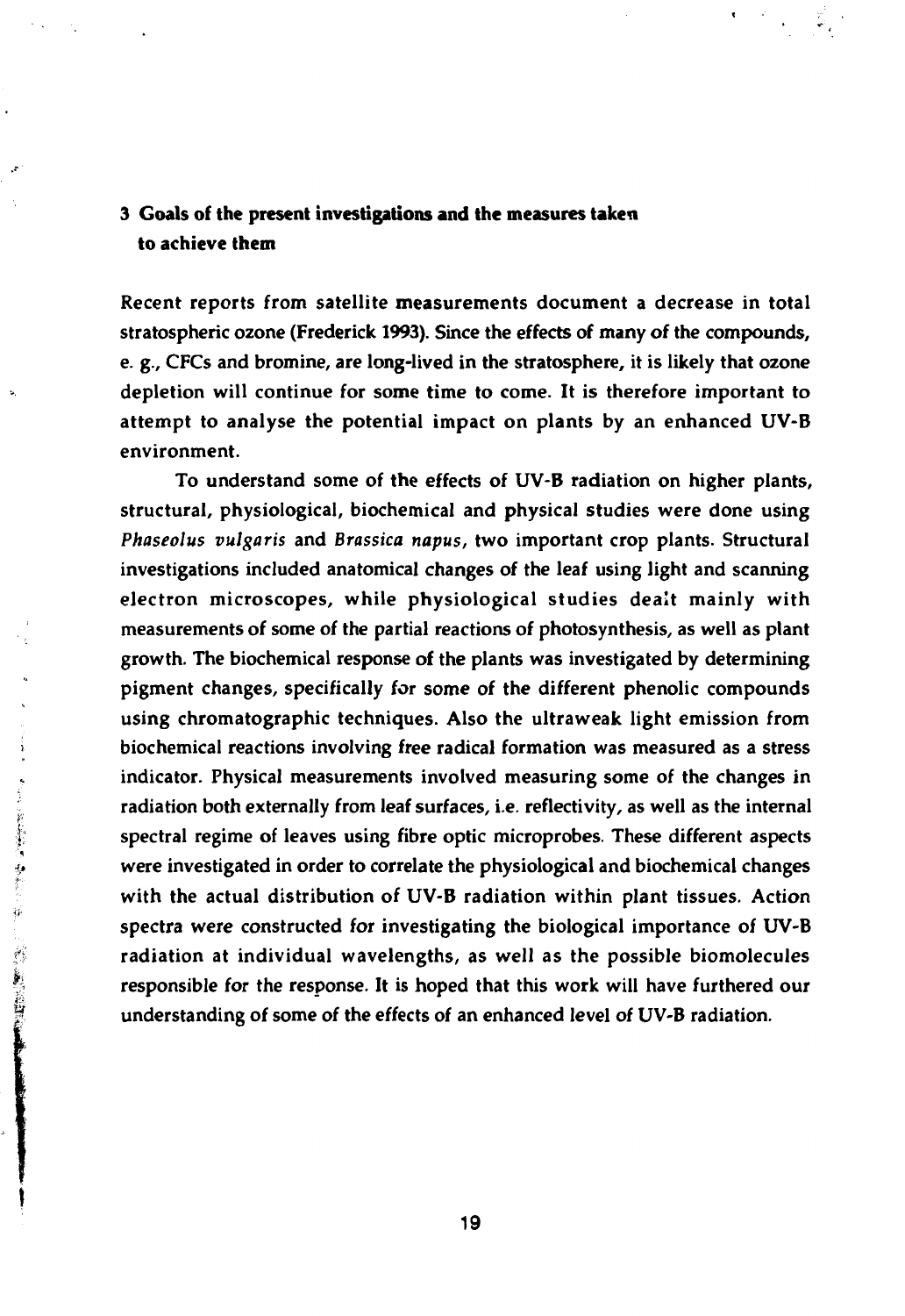#### **4 Summary of papers I - IV**

#### **UV-B irradiance applied and the simulation of ozone depletion**

**In the growth chamber used for the experiments, UV-B radiation was supplied by Westinghouse FS 20, Westinghouse FS 40 sunlamps (Westinghouse, U.S.A.) (I), Philips Ultraviolet-B sunlamps (TL 40 W/12, The Netherlands) (II, IV), and UVB-313 (Q-PANEL Co. U.S.A.) tubes (IV). The latter two types of tubes generated the same spectral energy distribution after filtering through a single layer of cellulose acetate (0.8 mm thickness) together with a Plexiglas sheet (FBL.2458, Röhm GMBH, Chemische Fabrik, Germany; 3.0 mm thickness), which removed all radiation below 280 nm (Fig. 7). In the earlier experiment with** *Phaseolus vulgaris (P. vulgaris)* **only the Plexiglas was placed between the Westinghouse FS sunlamps and plants, giving a small amount of radiation below 280 nm, which corresponded to 0.3% of the radiation from 260 to 320 nm (I). The spectrum of this 0.3% radiation has been published by Panagopoulos et al. (1990). This 0.3% of UV-C radiation may have contributed to plant damage. The applied UV-B radiation varied from 3.5 to 5 h daily during the middle of the photoperiod to achieve 6.17 kj nr<sup>2</sup> day<sup>1</sup> (I), or 8.9 kj nv<sup>2</sup> day<sup>1</sup> (II, IV) biologically effective UV-B** radiation (UV-B<sub>BE</sub>). The calculations were done with a daylight model computer **program (Björn & Murphy 1985, Björn 1989). The weighting spectrum used was the generalised plant action spectrum (Caldwell 1971) normalised to 1.0 at 300 nm. The UV-BpE applied in the experiments was intended to simulate 5% or 25% ozone depletion, respectively, on a cloudless summer day at Lund, 15 July (Fig. 8). The UV-B radiation applied in the growth chamber gave a spectrum of UV-Bgg similar to that which would (or will) occur under natural conditions with an increase in UV-B levels in the future (Fig. 8).**

#### **General plant appearance, growth, and leaf structural changes**

あいかい きん

医原子 Ť **After UV-B irradiation plants exhibited a shiny leaf surface compared to the control ones. These shiny surfaces were also indicated in the leaf reflectivity measurements in both** *B. napus* **and P.** *vulgaris* **(I, IV). A higher leaf reflectivity in the PAR region of the spectrum was monitored in UV-B irradiated plants compared to the controls. Inhibition of growth was seen in plants after UV-B**

**20**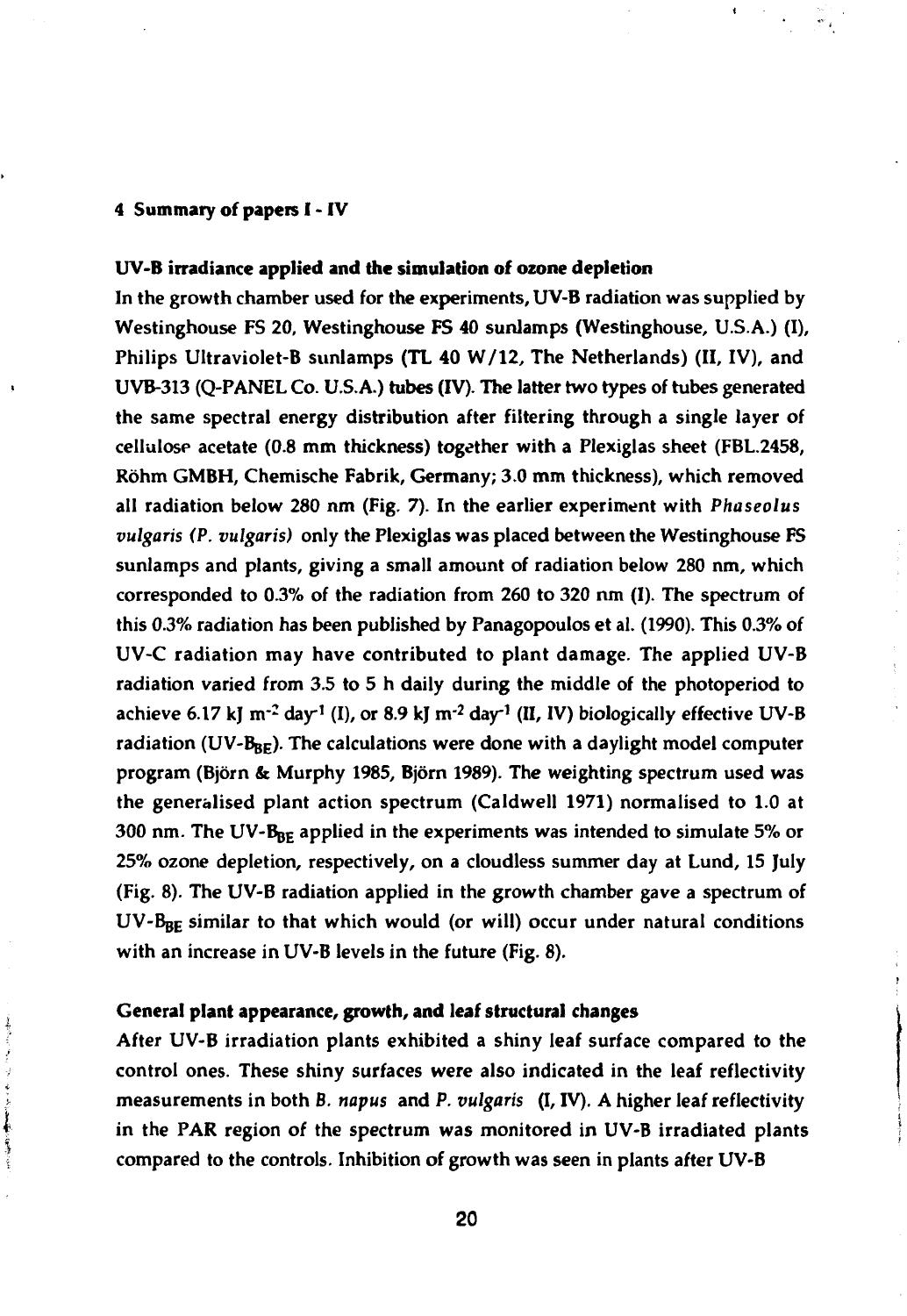

**Fig. 7. The spectral energy distribution of UV radiation received by the UV-treated plants in a growth chamber simulating a 25% stratospheric ozone depletion in Lund, Sweden. The UV radiation was from Philips ultraviolet-B sun lamps (TL 40 W/12). Control plants received irradiation only from Osram Power Star (AWAKE 400 W/D, Germany) dysprosium lamps.**



**Fig. 8. The spectral distribution of biologically effective UV-B radiation (weighted by the generalised plant action spectrum of Caldwell) for the artificial broadband UV-B radiation used in our experiments (papers I, II, IV), as well as for simulated daylight in Lund (middle day, July 15, with or without 5% or 25% ozone depletion). Daylight simulations were obtained by using a computer program (Björn & Murphy 1985, F** *7* **Björn, L.0.1989).**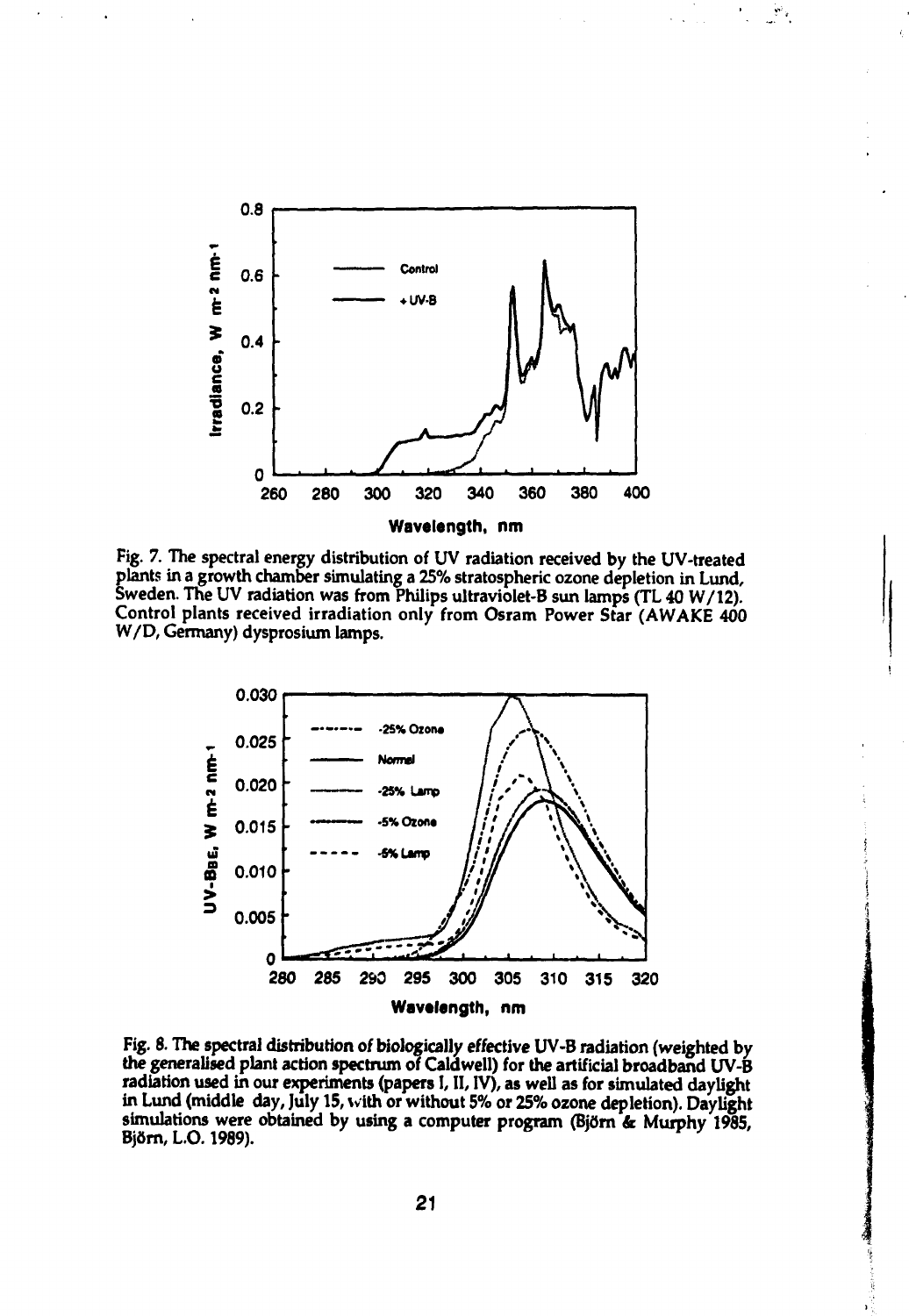irradiation. A decreased whole leaf dry weight was found in both *B. napus* and *P. vulgaris* (I, II). Also reduced plant height occurred in P. *vulgaris* (I). Leaf structural changes included an increased leaf thickness and a decreased leaf area in B. *napus* and P. *vulgaris* (I, II), while little difference was seen for leaf fresh weight (I). The thicker leaves after UV-B irradiation were due to elongated palisade cells in P. *vulgaris* (I), while both palisade and sponge cells contributed to a thicker leaf in *B. napus* (II). UV-B radiation can also cause partial collapse of the epidermis, followed by extensive internal damage to leaf tissues as in P. *vulgaris* (I). However, this epidermal damage was only found under growth conditions of low background visible light (I).

#### Photosynthetic capacity

Photosynthetic capacity was monitored by measuring the chlorophyll fluorescence induction mainly of PS II at room temperature in intact plant leaves. UV-B irradiated plants showed a decreased  $F_v/F_o$  ratio, and an increased half-rise time in P. vulgaris (I). Trends towards a slightly decreased  $F_v/F_m$  ratio, together with a lower photochemical quenching, and a slightly higher nonphotochemical quenching was measured in B. *napus* (IV) compared to control plants. These changes in the fluorescence induction parameters reflected a decreased photosynthetic capacity as discussed previously. In paper I, the inhibition of photosynthesis was statistically significant only under low PAR conditions. While in all the other cases the UV-B radiation-induced changes in photosynthetic capacity were not statistically significant (I, IV), which may imply an effective protective system functioning under higher PAR conditions.

The photosynthetic pigments, chlorophylls and carotenoids, which are responsible for light harvesting and photosynthesis were also affected by UV-B radiation. UV-B radiation resulted in a decreased total leaf chlorophyll content in both B. *napus* and P. *vulgaris* (I, IV). These changes were mainly due to a decreased leaf area. On a unit leaf area basis, a decreased chlorophyll content was only found in P. *vulgaris* grown under low PAR (I). Carotenoid content showed a similar response as chlorophylls in P. *vulgaris.* However, a slight increase in carotenoids was found in B. *napus* (IV).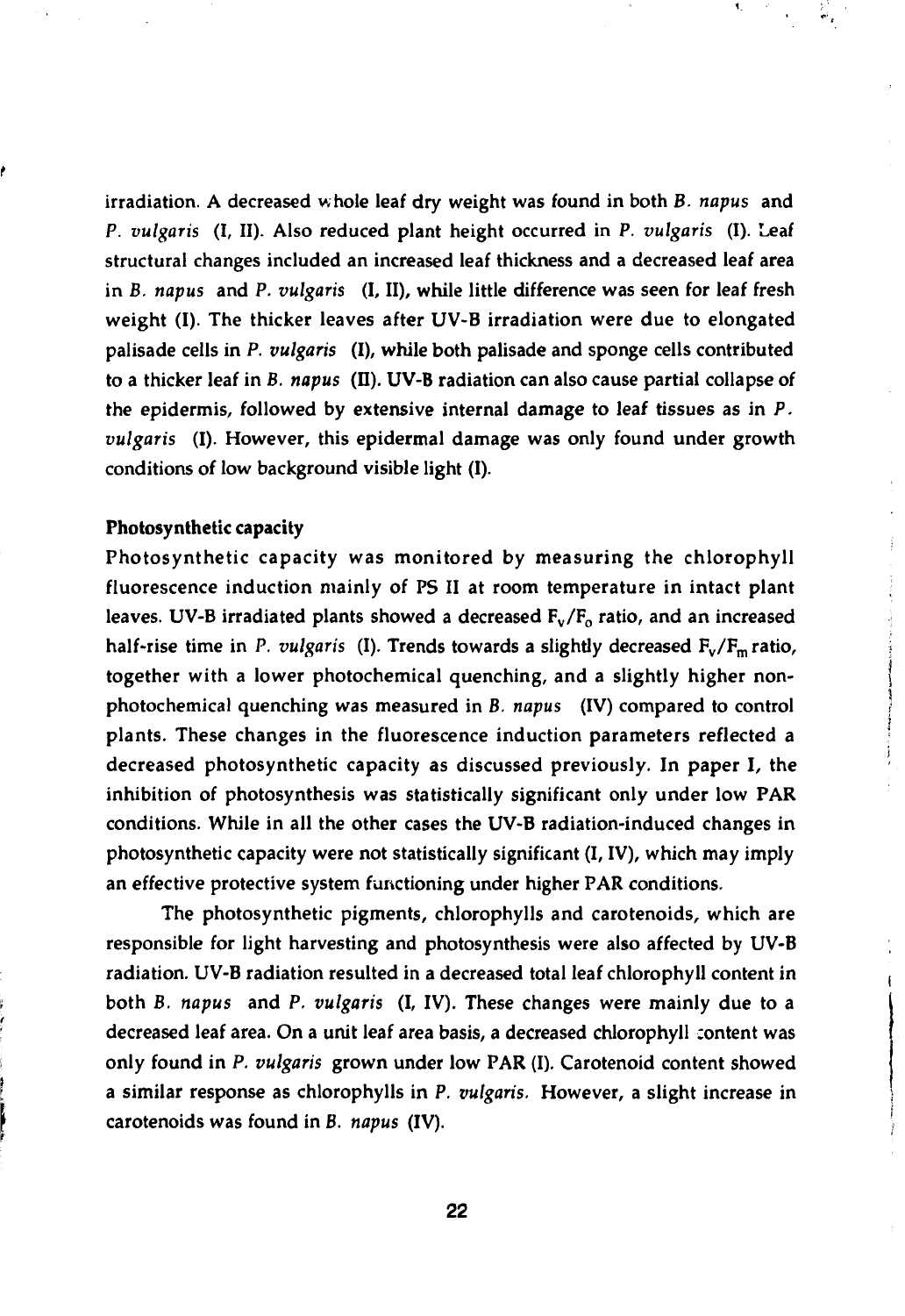#### **Phenolic compounds as UV-scrcening pigments**

١,

してましまる 年にいにかきえこう

i<br>P

Flavonoids are believed to be the main UV-screening pigments. These UVscreening pigments accumulated in leaves of both *B. napus* and P. *vulgaris* after UV-B irradiation (I, II). Using paradermal sections (40 um) of *B. napus* leaves, it was seen that the first adaxial epidermal section contained over 30% of the whole leaf UV-screening pigments, while the lowest abaxial epidermal section contained over 12% of the UV-screening pigments in the leaf (II). This distribution is strong evidence for the importance of these tissue layers in attenuating UV-B radiation. In further experiments, the UV-screening pigments were separated chromatographically into flavonoid glycosides (FG) and hydroxycinnamic acid derivatives (HAD). The first adaxial epidermal section contained 35% and 66% of the whole leaf sample of FG in control and UV-treated plants, respectively (IV). After UV treatment, this upper layer showed an increase in FG and HAD of 134% and 26%, respectively. The increase in phenolic compounds probably afford good protection from UV-B damage (IV). A shift in the composition of the phenolic compounds from kaempferol to quercetin derivatives in leaves of UV-treated plants was found. The ratio of quercetin to kaempferol derivatives increased from 0.11 in control plants to 0.91 in UVtreated plants. This shift in the ratio may also provide plants with more effective antioxidant properties, and under natural conditions may also be an added defence against microbial attack.

#### **Penetration of monochromatic and polychromatic UV-B radiation**

Control and UV-B irradiated plants of *B. napus* were used in this experiment (II). The penetration of 310 nm radiation in leaves of *B. napus* was attenuated strongly by the epidermal and mesophyll tissues (II). The adaxial leaf surface had a higher attenuation compared to the abaxial surface. Total radiation (collimated, forward and back scattered) was decreased from 50% to 62% in the adaxial epidermis of control plants, while 34% to 46% of the total radiation was attenuated in the abaxial epidermis. UV-B radiation enhanced the attenuation ability of the plants. In plants grown under UV-B radiation, the attenuation to radiation at 310 nm of the adaxial epidermis was more than 70% and for the abaxial epidermis, over 42%.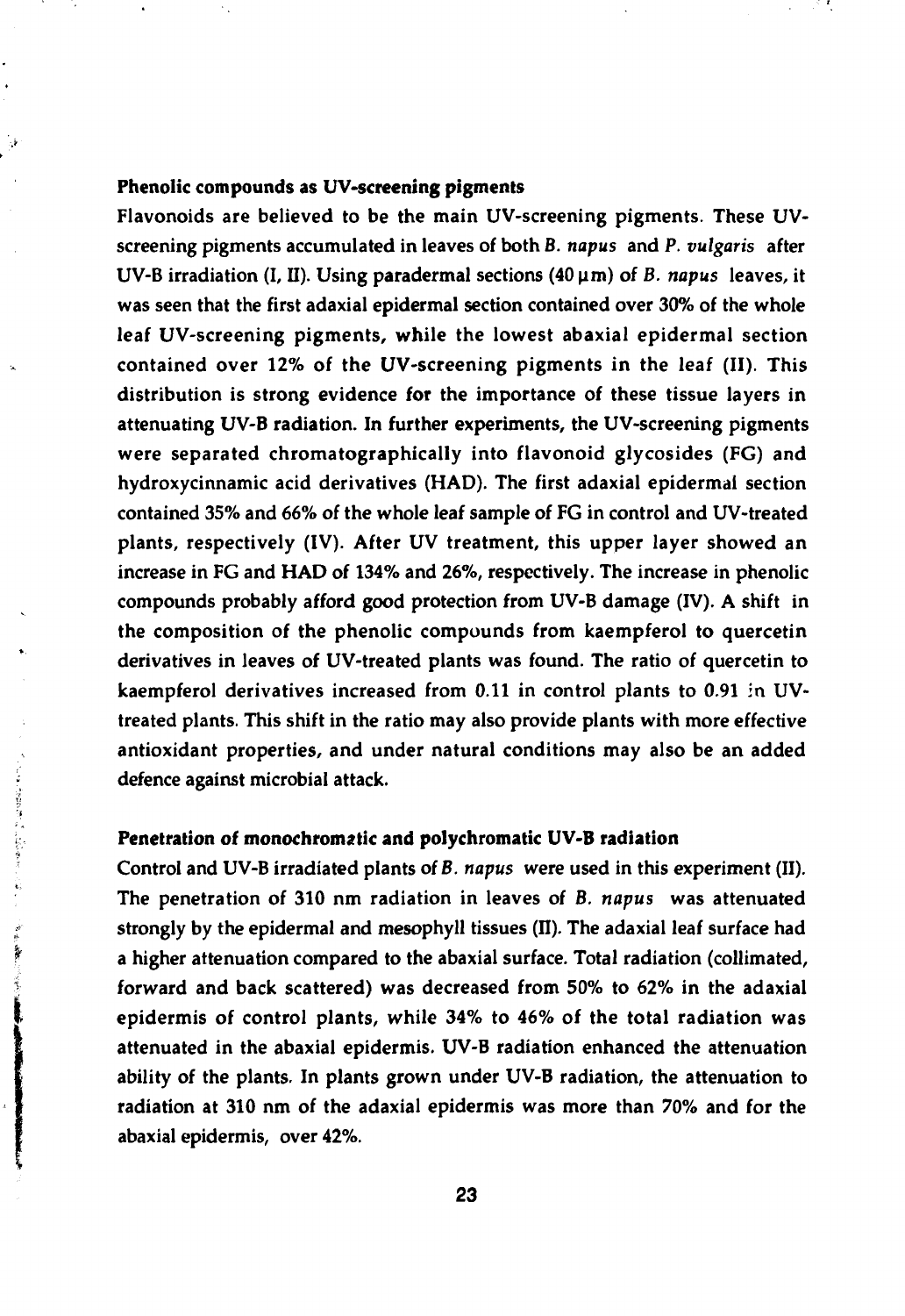Steric energy flux of polychromatic UV-B radiation inside the leaf showed **a** wavelength dependent change mainly for the collimatcd radiation (II). This may have been due to the UV-screening pigments as shown in the pattern of their absorption spectra (I, II). The effective decrease in UV-B in the adaxial epidermis and the nearby tissue was mainly due to **a** higher content of FG and HAD in these tissues **(IV).**

#### **UV action spectra for enhancement of ultraweak luminescence**

Ultraweak luminescence emitted from living organisms is positively correlated to the levels of free radicals within these organisms, and therefore the enhancement of ultraweak luminescence by UV radiation in the plant tissues is also a measure of potential UV damage (Abeles et al. 1978, Abeles 1986, Campbell 1988, Hideg 1993). Two UV action spectra for the enhancement of ultraweak luminescence were constructed from both the adaxial and adaxial leaf surfaces of *B. napus* (III). A similar spectral pattern was found for these two spectra except for wavelengths less than 290 nm. Fairly steep slopes with increasing wavelength were seen in the short UV region (<290 nm), compared to those for longer wavelengths (III). The higher sensitivity of the abaxial leaf surface further indicates the importance of the protective role of the adaxial epidermis from UV radiation. The flatter slopes in our action spectra make them different from the generalised plant action spectrum (Caldwell 1971). The latter has been used in our laboratory and in many others as a weighting function for calculating UV- $B_{BE}$ . Using our action spectra as the weighting function (normalised to unity at 300 nm), much higher (increased by a factor of 4 to 7) UV- $B_{BE}$  values will result. However, the RAF values due to stratosphere ozone depletion are reduced by a factor of 2. This would mean less impact of ozone depletion.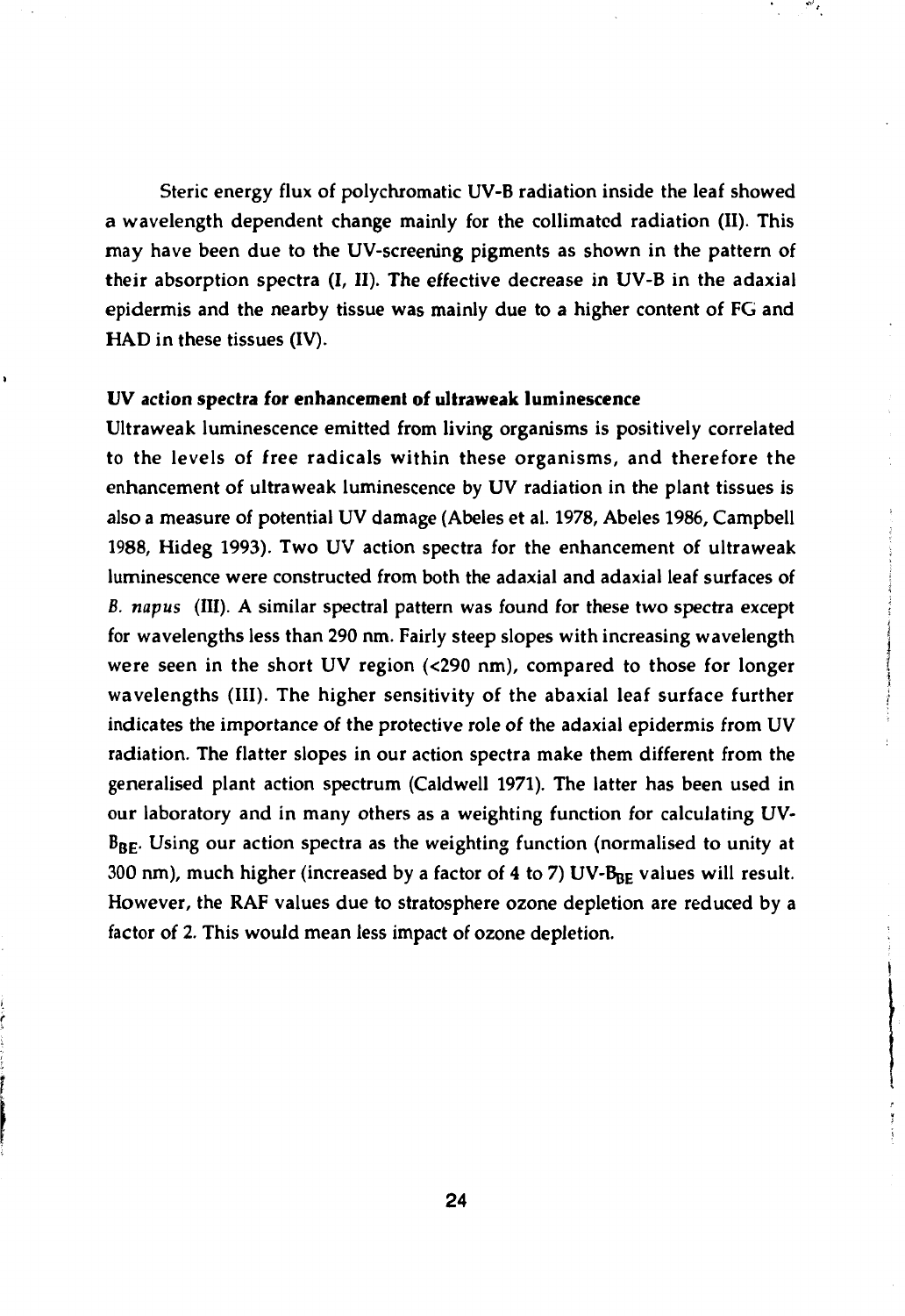#### **Acknowledgements**

My heartfelt thanks to my parents as well as to my relatives for their encouragement and interest in my work here. Thanks to my wife for enriching my life during the last one and half years, and to my son for his stimulating smiles during my writing of the thesis.

My special thanks to:

My supervisor Professor Lars Olof Björn, not only for inviting me to come here, but also for the invaluable support and helpful assistance both scientifically and personally.

My supervisor Dr. Janet F. Bornman for the warm daily greetings in the lab and for showing me the fibre optic microprobe system as well as for generous correction of my writings.

My warm thanks to:

**k**

γN,

 $\mathbb{R}^{\mathbb{A}}$ 

Professor Gottfried Weissenböck for his interest in my poster at the Antwerpen conference and his warm invitation to Cologne, Germany.

Dr. Eric Hallberg and the members in the SEM group in the Dept of Structural Zoology for technical help.

Mrs Lena Lundh and Mrs Lena Carlsson for their technical assistance in the lab.

Ingvar Jönsson for taking care of the plants.

Per Westergren for help with maintenance of the light systems and other equipment.

Dr. Nils Ekelund and Dr. Ian Max Møller for their warm encouragement.

All the members in the UV group, the friendly staff and the other students in the building of Plant Biology for creating a pleasant atmosphere.

international atmosphere in the department.

|<br>
The visiting scientists in Plant Physiology during the past few years for creating an<br>
international atmosphere in the department.<br>
Mrs Gesine Sachs and Mr Sebastian Reuber for technical assistance in the Botanisches<br>
I Mrs Gesine Sachs and Mr Sebastian Reuber for technical assistance in the Botanisches ' Institut der Universität zu Köln, Germany and friendly members in the Institute.

Financial support for my doctoral work has been obtained from Lund University in the form<br>of "utbildingsbidrag", Astra-Draco AB, the Swedish Environmental Protection Agency, the<br>Swedish Natural Science Research Council, an *ft* of "utbildingsbidrag", Astra-Draco AB, the Swedish Environmental Protection Agency, the *I* Swedish Natural Science Research Council, and the National Education Committee, P. R. | China.

*'* **Lund 1993**

 $\mathcal{L}(\mathcal{A}_2)$  .  $\mathcal{A}_2$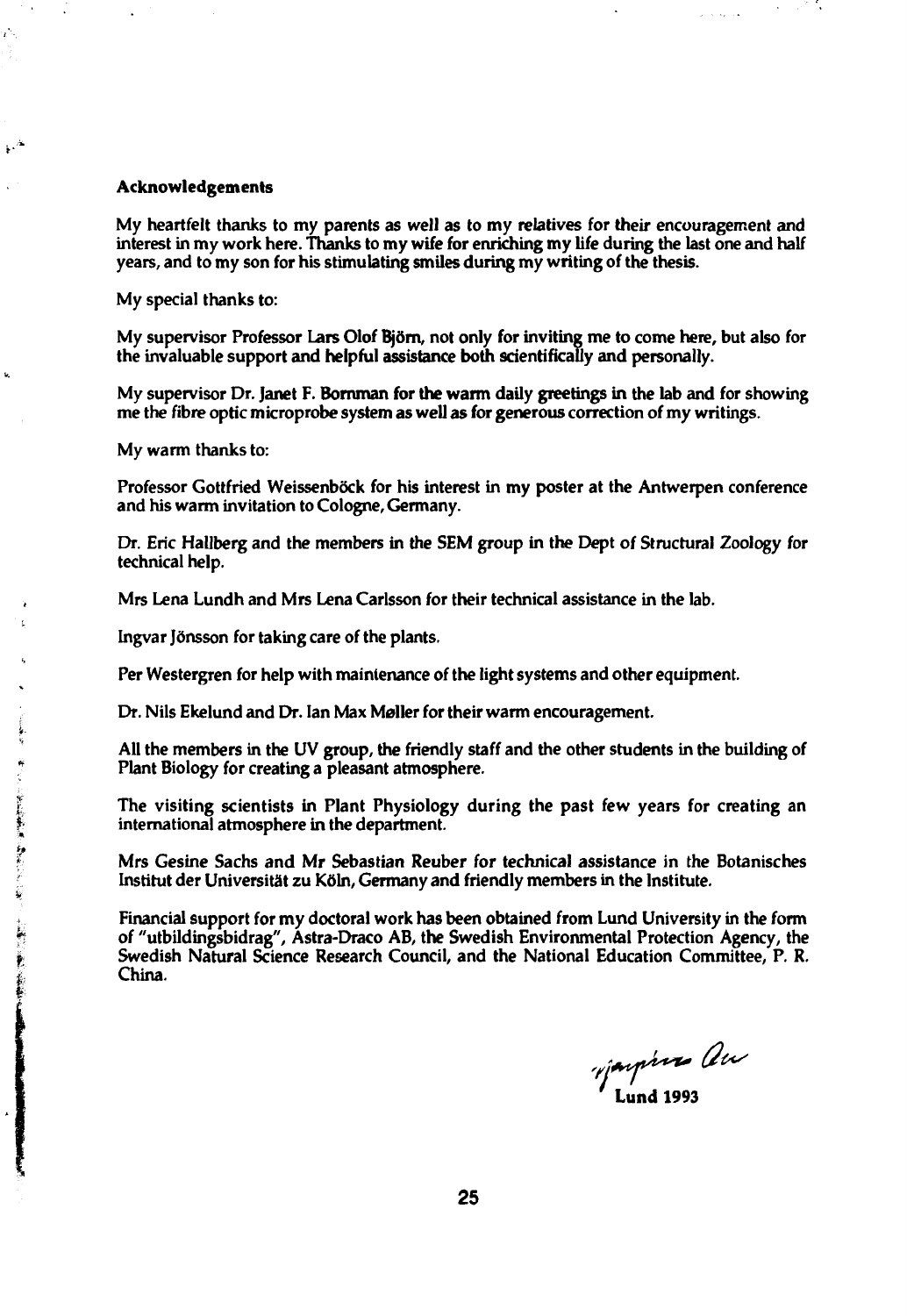#### **References**

**Abeles, F. B. 1986. Plant Chemiluminescence. - Annu. Rev. Plant Physiol. 37:49 - 72.**

**Abeles, F. B., Leather, G. R.** *k* **Forrence, L. E. 1978. Plant chemiluminescence. - Plant Physiol. 62: 696-698.**

**Adamse, P. & Britz, S.J. 1992. Amelioration of UV-B damage under high irradiance. I: Role of photosynthesis. - Photochem. Photobiol. 56: 645-650.**

**Anderson, J.M., Chow, W.S. & Goodchild, D. J. 1988. Thylakoid membrane organisation in sun/shade acclimation. - In Ecology of Photosynthesis in Sun and Shade (J.R. Evans, S. von Caemerer and W.W. Adams HI, eds), pp. 11-26. CSIRO, Melbourne.**

**Austin, J., Butchart, N. & Shine, K.P. 1992. Possibility of an Arctic ozone hole in a doubled-CO2 climate. - Nature 360:221-225.**

**Bames, P., Flint S. & Caldwell, M.M. 1990. Morphological responses of crop and weed species of different growth forms to ultraviolet-B radiation. - Am. J. Bot.** *77:***1354-1360.**

**Basiouny, F. 1986. Sensitivity of corn, oats, peanuts, rice, rye, sorghum, soybean and tobacco to UV-B radiation under growth chamber conditions. - J. Agron. Crop. set. 157: 31- 35.**

**Basiouny, F., Van, T.** *k* **Biggs, R. 1978. Some morphological and biochemical characteristics of C3 and C4 plants irradiated with UV-B. - Physiol. Plant. 42: 29-32.**

**Beggs, C.J., Scheider-Ziebert, U.** *k* **Wellmann, E. 1986. UV-B radiation and adaptive mechanisms in plants. - In Stratospheric Ozone Reduction, Solar Ultraviolet Radiation and Plant Life (R.C. Worrest and M.M. Caldwell, eds), NATO ASI Series G: Ecological Sciences, Vol. 8, pp. 235-250. Springer-verlag, Berlin.**

**Bennet, ]. 1981. Photosynthesis and gas diffusion in leaves of selected crop plants exposed to ultraviolet-B radiation. - J. Environ. Qual. 10. 271-275.**

**Biggs, R., Kossuth, S.** *k* **Teramura, A.H. 1981. Response of 19 cultivars of soybeans to ultraviolet-B irradiance. - Physiol. Plant. 53:19-26.**

Björkman, O. & Demmig, B. 1987. Photon yield of O<sub>2</sub> evolution and chlorophyll fluorescence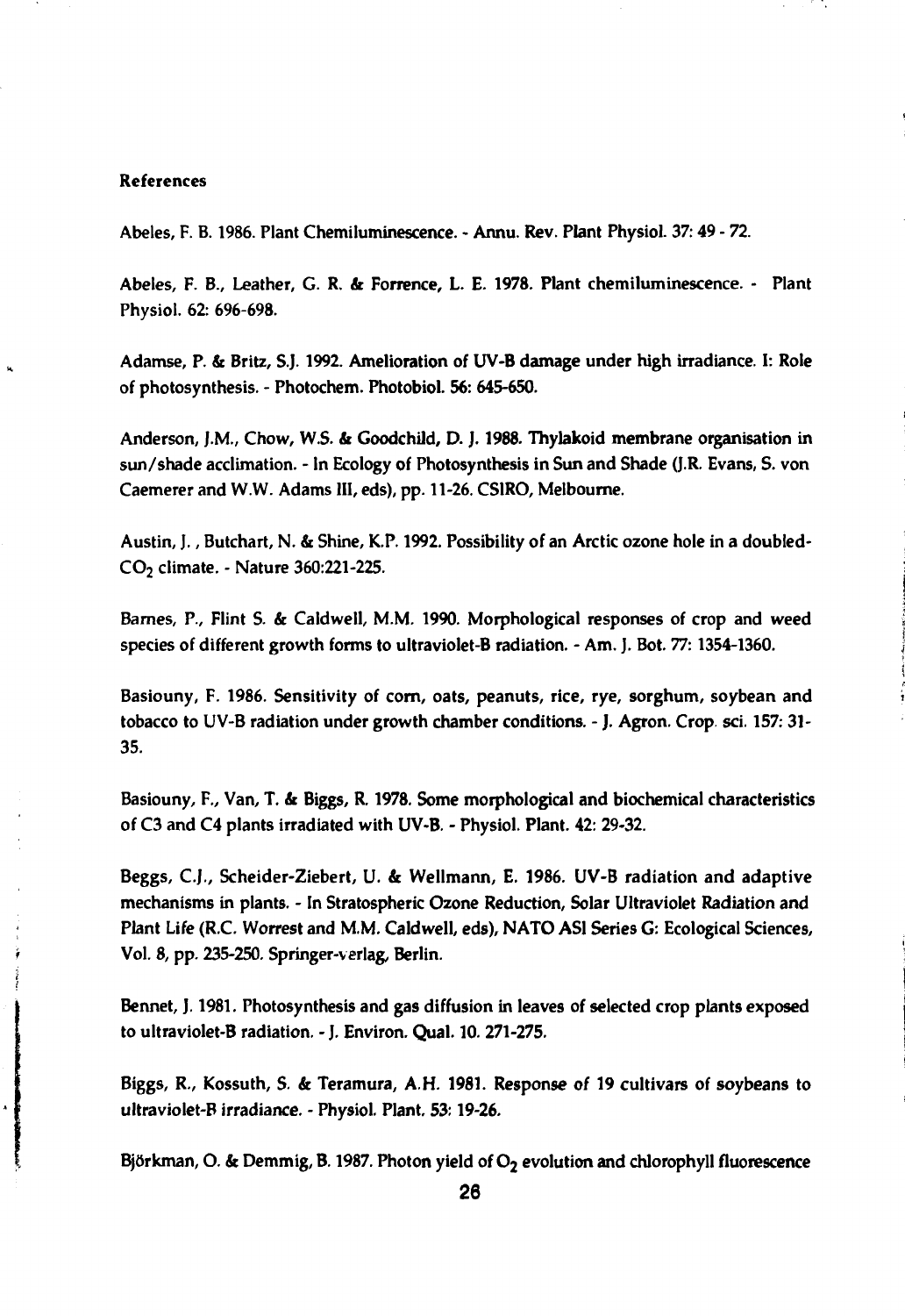**characteristics at 77K among vascular plants of diverse origins. - Planta 170: 489-504.**

 $\mathbf{v}_\infty$ 

**Björn, L. O. 1989. Computer programs for estimating ultraviolet radiation in daylight. - In Radiation Measurement in Photobiology (B.M. Diffey, ed.). Academic Press, London, pp. 161-190.**

**Björn, L. O. & Murphy, T. M. 1985. Computer calculation of solar ultraviolet radiation at ground level. - Physiol. Vég. 23: 555-561.**

**Bolhar-Nordenkampf, H. R. & öquist, G.O. 1993. Chlorophyll fluorescence as a tool in photosynthesis research. - In Photosynthesis and Production in a Changing Environment: A Field and Laboratory Manual (D.O. Hall et al. eds), XXVII, pp. 193-206. Chapman and Hall Ltd, London, UK, ISBN 0-412-42900-4.**

**Bornman J. F. 1989. Target sites of UV-B radiation in photosynthesis of higher plants. - J. Photochem. Photobiol. B: Biology 4:145-158.**

**Bomman, J. F. & Vogelmann, T. C 1988. Penetration of blue and UV radiation measured by fibre optics in spruce and fir needles. - Physiol. Plant. 72: 699-705.**

**Bornman, J.F. & Vogelmann, T.C. 1991. The effect of UV-B radiation on leaf optical properties measured with fibre optics. - J. Exp. Bot. 42: 547-554.**

**Bornman, J.F., Björn, L.O. & Åkerlund, H.-E. 1984. Action spectrum for inhibition by ultraviolet radiation of photsystem II activity in spinach thylakoids. - Photochem. Photobiol. 8: 305-313.**

**Bowman, K. P. 1988. Global trends in total ozone.- Science 239:48-50.**

**Brasseur, G. 1992. Volcanic aerosols implicated. - Nature 359: 257-258.**

**Caldwell, M.M. 1968. Solar ultraviolet radiation as an ecological factor in alpine plants. - Ecol. Monogr. 38: 243-268.**

**Caldwell, M. M. 1971. Solar UV irradiation and the growth and development of higher plants. - In Photophysiology (A. C. Giese, ed.), Vol. 6, Academic Press, New York. pp. 131- 177.**

**Caldwell, M. M. 1981. Plant response to solar ultraviolet radiation. - In Encyclopedia of**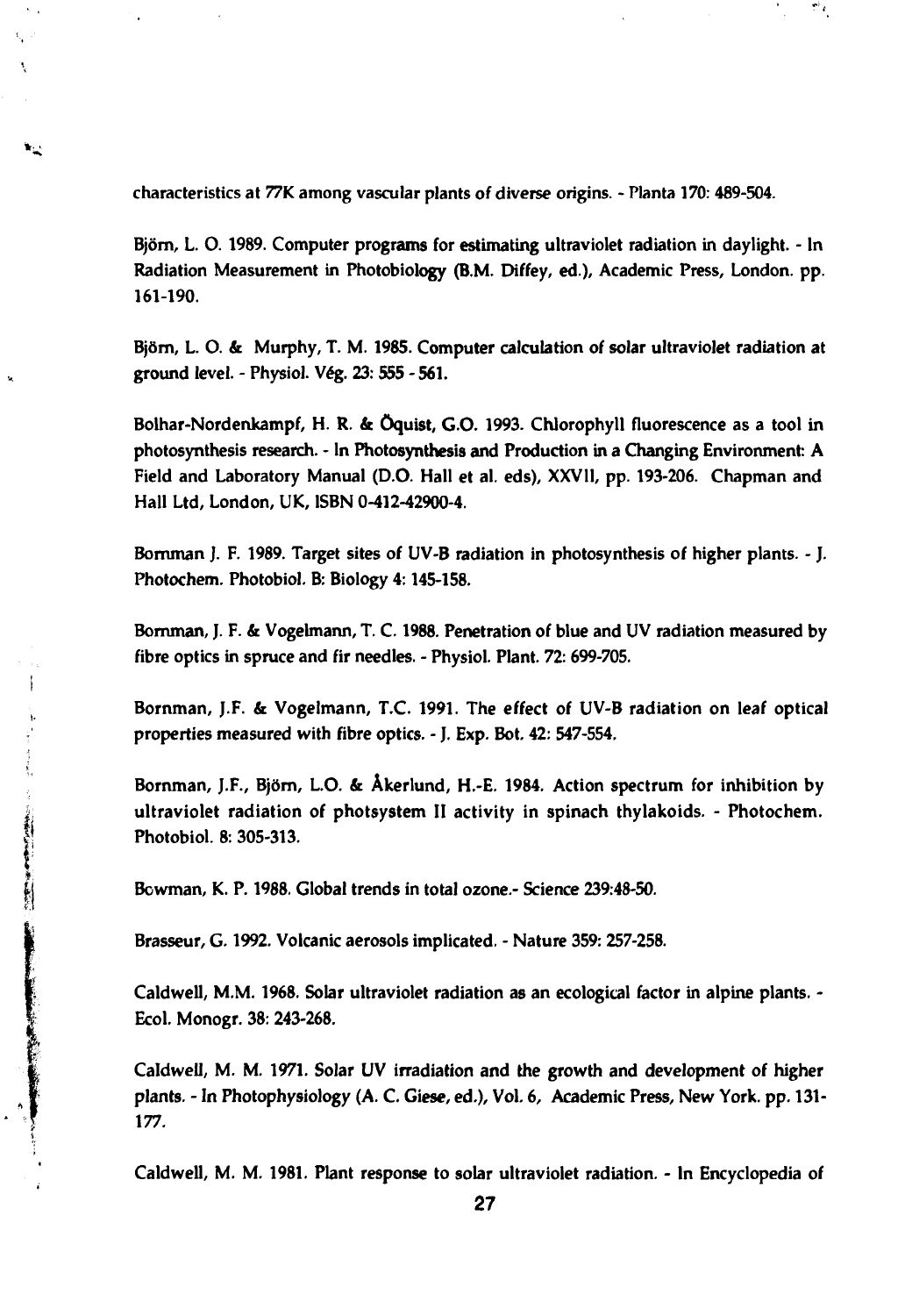**Plant Physiology: Physiological Plant Ecology. I. Responses to the physical environment ( O.L. Lange, P.S. Nobel, C.B. Osmond, and H. Ziegler, eds), Vol. 12A, Springer-verlag, Berlin, pp. 169-181.**

**Caldwell, M. M., Camp, L. B., Warner, C. W. & Flint, S. D. 1986. Action spectra and their key role in assessing biological consequences of solar UV-B radiation change. - In Stratospheric Ozone Reduction, Ultraviolet Radiation and Plant Life (R. C. Worrest and M. M. Caldwell, eds), NATO ASI Series, Vol. G8, Springer-Veriag, Berlin, pp. 87 -111.**

**Caldwell, M. M., Robberecht, R. & Flint, S. D. 1983. Internal filters: Prospects for UVacclimation in higher plants. - Physiol. Plant. 58:445-450.**

**Caldwell, M.M. Teramura, A.H. & Tevini, M. 1989. The changing solar ultraviolet climate and the ecological consequences for higher plants. - Tree 4:363-366. ;**

**Campbell, A.K. 1988. Chemiluminescence: principles and applications in biology and i medicine. - VCH, England.** *\*

> **I I**

¥  $\frac{1}{2}$ 

**i**

Cen, Y.-P. & Björn, L.O. 1993. Action spectra for enhancement of ultraweak luminescence by ultraviolet radiation (270-340 nm) in leaves of Brassica napus. - J. Photochem. Photobiol. (in **ultraviolet radiation (270-340 run) in leaves of Brassica napus. - J. Photochem. Photochem. Photochem. Photochem. Photochem. Photochem. Photochem. Photochem. Photochem. Photochem. Photochem. Photochem. Photochem. Photoche** 

**press) I**

Chipperfield, M. 1993. Satellite maps ozone destroyer. - Nature 362: 592-593.

**Chow, W.S. 1992. Photoprotection and photoinhibitory damage. - In Molecular Processes of** Photosynthesis (J. Barber, ed.), JAI Press Inc. USA.

**Clark, J.B. & Lister, G.R. 1975. Photosynthetic action spectra of trees II. The relationship of cuticle structure to the visible and ultraviolet spectral properties of needles from four coniferous species. - Plant Physiol. 55: 407 - 413.**

**Clayton, R.K. 1980. Photosynthesis: physical mechanisms and chemica' patterns. - Cambridge, UK. ISBN 0-521-29443-6.**

**Day, T.A., Vogelmann, T.C. & DeLucia, E.H. 1992. Are some plant life forms more effective than others in screening out ultraviolet-B radiation? - Oecologia 92: 513-519.**

**DeLucia, E. H., Day, T. A. & Vogelmann, T. C 1992. Ultraviolet-B and visible light penetration into needles of two species of subalpine conifers during foliar development. -**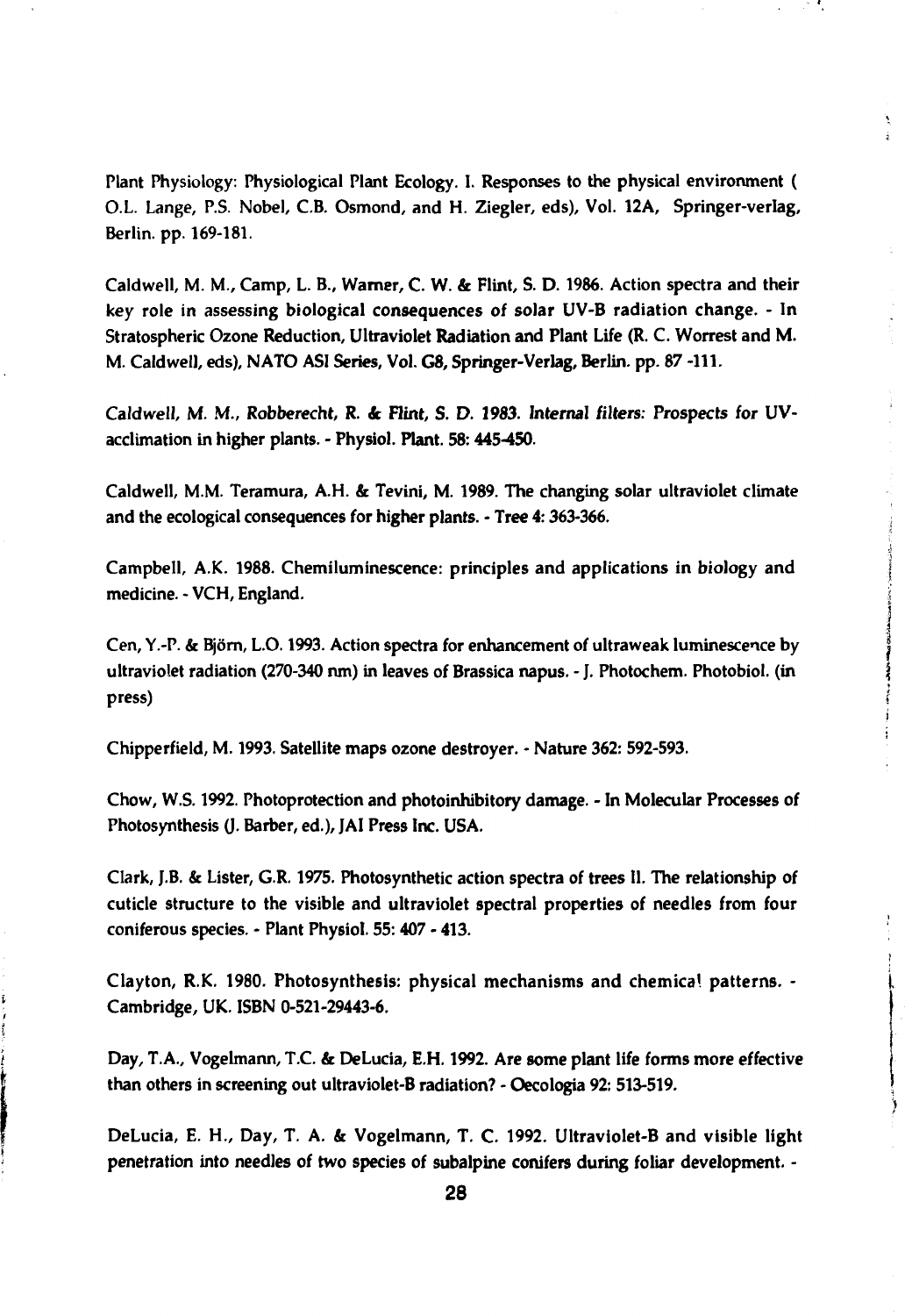**Plant Cell Environ. 15: 921-929.**

Ń,

**Demmig-Adams, B. & Adams, W. W. 1992. Photoprotection and other responses of plants to high light stress. - Annu. Rev. Plant Physiol. Plant Mol. Biol. 43: 599-629.**

 $\mathbb{P}^3$  .

**Dumpert, K. & Knacker, T. 1985. A comparison of the effects of enhanced UV-B radiation on some crop plants exposed to greenhouse and field conditions. - Biochem. Physiol. Pflanz. 180: 599-612.**

**Ensminger, P.A. 1993. Control of development in plants and fungi by far-UV radiation. - Physiol. Plant. 88: 501-508.**

**Farman, J. C, Gardiner, B. G. & Shanklin, J. D. 1985. Large losses of total ozone in Antarctica reveal seasonal CIOx / NOx interaction. - Nature 315: 207-210.**

**Frederick, J. E. 1993. Ultraviolet sunlight reaching the earth's surface: a review of recent research. - Photochem. Photobiol. 57:175-178.**

**Gausman, H. W., Rodriguez, R. R. & Escobar, D. R. 1975. Ultraviolet radiation reflectance, transmittance, and absorptance by plant leaf epidermises. - Agron. J. 67: 720-724.**

**Gleason, J.F., Bhartia, P. K., Herman, J. R., McPeters, R., Newman, P., Stolarski, R. S., Flynn, L, Labow, G., Larko, D., Seftor, C, Wellemeyer, C, Komhyr, W. D., Miller, A. J. & Planet, W. 1993. Record low global ozone in 1992. - Science 260: 523-526.**

**Govindjee & Papageorgiou, G. 1971. Chlorophyll fluorescence and photosynthesis: Fluorescence transients. - In Photophysiology (A. C. Giese, ed.), Vol. VI, pp. 2-45. Academic Press.**

**Green, A.E.S. 1983. The penetration of ultraviolet radiation to the ground. -Physiol. Plant. 58: 351-359.**

**Green, A.E.S., Cross, K.R. & Smith, L.A. 1980. Improved analytic characterization of ultraviolet skylight. - Photochem. Photobiol. 31: 59-65.**

**He, J., Huang, L.K., Chow, W. S. Whitecross M.I. & Anderson J.M. 1993. Effects of supplementary ultraviolet-B radiation on rice and pea plants. - Aust. J. Plant Physiol. 20: 129-142.**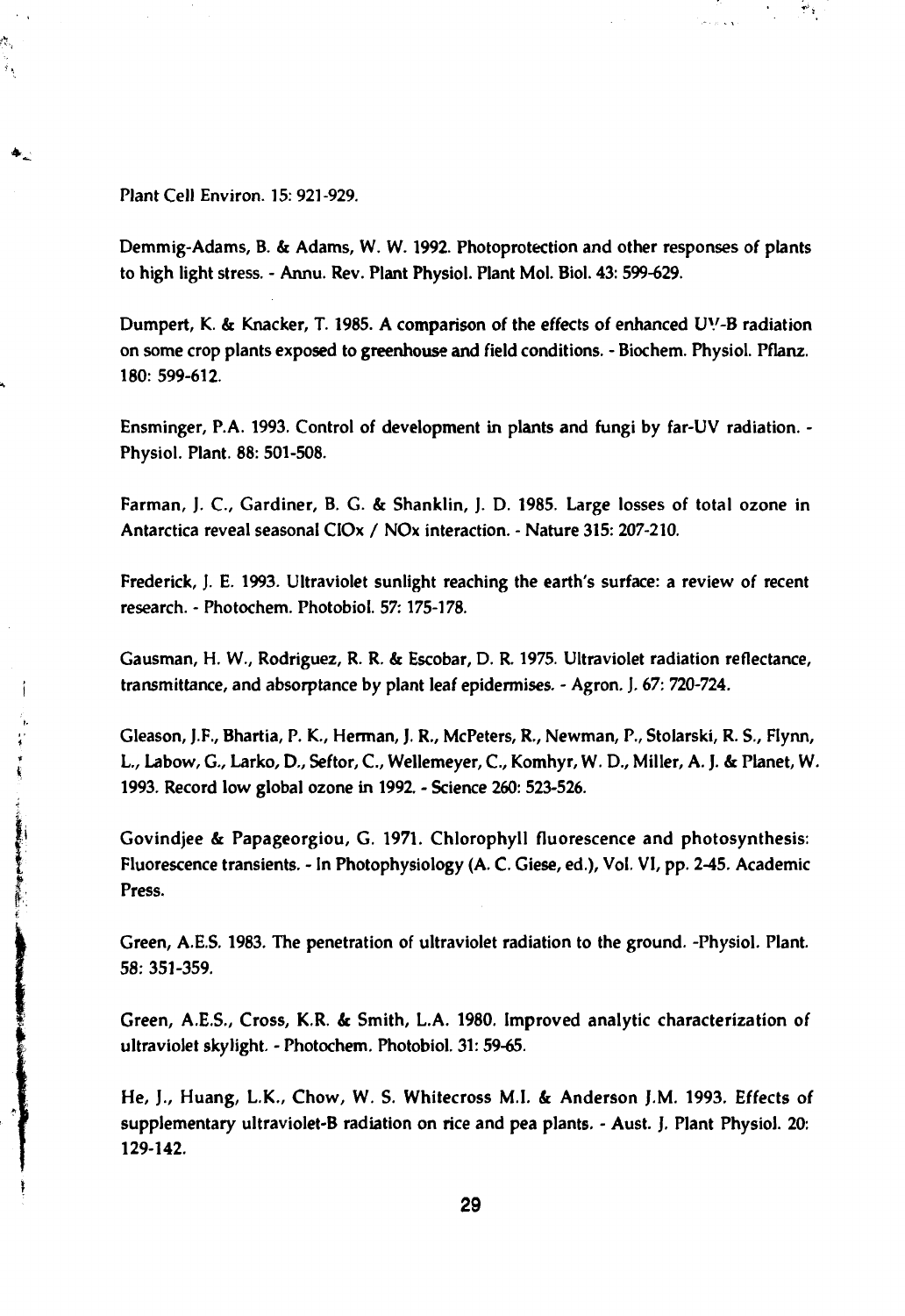**Hedin, P.A. & Waage, SK. 1986. Roles of flavonoids in plant resistance to insects. - In Plant Flavonoids in Biology and Medicine (V. Cody, E. Middleton, and J.B. Harborne, eds), Alan R. Liss, Inc. New York.**

**Hideg, É. 1993. On the spontaneous ultraweak light emission of plants. - J. Photochem. Photobiol. 18: 239 - 244.**

**Hideg, É., Kobayashi, M. & Inaba, H. 1990. Ultraweak photoemission from dark adapted leaves and isolated chloroplasts. - FEBS Lett. 275:121-124.**

**Hideg, É., Kobayashi, M. & Inaba, S. 1991. Spontaneous ultraweak light emission from respiring spinach leaf mitochondria. - Biochim. Biophys. Acta 1098: 27 -31.**

**Hofmann, D. J., Oltmans, S.J., Harris, J.M., Solomon, S., Deshler, T. & Johnson, B.J. 1992. Observation and possible cause of new ozone depletion in Antarctica in 1991. - Nature 359: 283-287. ,**

**Horton, P. & Bowyer, J.R. 1990. Chlorophyll fluorescence transients. - Methods Plant j Biochem. 4: 259-296. j**

**Inaba, H., Yamagishi, A., Takyu, C, Yoda, B., Goto, Y., Miyazawa, T., Kända, T. & Saeki, A. .; 1982. Development of an ultrahigh sensitive photon counting system and its application to biomedical measurements. - Opt. Lasers Eng. 3:125-130.**

**i**

**Jagger, J. 1967. Introduction to research in ultraviolet photobiology. - Prentice-Hall, Inc., Englewood Clitts, NJ. LCCN 67-11250.**

**Jagger, J. 1985. Solar-UV actions on living cells. - CBS Inc. New York. ISBN 0-03-0008484.**

**Kerr, R.A. 1993. Ozone takes a nose dive after the eruption of Mt. Pinatubo. - Science 260: 490-491.** *\*

**Krause G. H. & Weis F. 1984. Chlorophyll fluorescence as a tool in plant physiology II. Interpretation of fluorescence signals. - Photosynth. Res. 5:139-157.\***

**Kulandaivelu, G., Maragatham S. & Nedunchezhian N. 1989. On the possible control of ultraviolet-B induced response in growth and photosynthetic activities in higher plants. - Physiol. Plant. 76: 398-404.**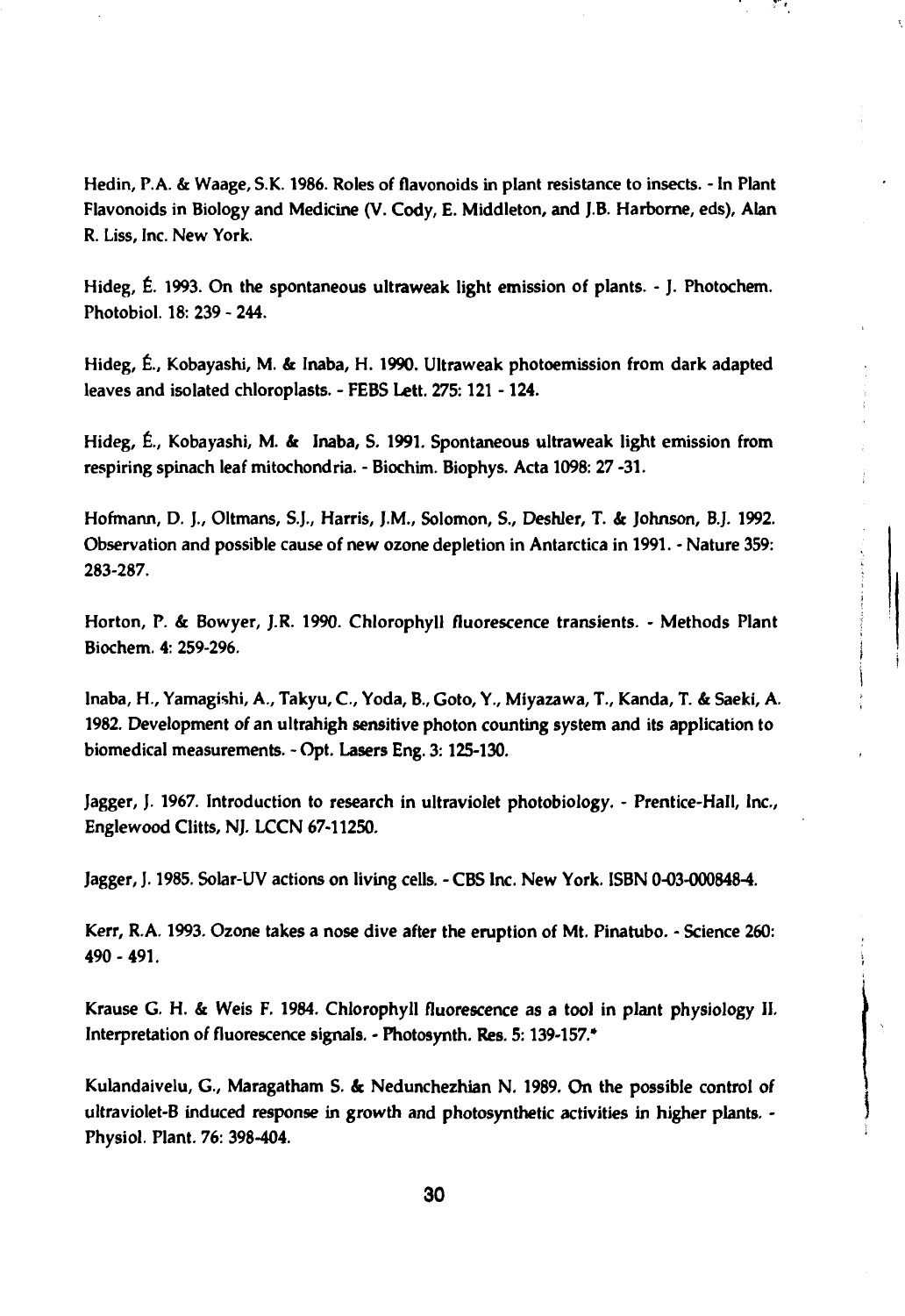**Levall, M. W. & Bornman, J.F. 1993. Selection in vitro for UV-tolerant sugar beet** *(Beta vulgaris)* **somaclones. - Physiol. Plant. 88: 37 -43.**

 $\mathcal{P}_{\mathcal{P}}$ 

**Mahlman, J.D. 1992. A looming Arctic ozone hole? - Nature 360: 209-210.**

्री

**McFarland, M.** *k* **Kaye, J. 1992. Yearly review: Chlorofluorocarbons and ozone - Photochem. Photobiol. 55: 911-929.**

**Moffat, A. S. 1989. Science observer How black is the outlook for ozone? - Am. Sci. 77: 219-226.**

**Molina, M.J. & Rowland, F.S. 1974. Stratospheric sink for cluorofluoromethanes: chlorine atom-catalyzed destruction of ozone. - Nature 249: 810-812.**

**Murali, N.S. & Teramura, A. H. 1986. Intraspedfic differences in** *Cucumis sativus* **sensitivity to UV-B radiation. - Physiol. Plant. 68: 673-677.**

**Murali, N.S., Teramura, A. H.** *k* **Randall, S. K. 1988. Response differences between two soybean cultivars with contrasting UV-B radiation sensitivities. - Photochem. Photobiol. 48: 653-657.**

**Negash, L. & Björn, L.O. 1986. Stomatal closure by ultraviolet radiation. - Physiol. Plant. 66: 360-364.**

**Noorudeen, A.M.** *k* **Kulandaivelu, G. 1982. On the possible site of inhibition of photosynthetic electron transport by ultraviolet-B (UV-B) radiation. - Physiol. Plant. 55: 161-166.**

**Panagopoulos, I., Bornman, J. F.** *k* **Björn, L. O. 1989. The effect of UV-B and UV-C radiation on** *Hibiscus* **leaves determined by ultraweak luminescence and fluorescence induction. - Physiol. Plant. 76: 461 - 465.**

**Panagopoulos, I., Bornman, J. F.** *k* **Björn, L. O. 1990. Effects of ultraviolet radiation and visible light on growth, fluorescence induction, ultraweak luminescence and peroxidase activity in sugar beet plants. - J. Photochem. Photobiol. 8: 73-87.**

**Panagopoulos, I., Bornman, J. F.** *k* **Björn, L. O. 1992. Response of sugar beet plants to ultraviolet-B (280 - 320 ran) radiation and** *Cercospora* **leaf spot disease. - Physiol. Pla. i. 84: 140 -145.**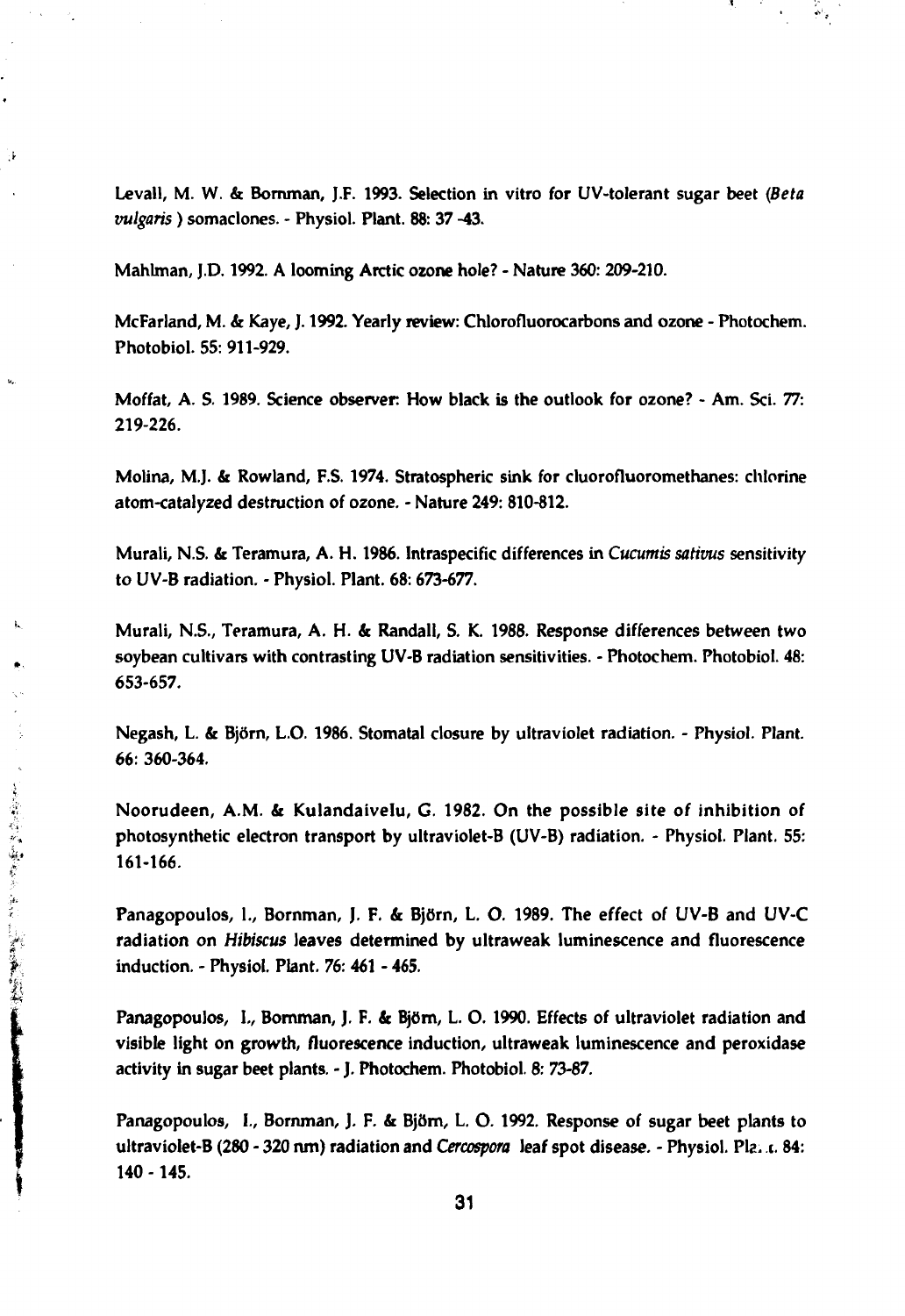**Peak, M.J. & Peak J.G. 1983. Use of action spectra for identifying molecular targets and mechanisms of action of solar ultraviolet light. - Physiol. Plant. 58:367-372.**

**Quaite, F.E., Suttherland, B.M. & Sutherland, J.C. 1992. Action spectrum tor DNA damage in alfalfa lowers predicted impact of ozone depletion. - Nature 358: 576-578.**

**Renger, G., Voss, M., Gräber P. & Schulze, A. 1986. Effect of UV irradiation on different partial reactions of the primary processes of photosynthesis. - In Stratospheric Ozone Reduction, Solar Ultraviolet Radiation and Plant Life (R. C. Worrest and M. M. Caldwell, eds). Vol. G8, pp. 161-169. Springer-Verlag, Berlin. NATO ASI Series. ISBN 0-387-138757.**

**Renger, G., Völker, M., Eckert, H.** *].,* **Fromme, R., Hohm-veit, S. & Gräber, P. 1989. On the mechanism of photosystem II deterioration by UV-B irradiation. - Photochem. Photobiol. 49: 97-105.**

**Robberecht, R. & Caldwell, M. M. 1978. Leaf epidermal transmittance of ultraviolet radiation and its implications for plant sensitivity to ultraviolet-radiation induced injury. - Oecologia 32: 277-287.**

**Robberecht, R. & Caldwell, M. M. 1980. Leaf ultraviolet optical properties along a latitudinal gradient in the arctic-alpine life zone. - Ecology 61: 612-619.**

**Robberecht, R. & Caldwell, M. M. 1986. Leaf UV optical properties of** *Rumex patientia* **L. and** *Rumex obtusifolius* **L. in regard to a protective mechanism against solar UV-B radiation injury. - In Stratospheric Ozone Reduction, Solar Ultraviolet Radiation and Plant Life (R. C. Worrest and M. M. Caldwell, eds), G8, pp. 251-259. Springer-Verlag, NATO, ASI Series. ISBN 3-540-13875-7.**

**Roberts, L. 1989. Does the ozone hole threaten antarctic life? - Science 244:288-289.**

**Ros, J. 1990. On the effect of UV-radiation on elongation growth of sunflower seedlings** *(Helknthus annuus* **L). - Thesis. Karlsr. Beitr. Entw. Okophysiol. 8:1-157. ISSN 0179-8944.**

**Rundel, R. D. 1983. Action spectra and estimation of biologically effective UV radiation. - Physiol. Plant. 58: 360 - 366.**

**Salisbury, F. B. & Ross, C. W. 1985. Plant Physiology. - Wadsworth Publish. Co. Belmont, CA. ISBN 0-54534-04482-4.**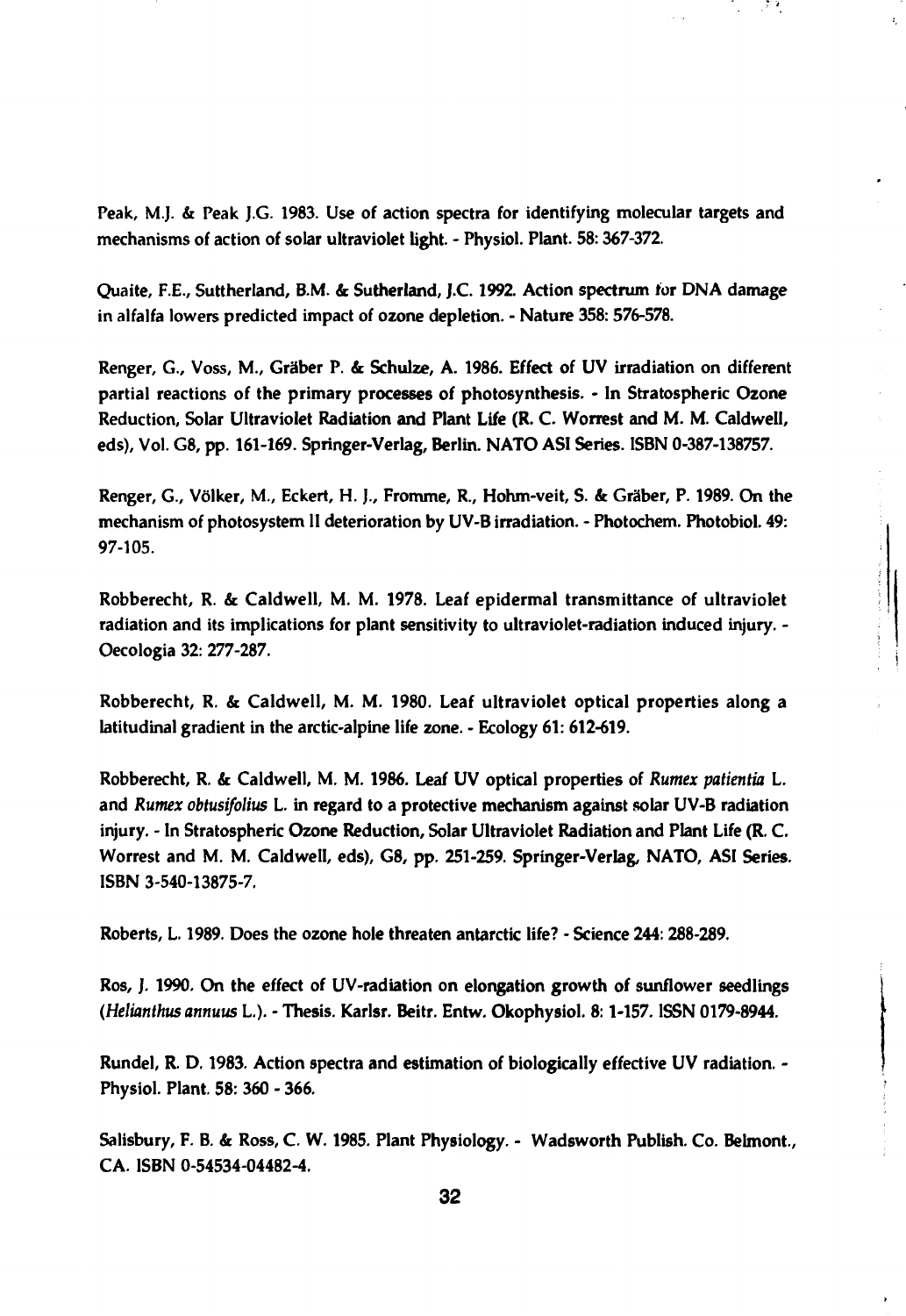**Santos, I., Almeida, J.M. & Salema, R. 1993. Plants of** *Zea mays* **L. developed under enhanced UV-B radiation. I. Some ultrastructural and biochemical aspects. - J. Plant Physiol. 141: 450-456.**

÷

 $\label{eq:2.1} \begin{array}{ll} \mathcal{L}_{\text{max}}(\mathcal{A})=\mathcal{L}_{\text{max}}(\mathcal{A})=\mathcal{L}_{\text{max}}(\mathcal{A})=\mathcal{L}_{\text{max}}(\mathcal{A})=\mathcal{L}_{\text{max}}(\mathcal{A})=\mathcal{L}_{\text{max}}(\mathcal{A})=\mathcal{L}_{\text{max}}(\mathcal{A})=\mathcal{L}_{\text{max}}(\mathcal{A})=\mathcal{L}_{\text{max}}(\mathcal{A})=\mathcal{L}_{\text{max}}(\mathcal{A})=\mathcal{L}_{\text{max}}(\mathcal{A})=\mathcal{L}_{\text{max}}(\mathcal{A})$ 

**Schmelzer, E., Jahnen, W. & Hahlbrock, K. 1988. In situ localization of light-induced chalcone synthase mRNA, chalcone synthase and flavonoid end products in epidermal cells of parsley leaves. - Proc. Natl. Acad. Sci. 85: 2989-2993.**

**Schreiber, U. & Bilger, W. 1987. Rapid assessment of stress effects on plant leaves by chlorophyll fluorescence measurements. - In Plant Response to Stress** *(}.D.* **Tenhunen et al. eds), Vol. G15: 27-53. NATO ASI Series, Springer-Verlag, Berlin.**

**Steinmetz, V. & Wellmann, E. 1986. The role of solar UV-B in growth regulation of cress** *(Lepidium sativum* **L.) seedlings. - Photochem. Photobiol. 43:189-193.**

**Stolarski, R.S. 1988. The antarctic ozone hole. - Sci. Am. 258: 20-26.**

**Teramura, A.H. 1980. Effects of ultraviolet-B irradiance on soybean. I. Importance of photosynthetically active radiation in evaluating ultraviolet-B irradiance effects on soybean and wheat growth. Physiol. Plant. 48: 333-339.**

**Teramura, A.H. 1983. Effects of ultraviolet-B irradiation on growth and yield of crop plants. -Physiol. Plant. 58: 415-427.**

**Tevini, M. 1985. Inhibition of photosystem II by UV-B radiation. - Z. Naturforsch. Sect. C Biosci. 40:129-133.**

**Tevini, M. & Teramura, A. H. 1989. UV-B effects on terrestrial plants. - Photochem. Photobiol. 50: 479-487.**

**Tevini, M., Grusemann, P. & Fieser, G. 1988. Assessment of UV-B stress by chlorophyll fluorescence analysis. - In Applications of Chlorophyll Fluorescence (H.K. Lichtenthaler, ed.), pp. 229-238. Kluwer Academic Publishers, The Netherlands. ISBN 90-247-3787-7.**

**Tevini, M, Iwanzik, W. & Teramura, A. H. 1983. Effects** *of* **UV-B radiation on plants during mild water stress - II. Effects on growth, protein and flavonoid content. - Z. Pflanzenphysiol. 110: 459-467.**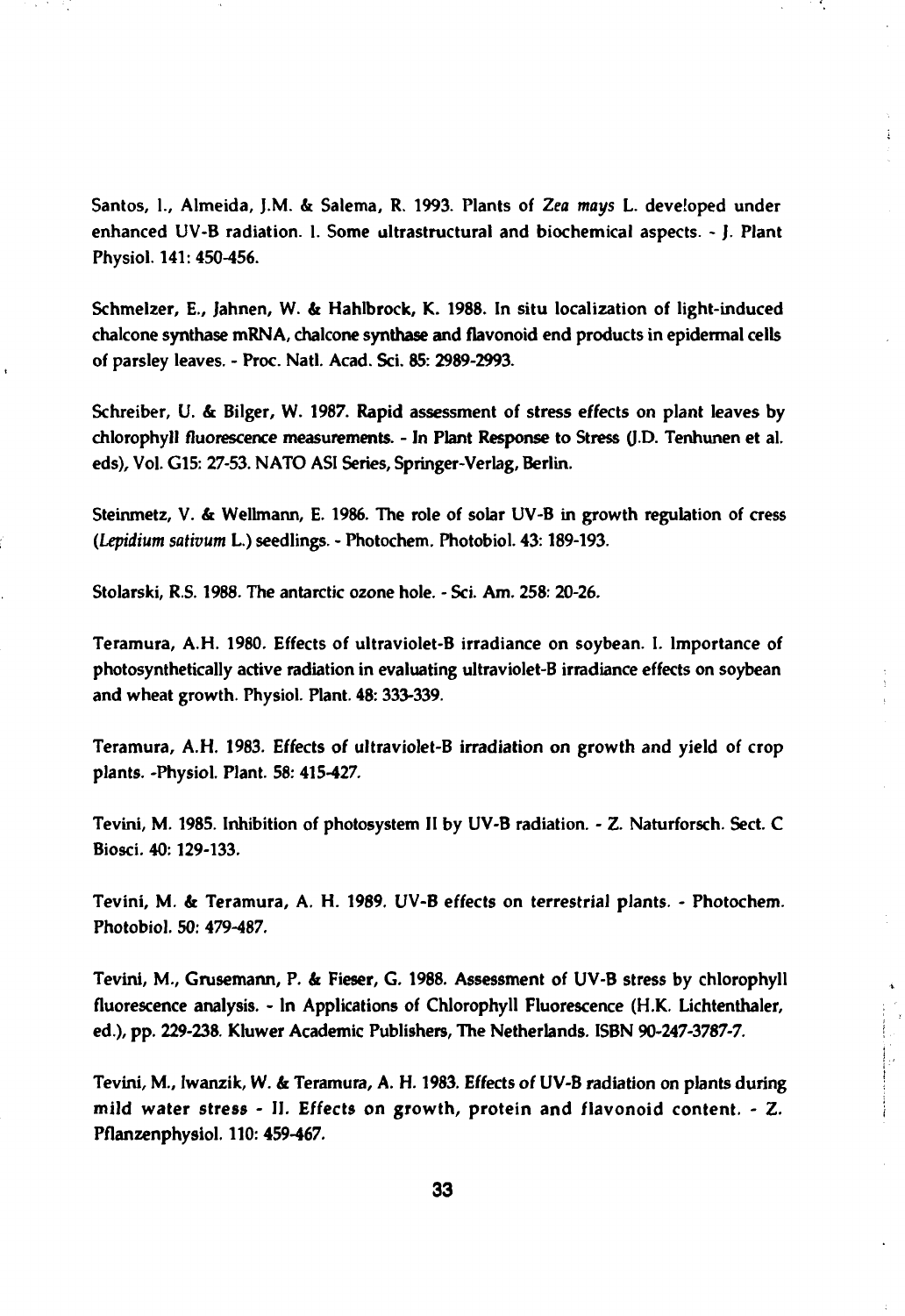**Tevini, M., Braun, J. & Fieser, G. 1991a. The protective function of the epidermal layer of rye seedlings against ultraviolet-B radiation. - Photochem. Photobiol. 53:329-333.**

**Tevini, M., Mark, U., Fieser, G. & Saile, M. 1991b. Effects of enhanced solar UV-B radiation on growth and function of selected crop plant seedlings. - In Photobiology, The Science and** its Applications (E. Riklis, ed.), pp. 635-649. Plenum Press, NY.

**Tezuka, T., Hotta, T. & Watanabe, 1.1993. Growth promotion of tomato and radish plants by solar UV radiation reaching the earth's surface. - J. Photochem. Photobiol. 19:61-66.**

**Vogelmann, T.C. 1993. Plant tissue optics. - Annu. Rev. Plant Physiol. Mol. Biol. 44: 231- 251.**

**Vogelmann, T. C. & Björn, L. 0.1984. Measurement of light gradients and spectral regime in plant tissue with a fiber optic probe. - Physiol. Plant. 60: 361-368.**

**Vogelmann, T.C., Martin, G., Chen, G. & Buttry, D. 1991. Fiber optic microprobes and measurement of the light microenvironment within plant tissues. - Adv. Bot. Res. 18: 256- 296.**

**Vu, C.V., Allen, L.H. & Garrard, L.A. 1982. Effects of supplemental UV-B radiation on primary photosynthetic carboxylating enzymes and soluble proteins in leaves of C3 and C4 crop plants. - Physiol. Plant. 55:11-16.**

**Vu, C.V., Allen, L.H. Jr.** *&* **Garrard, LA. 1981. Effects of supplemental UV-B radiation on growth and leaf photosynthetic reactions of soybean** *(Glycine max ) . -* **Physiol. Plant. 52: 353-362.**

**Warner, C.W. & Caldwell, M.M. 1983. Influence of photon flux density in the 400-700 nm waveband on inhibition of photosynthesis by UV-B (280 - 320 nm) irradiation in soybean leaves: Separation of indirect and immediate effects. - Photochem. Photobiol. 38: 341-346.**

**Waters, J.W., Froidevaux, L, Read, W.G., Manney, G.L., Elson, L.S., Flower, D.A., Jamot, R.F. & Harwood, R.S. 1993. Stratospheric CIO and ozone from the Microwave Limb Sounder on the upper atmosphere research satellite. - Nature 362:597-602.**

**Wellmann, E. 1976. Specific ultraviolet effects in plant morphogenesis. - Photochem. Photobiol. 50: 479-487.**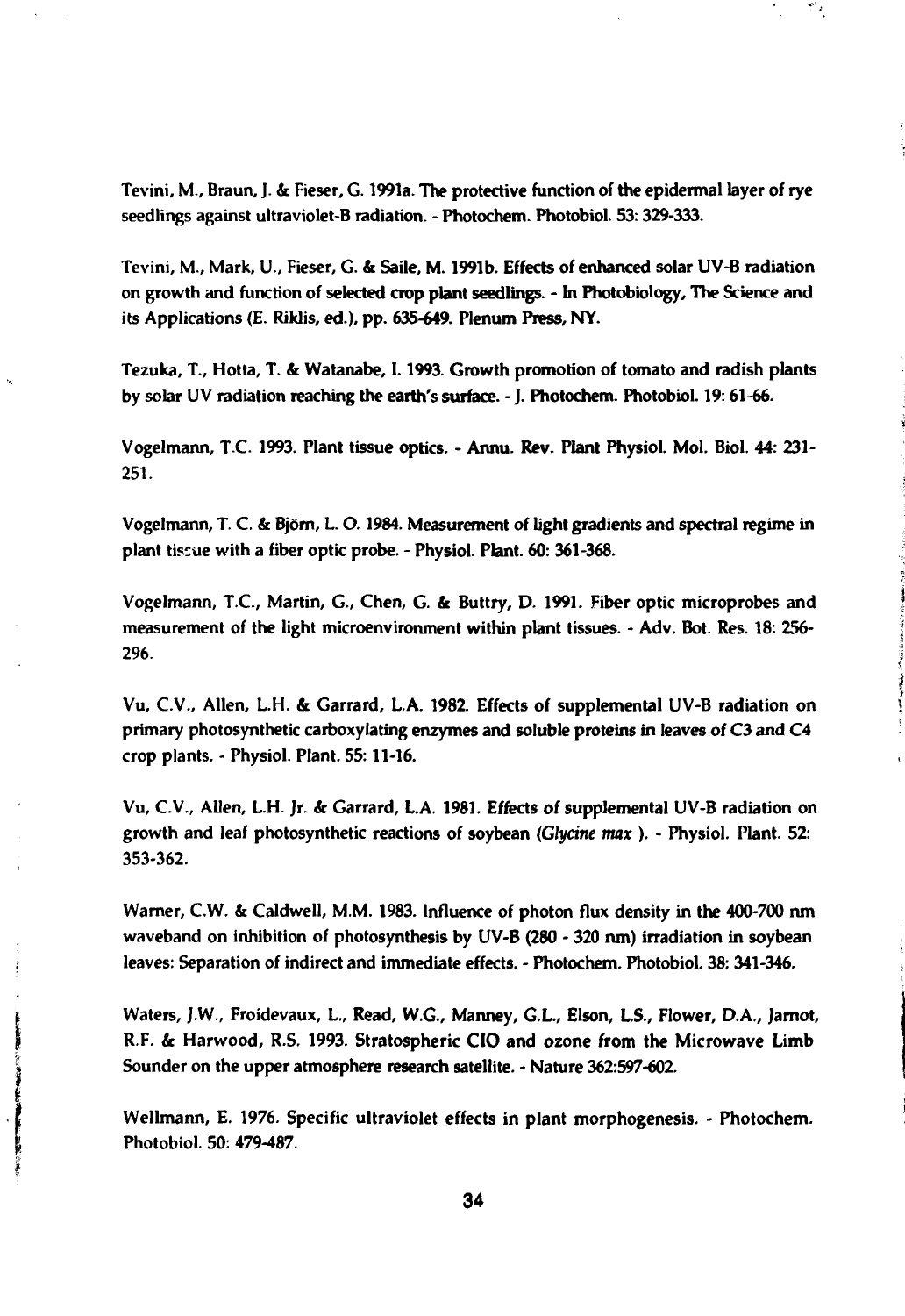**Wellmann, E. 1983. UV radiation definitions, characteristics and general effects. - In Encyclopaedia of Plant Physiology, New Series. Photomorphogenesis ( W. Shropshire and H. Mohr, eds), Vol. 16B, pp. 745-756, Springer, Berlin.**

**Wellmann, E. 1985. UV-B Signal/Response-Beziehungen unter natuerlichen und artifiziellen Lichtbedingungen. - Ber. Deutsch. Bot. Ges. 98:99-104.**

**Wong, E. 1976. Biosynthesis of flavonoids. - In Chemistry and Biochemistry of Plant Pigments (T. W. Goodwin, ed.), Vol. 1, pp. 464-526. Academic Press, Inc., New York.**

**i**

 $\mathbf{s}_j$